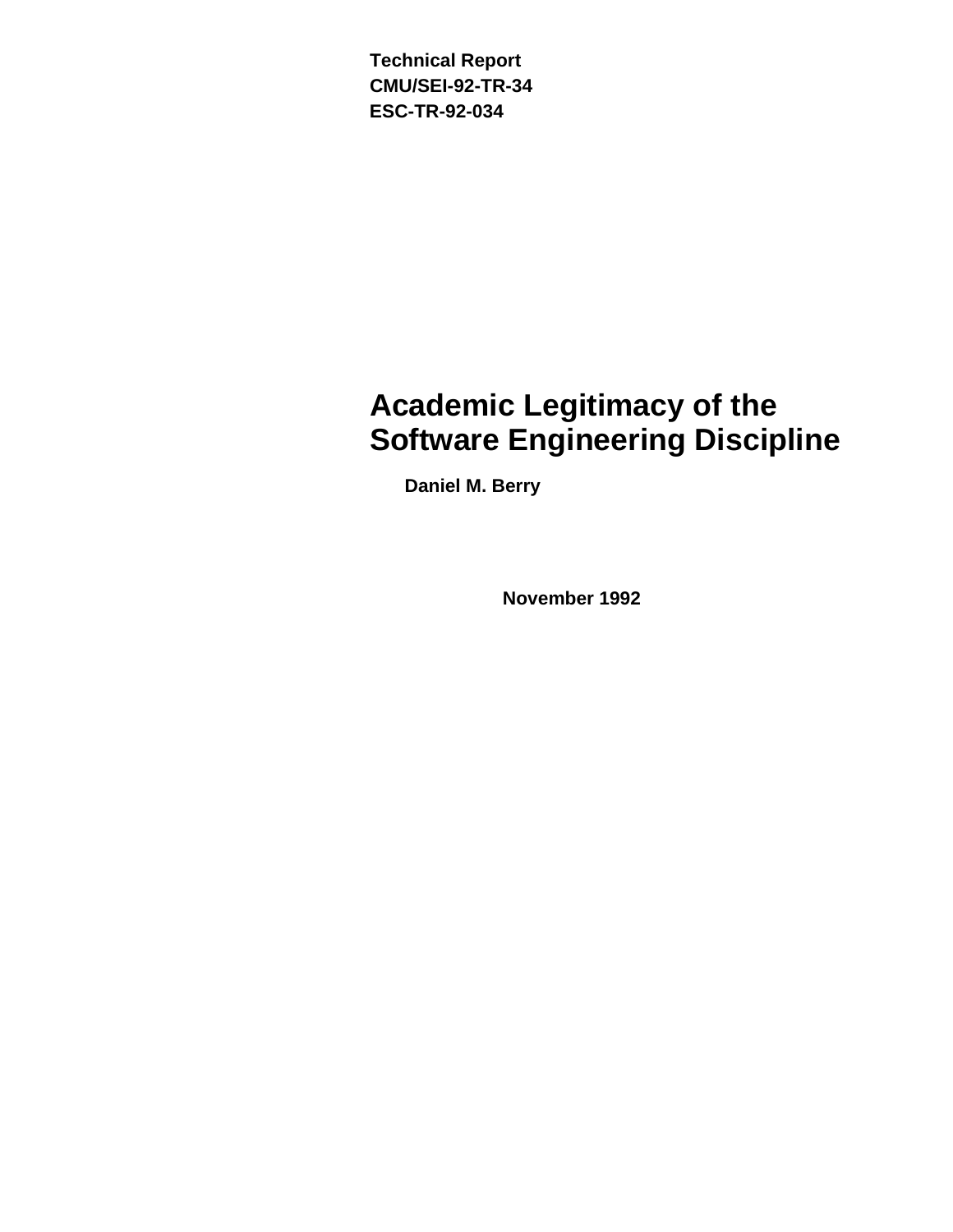**Technical Report CMU/SEI-92-TR-34 ESC-TR-92-034 November 1992**

# **Academic Legitimacy of the Software Engineering Discipline**



**Daniel M. Berry** MSE Project

Approved for public release Distribution unlimited

**Software Engineering Institute** Carnegie Mellon University

Pittsburgh, Pennsylvania 15213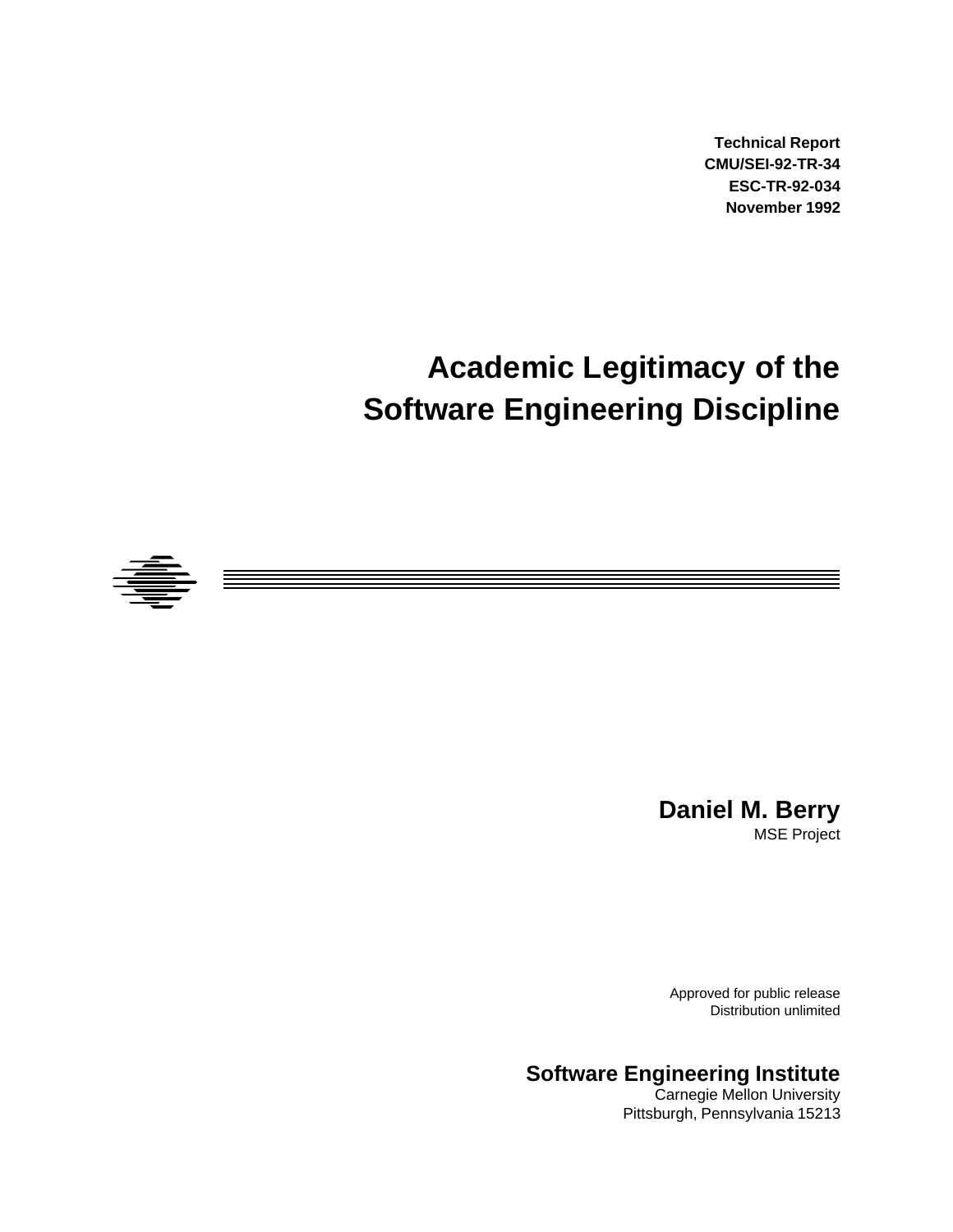This technical report was prepared for the

SEI Joint Program Office ESD/AVS Hanscom AFB, MA 01731

The ideas and findings in this document should not be construed as an official DoD position. It is published in the interest of scientific and technical information exchange.

#### **Review and Approval**

This document has been reviewed and is approved for publication.

FOR THE COMMANDER

(Signature on File)

Thomas R. Miller, Lt Col, USAF SEI Joint Program Office

The Software Engineering Institute is sponsored by the U.S. Department of Defense. This report was funded by the Department of Defense. Copyright © 1992 by Carnegie Mellon University.

This document is available through the Defense Technical Information Center. DTIC provides access to and transfer of scientific and technical information for DoD personnel, DoD contractors and potential contractors, and other U.S. Government agency personnel and their contractors. To obtain a copy, please contact DTIC directly: Defense Technical Information Center, Attn: FDRA, Cameron Station, Alexandria, VA 22304-6145.

Copies of this document are also available through the National Technical Information Service. For information on ordering, please contact NTIS directly: National Technical Information Service, U.S. Department of Commerce, Springfield, VA 22161.

Copies of this document are also available from Research Access, Inc. 3400 Forbes Avenue, Suite 302, Pittsburgh, PA 15213.

Use of any trademarks in this document is not intended in any way to infringe on the rights of the trademark holder.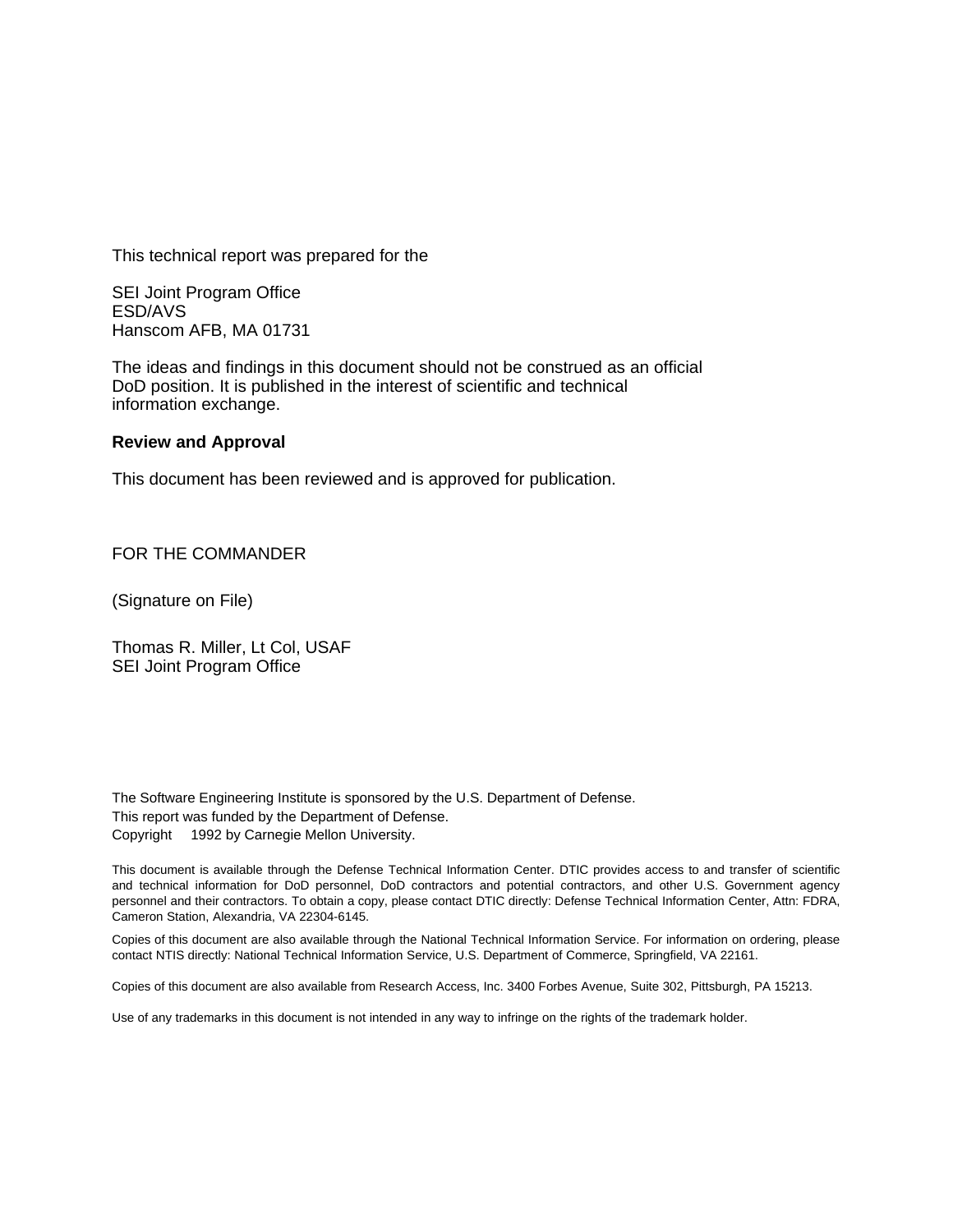# **Table of Contents**

|                  | <b>Preface</b>                                           |                |
|------------------|----------------------------------------------------------|----------------|
| 1                | <b>Introduction</b>                                      | 1              |
| $\boldsymbol{2}$ | <b>Qualifications of the Author</b>                      | 3              |
| 3                | <b>What is Software Engineering?</b>                     | $\mathbf 5$    |
|                  | 3.1 Definitions of Software Engineering                  | $\overline{5}$ |
|                  | 3.2 Subfields                                            | $\overline{7}$ |
| 4                | <b>Software Engineering Research</b>                     | 9              |
|                  | 4.1 What is Software Engineering Research?               | 9              |
|                  | <b>4.2 Research Approaches</b>                           | 9              |
|                  | 4.3 Responsibilities of Researchers                      | 10             |
|                  | 4.4 How to Assess an Approach                            | 11             |
|                  | 4.5 Physics and Software Engineering                     | 12             |
| $\mathbf 5$      | <b>Contributions</b>                                     | 15             |
|                  | 5.1 Evaluating Contributions                             | 15             |
|                  | 5.2 Typical Contributions of Subfields                   | 17             |
|                  | 5.3 Specific Contributions                               | 18             |
|                  | 5.3.1 Fundamental Truths                                 | 20             |
|                  | 5.3.2 Methodology                                        | 21             |
|                  | 5.3.3 Formalisms                                         | 22             |
|                  | 5.3.4 Tools and Environments                             | 23             |
|                  | 5.3.5 Testing                                            | 24             |
|                  | 5.3.6 Sociology and Management                           | 26             |
|                  | 5.3.7 Metrics and Economics                              | 27             |
|                  | 5.3.8<br><b>Experiments</b>                              | 28             |
|                  | 5.3.9<br><b>Best Papers</b>                              | 30             |
| 6                | <b>Why Software Engineering Research Is Needed</b>       | 33             |
|                  | 6.1 Programming Is Hard                                  | 33             |
|                  | 6.1.1<br>The Experience of Knuth in Writing $TEX$        | 33             |
|                  | Lehman on the Nature of Programming<br>6.1.2             | 35             |
|                  | 6.1.3<br><b>Brooks on There Being "No Silver Bullet"</b> | 40             |
|                  | 6.1.4<br>The Formal Difficulty of Programming            | 43             |
|                  | 6.1.5<br><b>Real Programs and Mathematical Theory</b>    | 44             |
|                  | 6.1.6<br><b>Classroom Exercises and Real Programs</b>    | 45             |
|                  | 6.2 Necessity of Nontechnical Solutions                  | 47             |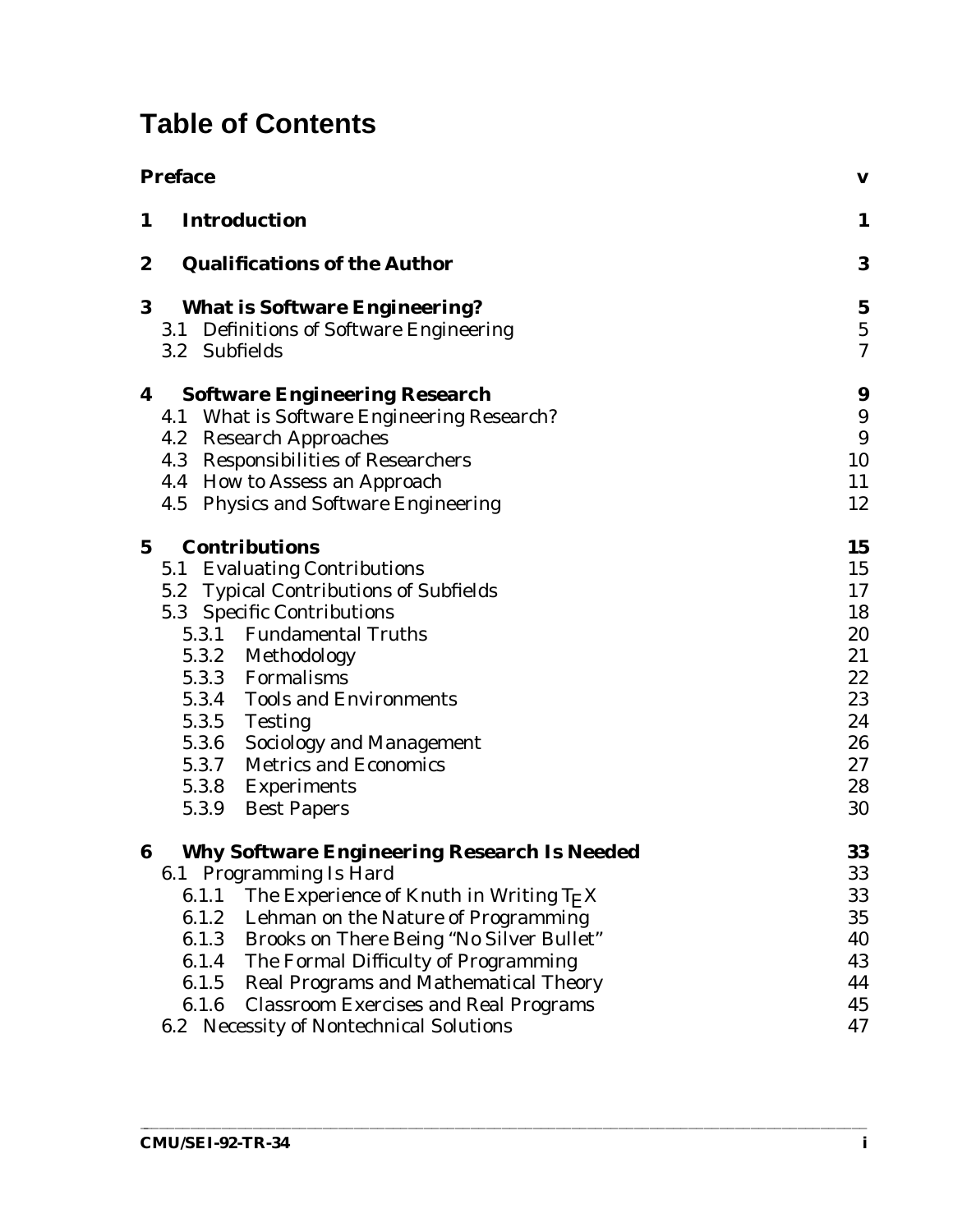|                     | 6.3 Classical Engineering and Software Engineering | 48 |
|---------------------|----------------------------------------------------|----|
| 7                   | <b>Academic Discipline of Software Engineering</b> | 51 |
| 8                   | <b>Publications</b>                                | 53 |
| 9                   | <b>Snake-Oil Salespeople</b>                       | 55 |
| <b>10</b>           | <b>Conclusion</b>                                  | 57 |
| <b>Bibliography</b> |                                                    | 59 |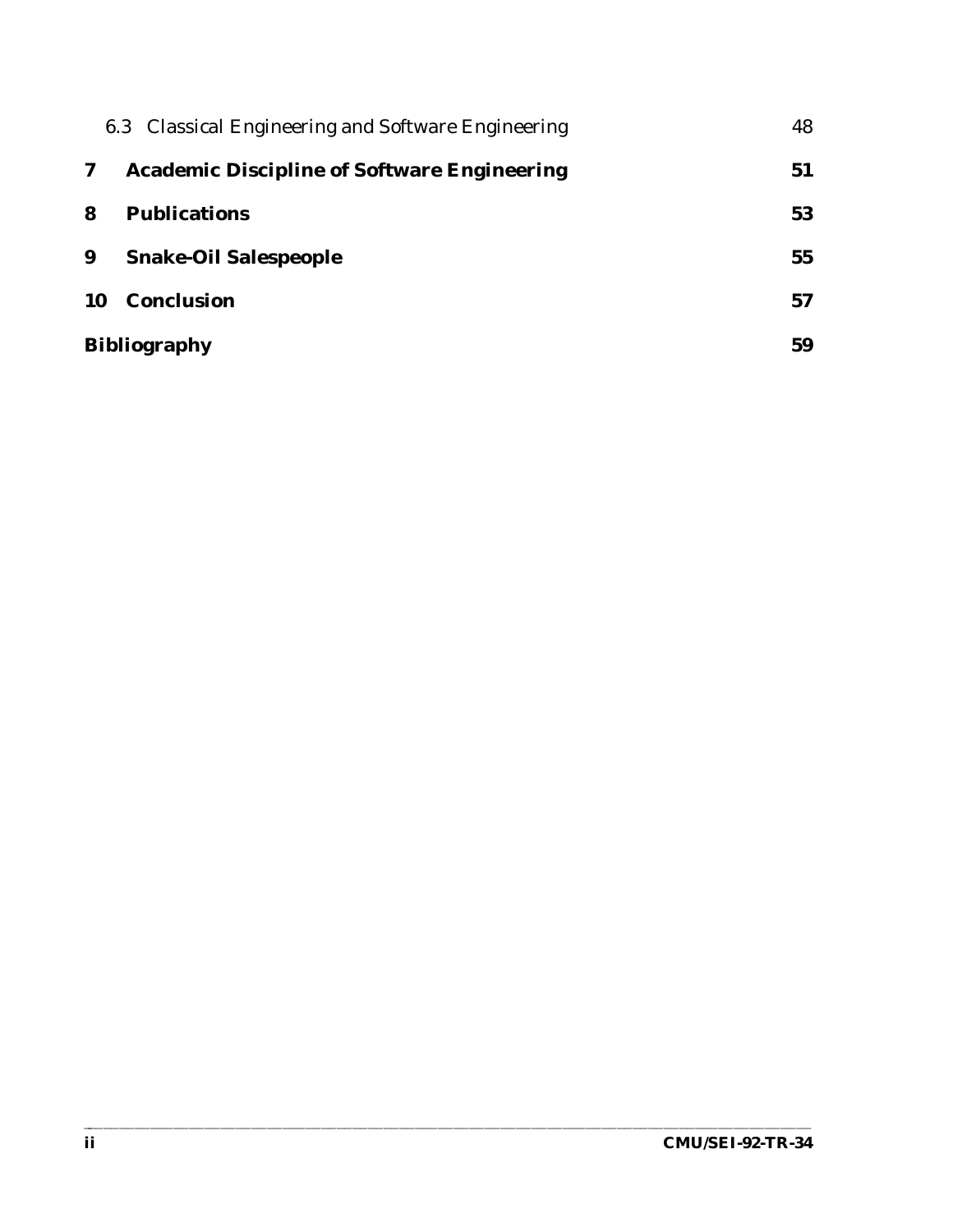# **List of Figures**

**Figure 6-1:** Numbers of parts and of possible interactions between them 46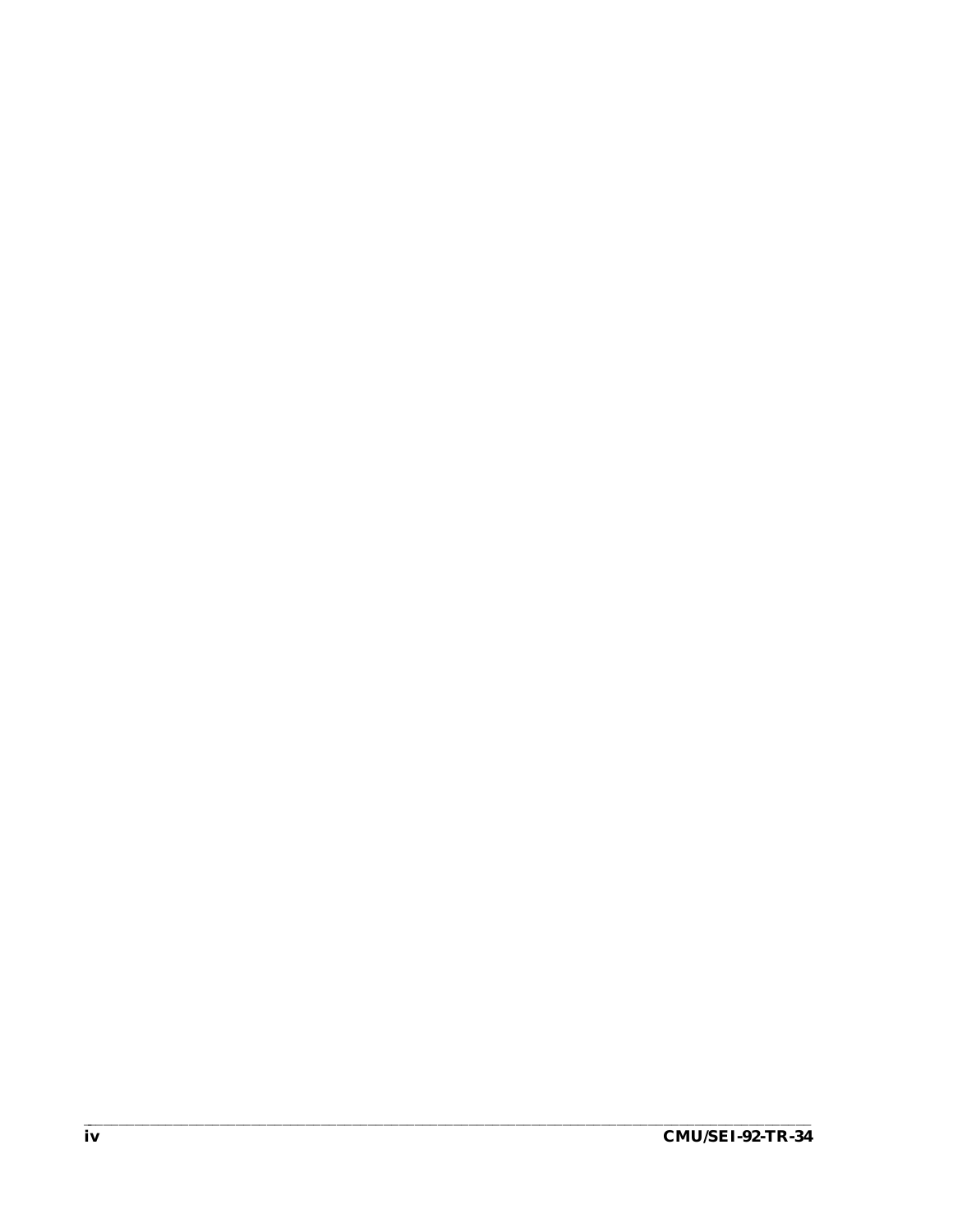# **Preface**

The education-related projects at the Software Engineering Institute (SEI) help the SEI achieve its mission of improving the state of software engineering practice by finding ways it can help improve software engineering education. One way that the group tries to help is to encourage the development of software engineering programs at academic institutions. A number of us have had experience pushing such programs at our former academic institutions. Moreover, we have been involved in setting up a Master of Software Engineering program at Carnegie Mellon University.

When the members of the projects talk at conferences, SEI meetings, and one-on-one with other software engineers at other academic institutions, we hear complaints that faculty members are not being recognized as academically legitimate, that they are not being given promotions and granted tenure. We have come to recognize that the general problem of academic recognition for the discipline and its people is a major impediment to initiation and continuation of academic software engineering programs. Some of the members of the projects have personally experienced these problems. While we do not know the actual numbers, the prevalence of these complaints indicates that the problem is widespread.

Therefore, I have decided to write this report to help software engineers gain the recognition that they deserve for themselves and their academic (as opposed to computer) programs. I hope that it helps.

I thank Rich Adrion, Mark Ardis, Vic Basili, Len Bass, Orna Berry, Manfred Broy, Dave Bustard, Lionel Deimel, Jerry Estrin, Thelma Estrin, Stuart Feldman, Gary Ford, Nissim Francez, Peter Freeman, John Gannon, David Garlan, Carlo Ghezzi, Norm Gibbs, Leah Goldin, Harvey Hallman, Dick Hamlet, David Harel, Susan Horwitz, Gail Kaiser, Shmuel Katz, David Kay, Don Knuth, Manny Lehman, Nancy Leveson, Carlos Lucena, Luqi, Linda Northrop, David Notkin, Lee Osterweil, Loloˆ Penedo, Linda Pesante, Keith Pierce, Raphi Rom, Steve Schach, Richard Schwartz, Avner Schwarz, Mary Shaw, Rob Veltre, Tony Wasserman, Peter Wegner, Elaine Weyuker, and Jeannette Wing for reading and commenting on a previous draft of this report. David Kay and Mary Shaw, in particular, provided many juicy quotes that I have shamelessly lifted for inclusion in this document. Nancy Leveson and David Notkin were so critical of an earlier draft that I had to go visit them and their students just to sort out this criticism; they were right and the report is much better for it. Nancy also stuck with me through several other revisions.

This report uses trademarks for the purpose of identifying products; there is no intention to infringe on the rights of their owners.

hhhhhhhhhhhhhhhhhhhhhhhhhhhhhhhhhhhhhhhhhhhhhhhhhhhhhhhhhhhhhhhhhhhhhhhhhhhhhhhhhhhhhhhhhhhhhh

 $-$  D.M.B.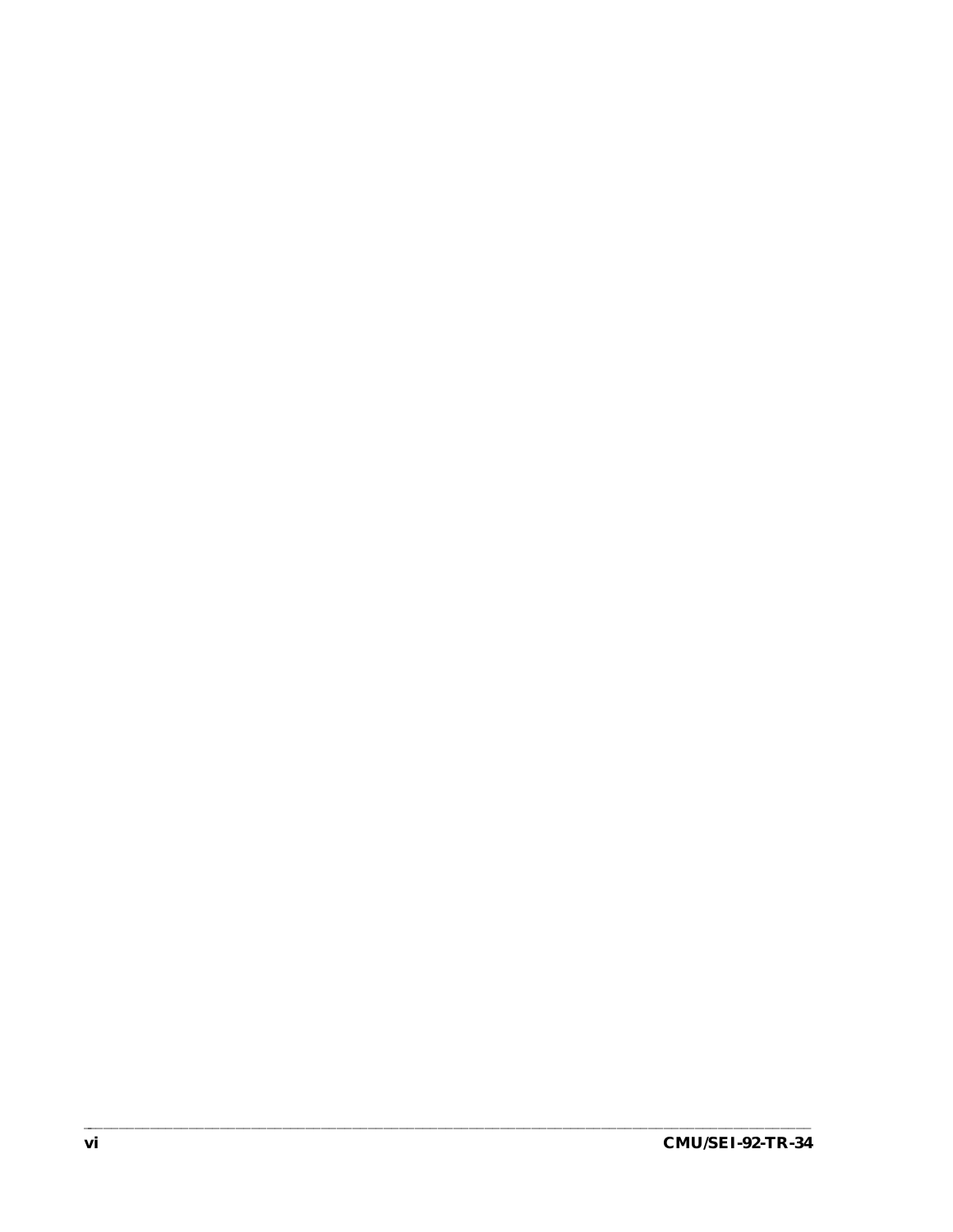## **Academic Legitimacy of the Software Engineering Discipline**

**Abstract:** This report examines the academic substance of software engineering. It identifies the basic research questions and the methods used to solve them. What is learned during this research constitutes the body of knowledge of software engineering. The report then discusses at length what about software makes its production so difficult and makes software engineering so challenging an intellectual discipline.

## **1 Introduction**

In academic life, there are occasions that prompt an examination of the foundations of what is claimed to be an academic discipline. These occasions include the consideration of hiring, promotions in general, promotion to tenure in the specific, acceptance of a student's thesis topic, planning of a degree program, and planning of curriculum. The discipline of software engineering is generally housed in a department of computer science, computer engineering, electrical engineering, applied mathematics, mathematics, or management. All too often, the examination of the foundations by these departments has yielded conclusions indicating a misunderstanding of the nature of software engineering. The results have been denial of hiring, promotion, and tenure, rejection of topics, and poor or no degree programs or curricula. The purpose of this document is to examine some of these conclusions, the questions that prompt them, and the reasoning that leads to them, and finally to refute the claims that software engineering lacks substance. The refutation consists of a description of the content of software engineering, its research problems and methods, an explanation of the rationale behind these methods, and then a lengthier discussion of the complexity of software and of its intellectual challenge.

Among the questions that are dealt with in this report are the following.

- 1. What is software engineering?
- 2. What is software engineering research?
- 3. Why is software engineering research necessary?
- 4. How should software engineering research be done?
- 5. Why is software engineering research done in the way it is done?
- 6. How can software engineering research be evaluated?
- 7. Why is it necessary to write software artifacts for the research?
- 8. Is programming itself research?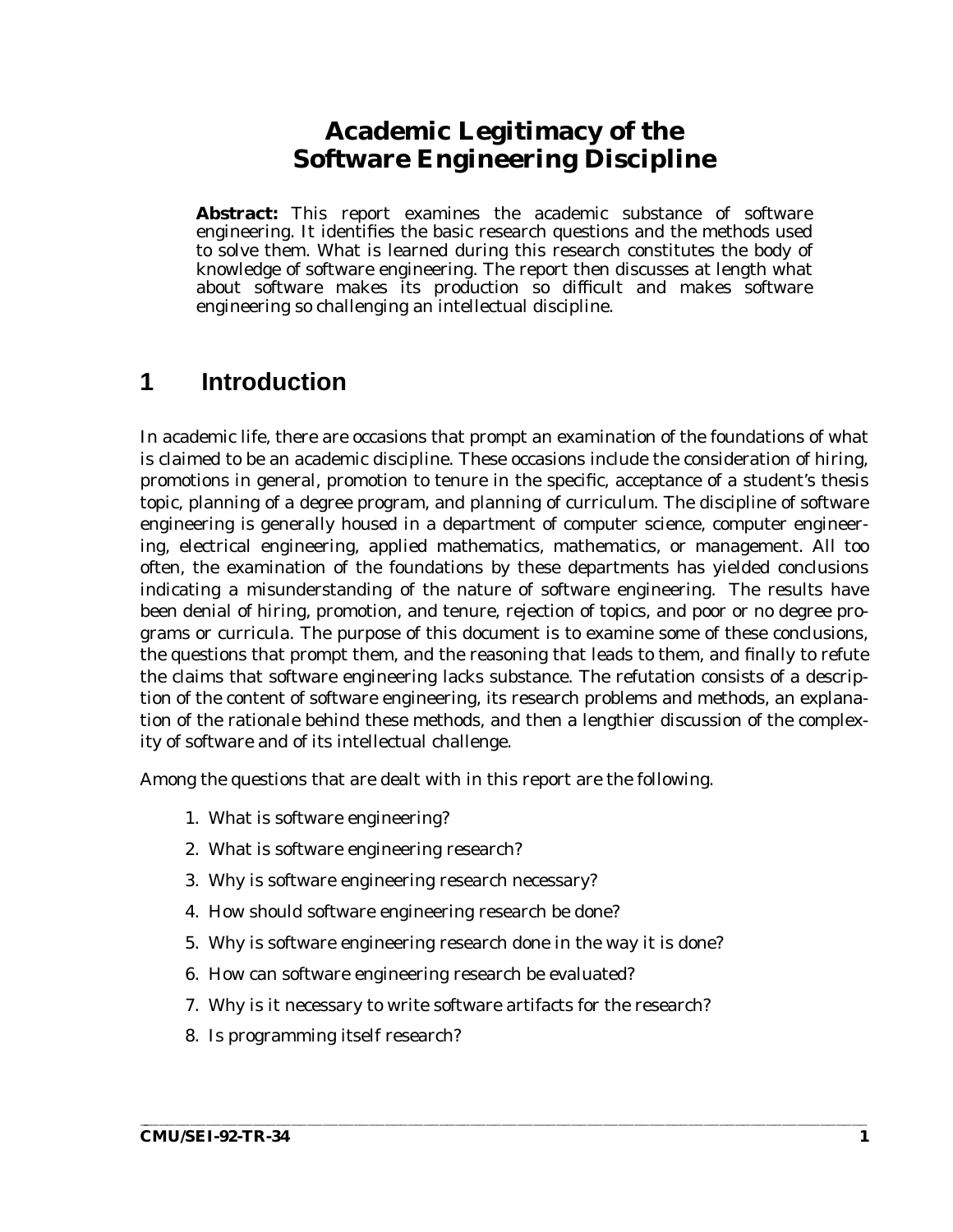- 9. Why is it necessary to consider human behavior and management issues?
- 10. What is the formal difficulty of programming?
- 11. What are the foundations of software engineering?
- 12. What is the academic substance of software engineering?

In one sense, there should be no problem of legitimacy of software engineering. Software engineering is an engineering field. It is well established that engineering is an academic discipline. There are PhD-granting institutions that focus entirely on engineering and have other departments mainly to complete the education of their engineering students. However for better or worse, currently software engineering programs are usually housed in other, more established departments, usually computer science. The problem arises when the housing department applies the standards appropriate for its mainline interests in considering software engineering issues, hiring, and promotions. Perhaps the long-term solution is for software engineering academics to form their own departments; that is a topic for still another paper. However, and perhaps from misplaced sentimentality, I still believe that much is gained in both directions when software engineering is housed in another department such as computer science. Consequently, this report is written on the assumptions that software engineering is housed mainly in computer science departments, and that this placement is good and worth continuing. Certainly, the first assumption reflects what *is* the case at most places.

This report does not consider the situation of a software engineering program that is housed in an engineering department or school, simply because the acceptance problem appears not to be as severe in engineering programs.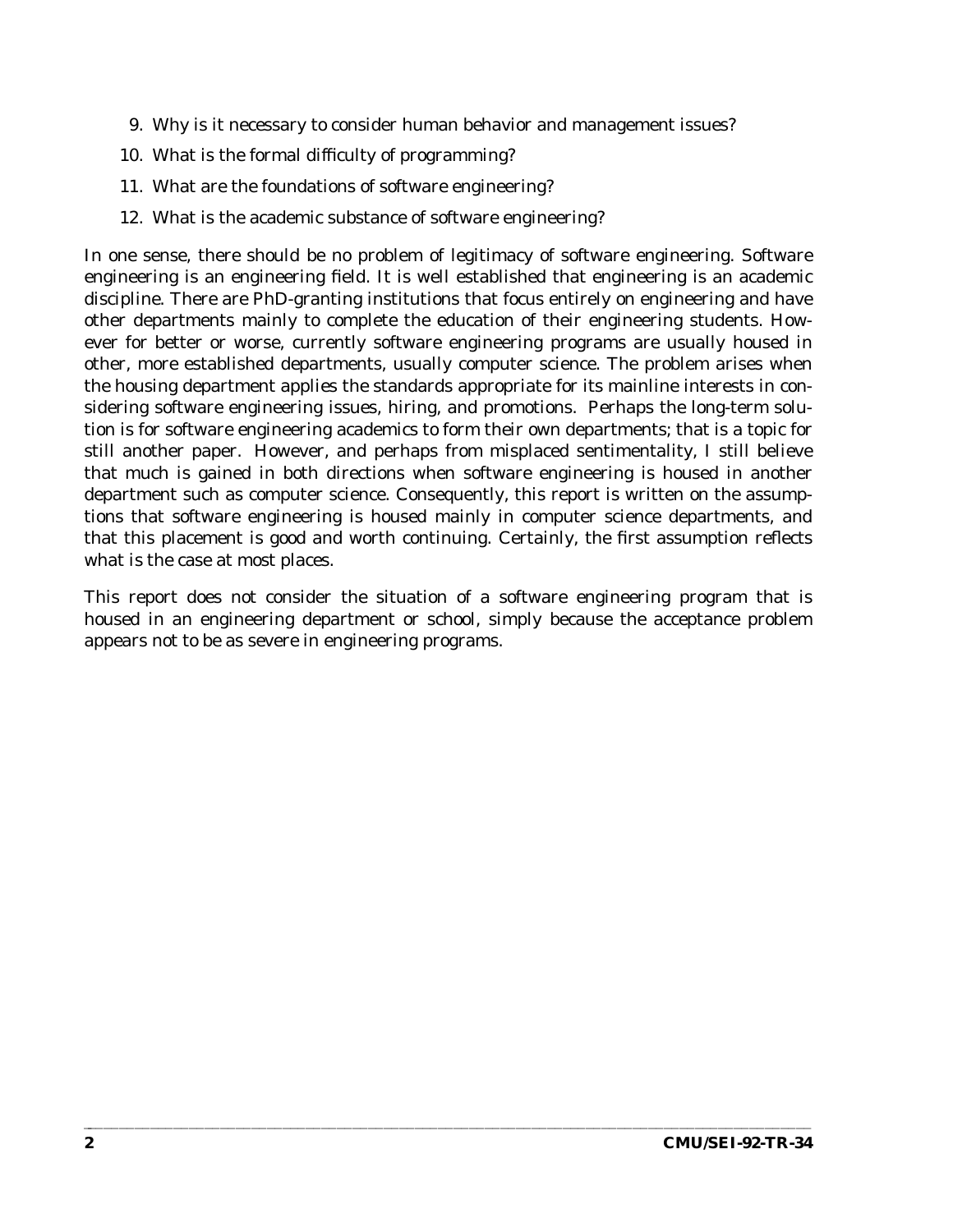## **2 Qualifications of the Author**

My qualifications to write this document come from my experience dealing with most of the acceptance problems mentioned in the introduction. I was on the faculty of the Computer Science Department at the University of California in Los Angeles, California, USA. for 16 years. I slowly gravitated toward software engineering from programming languages, as software engineering itself was maturing. I left UCLA voluntarily with the rank of full professor to move to the same rank in the Faculty of Computer Science at the Technion in Haifa, Israel. One year after moving there, I was granted tenure. At the Technion, I am now helping to set up an undergraduate program in software engineering. At both UCLA and the Technion, I have done research in formal methods, software design methods and environments, requirements elicitation, and electronic publishing. I continue to be a visiting professor at the Technion while employed here at the SEI, where I am teaching in the Master of Software Engineering (MSE) program offered by the School of Computer Science (SCS) at Carnegie Mellon University. Currently, a discussion is underway to decide the place of the MSE program and its faculty in the SCS. Some of what is described here comes from this personal experience. The rest comes from others who have read and commented on earlier drafts, many of whom have had similar experiences.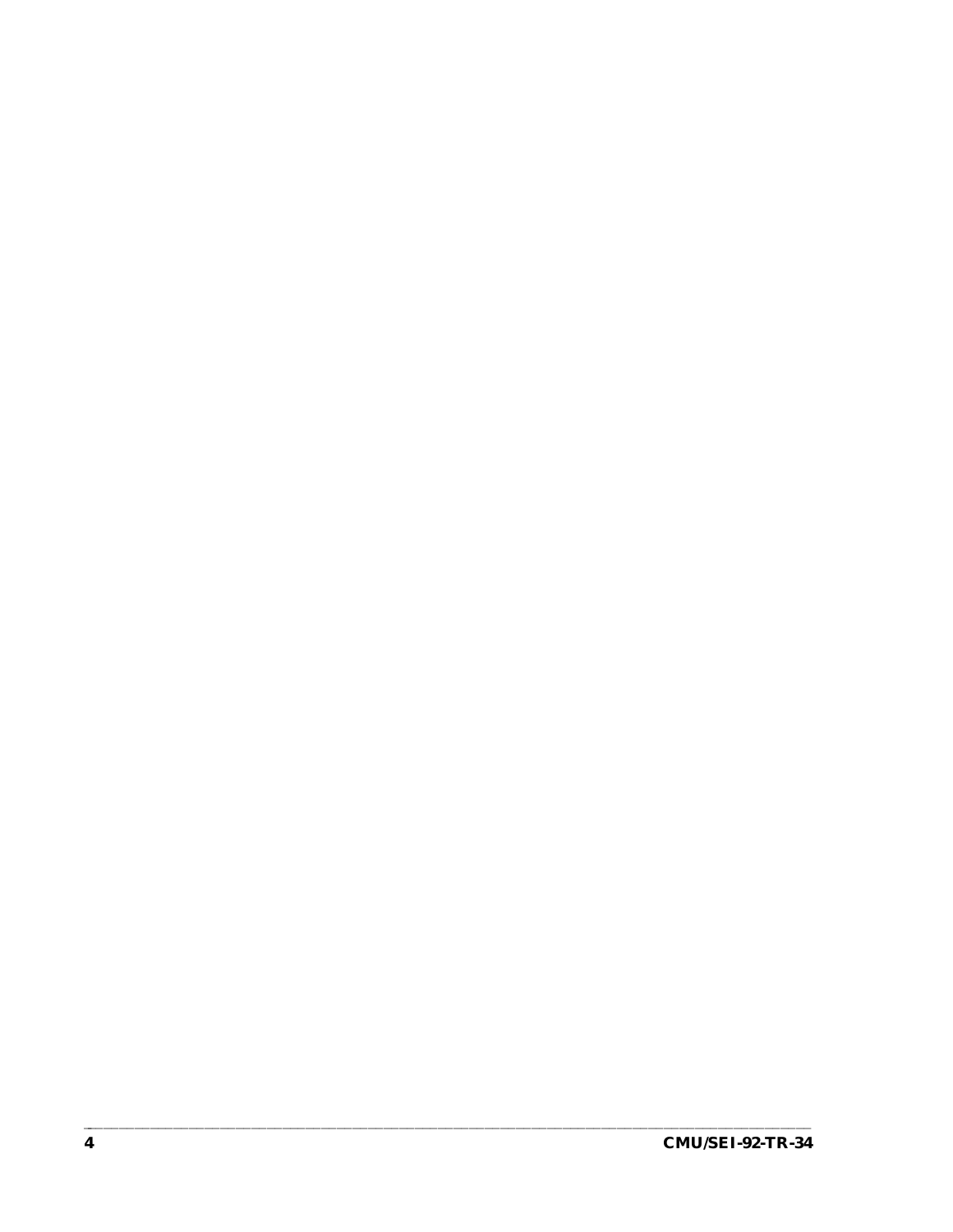## **3 What is Software Engineering?**

First, it is necessary to define software engineering, if for no other reason than to allow someone to know if he or she is a software engineering academic. There are many definitions of software engineering, almost as many as there are people claiming to be software engineers. My own operating definition of any field is that the field is the sum total of all the work that anyone claiming to be in that field is doing. I prefer to include topics that are on or beyond the fringe of my perception of the area than to exclude someone just because a definition that I came up with happens not to mention a certain topic. Having said, in effect, that a definition is useless and dangerous, I now give not just one, but two definitions.

### **3.1 Definitions of Software Engineering**

"The use of the engineering method rather than the use of reason is mankind's most equitably divided endowment. By the *engineering method* I mean *the strategy for causing the best change in a poorly understood or uncertain situation with the available resources*; by *reason*, I mean the 'ability to distinguish between the true and the false' or what Descartes has called 'good sense.' Whereas reason had to await early Greek philosophy for its development—and is even now denied in some cultures and in retreat in others—the underlying strategy that defines the engineering method has not changed since the birth of man."

— Billy Vaughn Koen [Koen85a]

Two definitions are offered, amplified, interpreted, and elaborated to yield the desired list of subfields.

The first definition comes from the *1990 SEI Report on Undergraduate Software Engineering Education* [Ford90], which quotes an unpublished definition of software engineering developed by Mary Shaw, Watts Humphrey, and others. This definition in turn is based on a definition of engineering itself from the same source.

- "Engineering is the systematic application of scientific knowledge in creating and building cost-effective solutions to practical problems in the service of mankind."
- "Software engineering is that form of engineering that applies the principles of computer science and mathematics to achieving cost-effective solutions to software problems.[page 6]"

Ford elaborates and interprets this definition. A paraphrase follows.

g For software, creation and building are not enough; the software must be maintained. Therefore the word "achieving" has been used in place of "creating and building" to cover the entire software life cycle.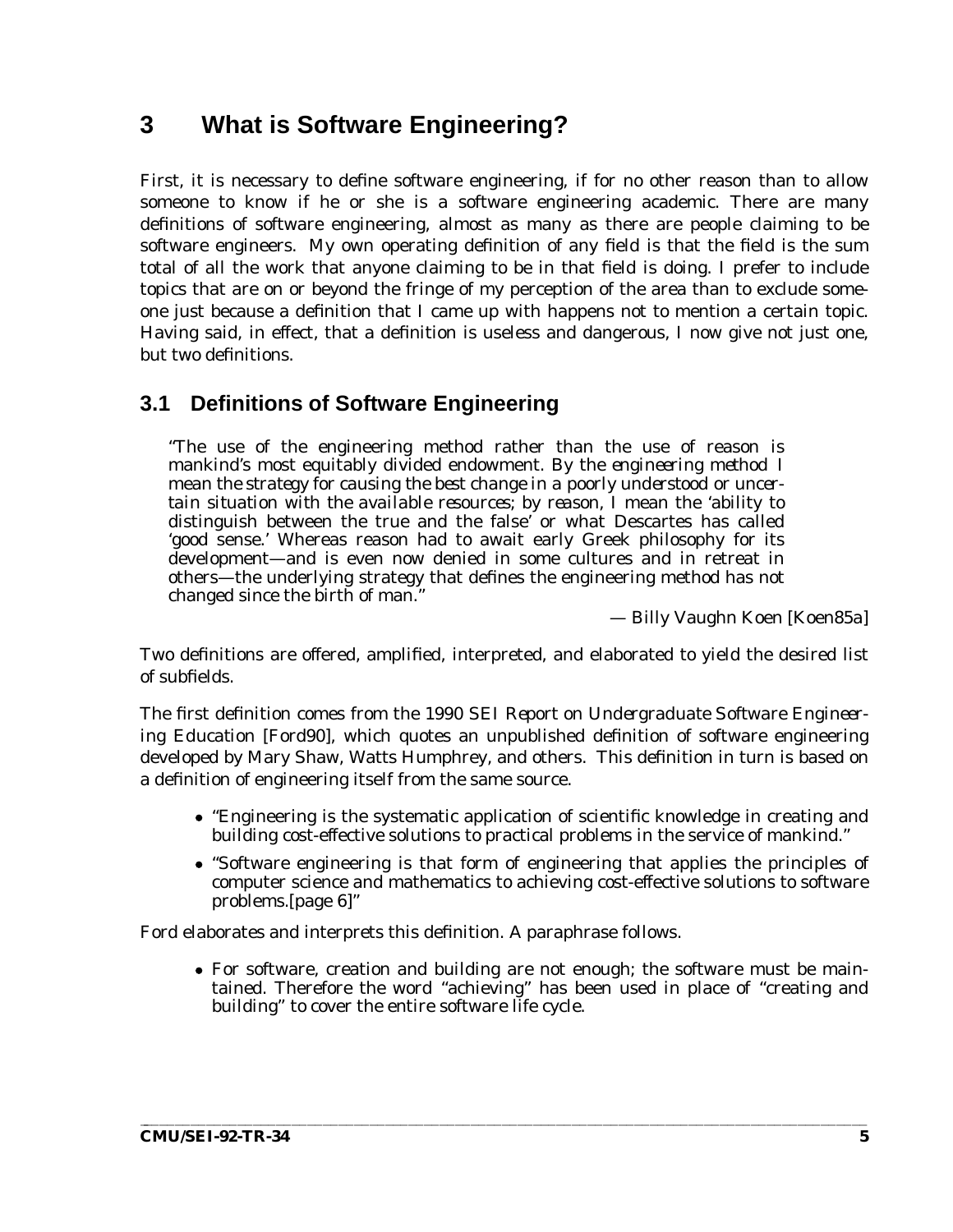- g In fact, software engineering is not limited to applying principles only from computer science and mathematics. As any other engineering discipline, it is based primarily on principles from one or more disciplines, but may draw on whatever principles it can take advantage of. Since most software is developed by teams of people, these principles may very well include those from psychology, sociology, and management sciences.
- "Cost-effective" implies accounting not only for the expenditure of money, but also for the expenditure of time and human resources. Being cost-effective also implies getting good value for the resources invested; this value includes quality by whatever measures considered appropriate. For software, these measures include those applying to the software itself, such as correctness, reliability, and performance, and those applying to the production process, such as timeliness.
- A particular piece of software is not considered an acceptable solution unless it is correct, and reliably so, and its performance is acceptable, among other things. By "correct" is meant only that the program behaves consistently with its specification; by "reliable" is meant that the software behaves correctly over a given time period with a given probability; and having "acceptable performance" means that the program runs on available machinery and finishes or has response time consistent with the tasks at hand and human patience to deal with them. Presumably, the specification of the program, the required time period and probability, and the required response time are all according to the customer's needs.

The second definition comes from the *IEEE Standard Glossary of Software Engineering Terminology* [IEEE91]. This definition, too, is based on a definition of engineering itself.

"**engineering.** The application of a systematic, disciplined, quantifiable approach to structures, machines, products, systems, or processes."

"**software engineering.** (1) The application of a systematic, disciplined, quantifiable approach to the development, operation, and maintenance of software; that is, the application of engineering to software. (2) The study of approaches as in (1)."

It is worth elaborating and interpreting this definition too.

- This definition recognizes the importance of maintenance to software engineering.
- This definition considers that the approaches used must be systematic, disciplined, and quantifiable rather than just be based on computer science and mathematics.
- This definition includes in software engineering the study of and search for approaches to carrying out software engineering activities, i.e., the study of and search for methods, techniques, tools, etc.

Even after these two definitions, there are important components of software engineering, and indeed engineering, that have not been mentioned. As observed by Robert Veltre of the SEI, engineering clearly stands at least partially on the foundations of scientific knowledge. However, there exist huge gaps in knowledge between that produced by scientific research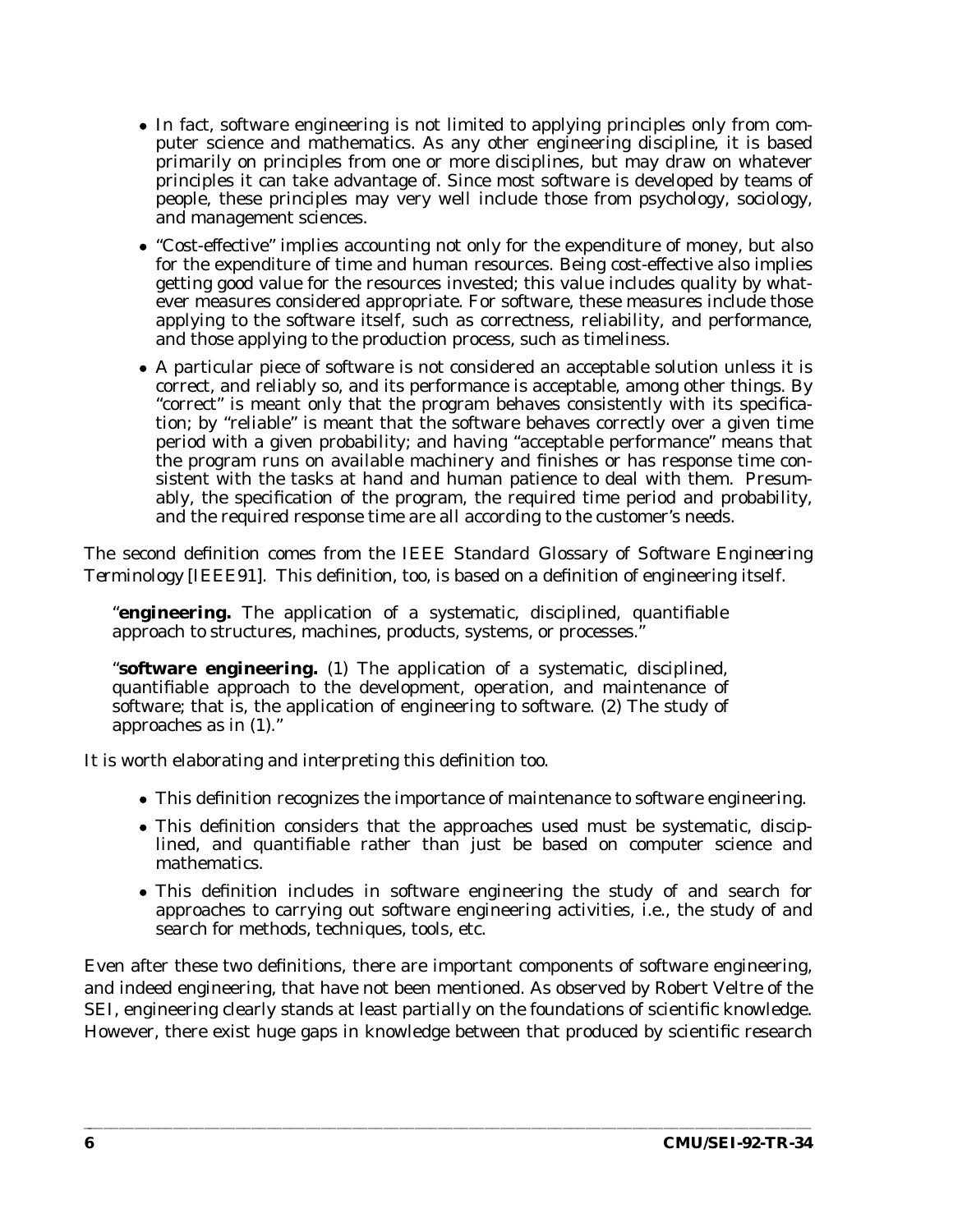and that employed by engineers in engineering a product. Scientific knowledge is but one component, and it is usually a significant component only during *radical*, entirely new design, as opposed to *normal* design. Most engineering knowledge is derived from the following sources.

- Invention (radical design)
- $\bullet$  Theoretical engineering research
- Experimental engineering research
- Design practice (reflective practice)
- Production
- Direct trial

In view of the two definitions and the discussions that follow, the following working definition of software engineering is adopted for the purposes of this document.

- 1. Software engineering is that form of engineering that applies:
	- $\bullet$  a systematic, disciplined, quantifiable approach,
	- the principles of computer science, design, engineering, management, mathematics, psychology, sociology, and other disciplines as necessary,
	- and sometimes just plain invention,

to creating, developing, operating, and maintaining cost-effective, reliably correct, high-quality solutions to software problems.

2. Software engineering is also the study of and search for approaches for carrying out the activities of  $(1)$  above.

In the interest of briefer sentences in the sequel, the phrase "quality software" means costeffective, reliably correct, high-quality solutions to software problems. Since costeffectiveness includes performance, "quality software" also means software that is performing adequately for its purpose. The word "producing" means creating, developing, operating, and maintaining; and "underlying principles" means principles of computer science, design, engineering, management, mathematics, psychology, sociology, and other disciplines as necessary.

### **3.2 Subfields**

On the basis of the working definition, the software engineering field can be perceived as consisting of the following subfields.

1. Theory of programs and programming — mathematical theories of program verification, of program meaning with an eye toward verification, and of program construction, derivation, generation, and transformation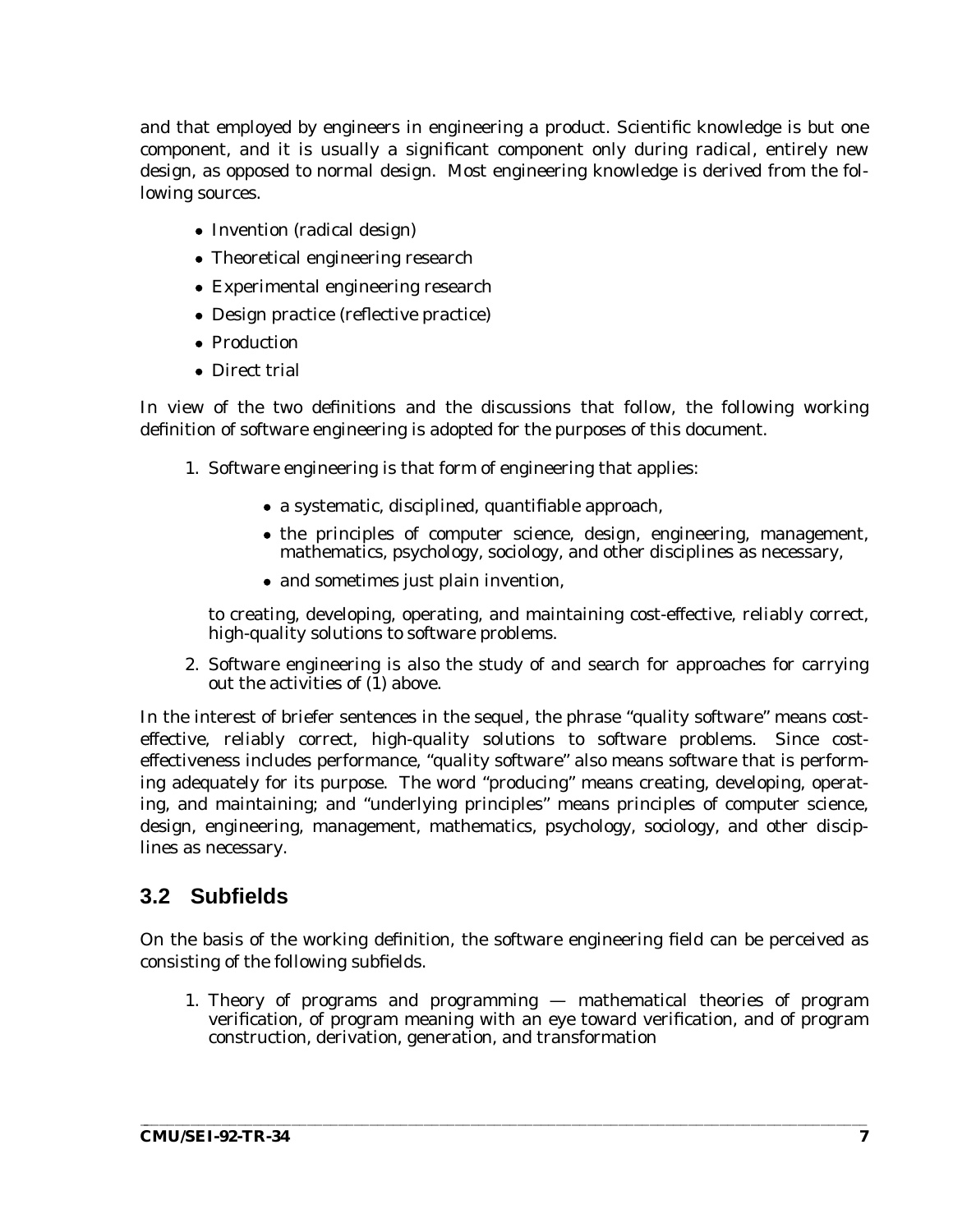- 2. Formal methods the application of the theory developed in (1) above to the production of quality software for actual use
- 3. Technology the discovery, development, and validation of the effectiveness of software tools to help carry out one or more steps of the programming process, including the application of formal methods, for the purpose of improving the ability of the user to produce quality software
- 4. Methodology the discovery, development, and validation of the effectiveness of nonformal but systematic manual procedures for the purpose of increasing the ability of the applier of the procedures to produce quality software
- 5. Management the discovery, development, and validation of the effectiveness of managerial techniques to help people and groups of people produce quality software
- 6. Production of software artifacts the actual development of particular instances of quality software

There are two common themes running through these field descriptions. All are concerned in some way with the achievement of quality software. All those involving tools, methods, and techniques talk about the discovery, development, and *validation of the effectiveness* of the tools, methods, and techniques; it is not really legitimate to claim that tools, methods, and techniques work unless something has been done to demonstrate that they work.

These subfields cover a rather large spectrum. Nonetheless, from the software engineering point of view, all subfields are necessary for a broad-based attack on the problem of producing quality software. The theory tells us at the very least what is and is not possible and provides a formal basis for any claim of correctness for any particular program. On the other hand, the formal methods do not seem to scale up well to large systems, and do not even apply to all aspects of these systems. Thus, software development technology, informal system development methods, and management techniques become important. The importance of management stems from the experimental observation that people issues have a bigger impact on the cost and time to produce quality software than do technical issues, and it is only by building particular software artifacts that we get to know if our tools, methods, and techniques work.

The subfields are listed in order of decreasing perceived academic legitimacy. The first two are quite well accepted as academically legitimate and, in fact, it seems that among the more theoretically inclined computer scientists, these two subfields are seen to comprise the whole of software engineering. The remaining subfields are in need of defense; accordingly, the rest of this report is essentially an explanation of why they are just as legitimate as their formal cousins.

Another way to divide the subfields is according to where in the working definition they lie. The theory of programs and programming deals with foundations; formal methods, technology, methodology, and management all deal with *how* to produce good software; and the production of software artifacts is the actual doing.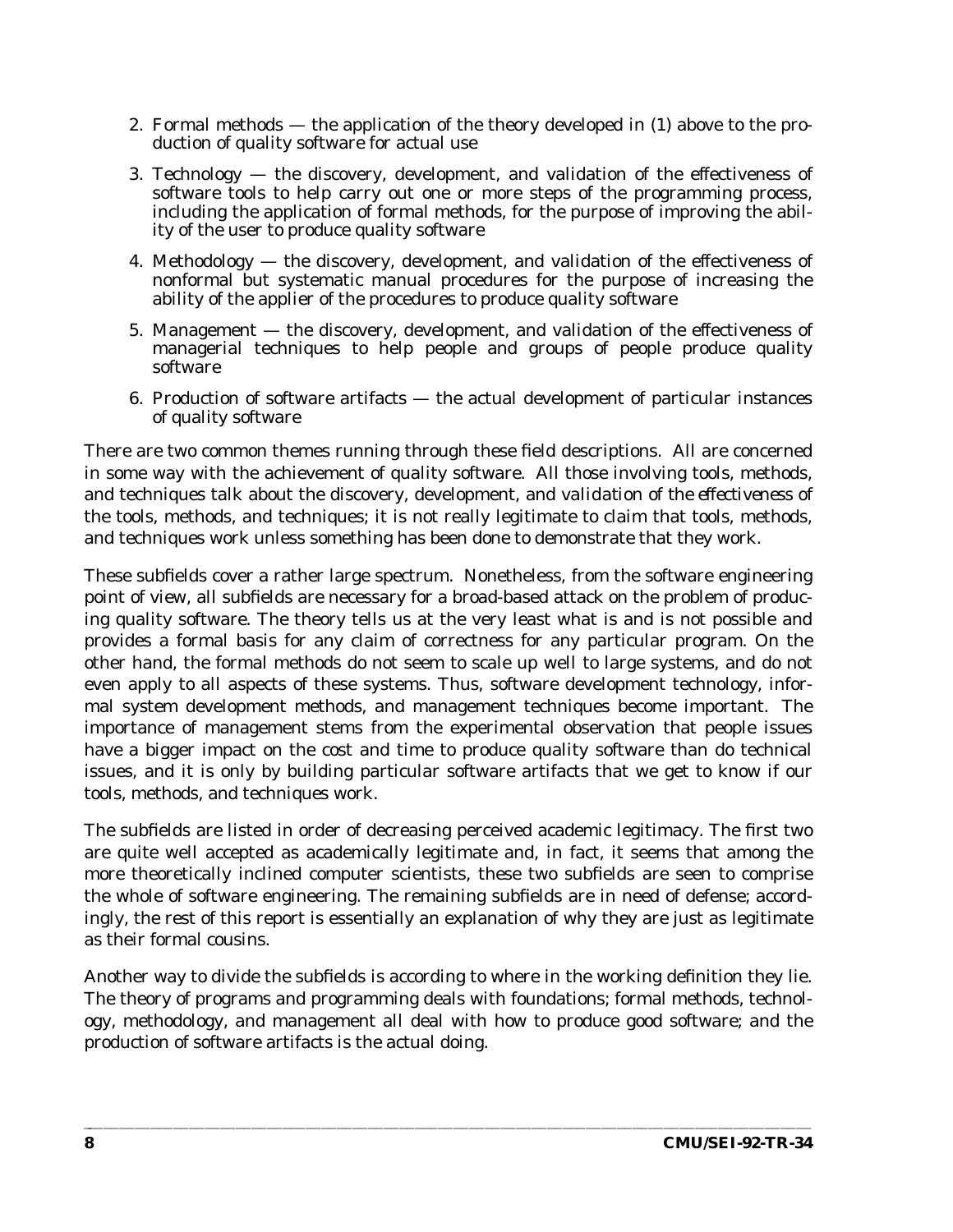## **4 Software Engineering Research**

All research is supposed to be directed at solving problems, and software engineering research is no exception. The problem addressed by software engineering research is that quality software is very difficult to produce, and it is even more difficult to produce consistently enough to meet the growing demand for it. Section 6, dealing with why software engineering research is necessary, details exactly how difficult it is to produce quality software and discusses the properties of software that cause the difficulties. This present section deals with the content of the research, the paradigms for carrying it out, and the responsibilities of the researchers in these steps.

### **4.1 What is Software Engineering Research?**

Software engineering research is concerned with the problems of systematic production of quality software. There are many skilled programmers, call them artists if you will, who produce such software more often than not. However, the demand for software far outstrips the productivity of these people. What is needed is that all professional programmers produce such software consistently. The research of software engineering focuses on finding ways by which the production process can be improved to the point of routine repeatability. It is a multipronged attack on all parts of the problem, with the hope that some of the prongs will yield an advance of some kind in the process.

## **4.2 Research Approaches**

Among the prongs of the attack is research on the following aspects of software engineering.

- 1. Underlying theory
- 2. Software tools
- 3. Integrated software development environments
- 4. Software development methods
- 5. Management techniques

Each of these research approaches represents a different way to make the production of quality software more systematic and reproducible.

- 1. Research on underlying theory attempts to find more formal, and thus more systematic, ways of producing software. Errors are avoided by proving that the software at hand does what it is claimed to do.
- 2. Research on software tools attempts to find tools that can be applied to reduce the drudgery of software development, freeing the programmer for more creative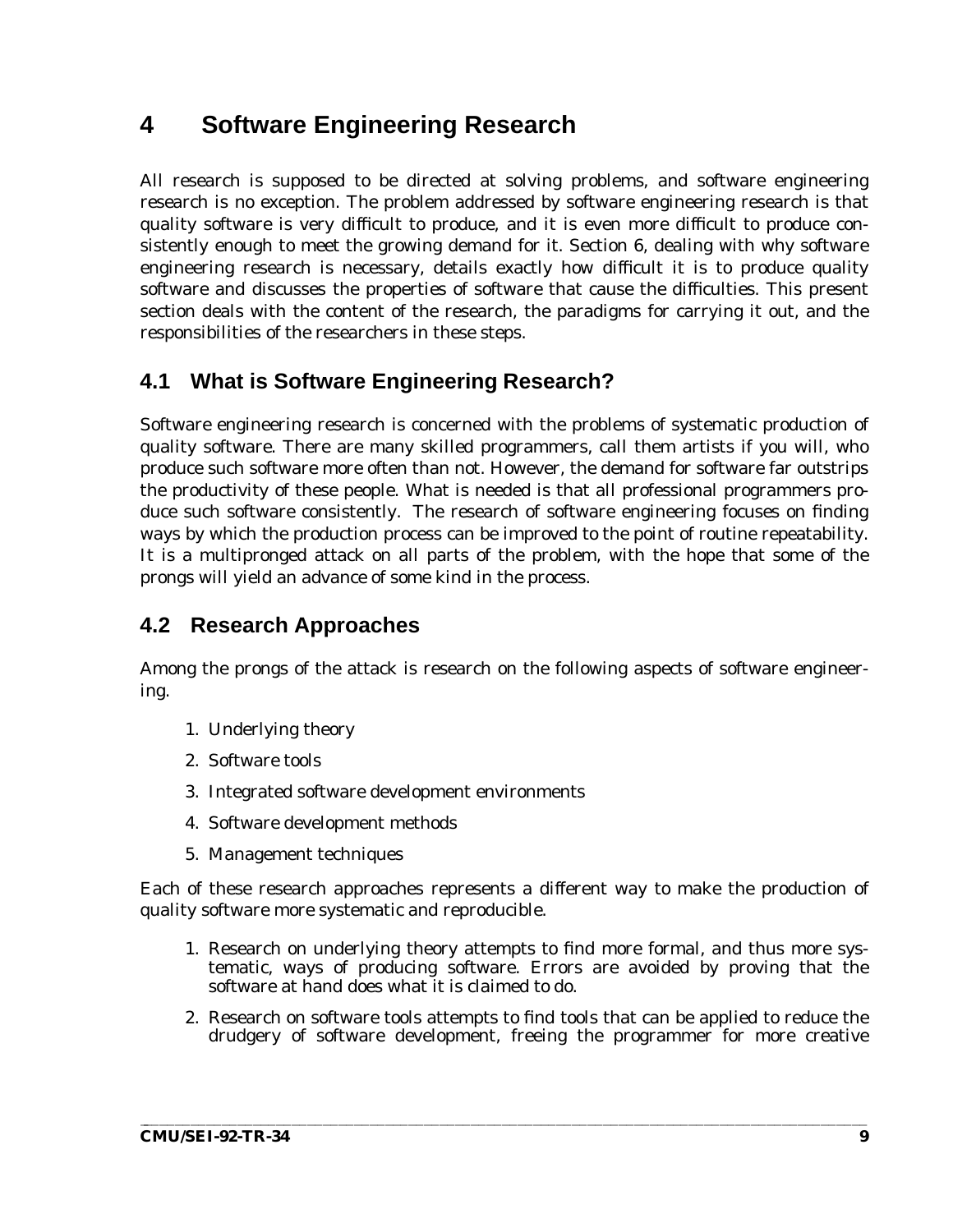thinking and reducing chances for errors. These tools generally do clerical tasks that are error prone because in the sheer size of real-life software, it is easy to overlook details that the tools can easily find.

- 3. Research on integrated software development environments attempts to combine such tools in a seamless fashion so that a whole collection of tools can be used over the entire life cycle. The environment remembers to do things that a programmer in his or her zeal to move on to the next step might overlook.
- 4. Research on software development methods attempts to find procedures and paradigms that programmers can follow to make software production more systematic and less error prone. They also help by suggesting steps to take when the programmer is stumped and has no idea of how to proceed.
- 5. Research on management techniques attempts to eliminate human interaction problems as an impediment to the production of quality software and, in fact, to marshall the power of groups of programmers to achieve what an individual cannot hope to achieve.

Section 5.2 describes some of the contributions of this research over the years.

Occasionally, a researcher gets an idea for a new approach that may seem ridiculous to others, who discount it. However, in any area of active research, it is dangerous to discount any approach that has a reason that it might work and that has not been specifically disproved. No one can know ahead of time whether or not the approach will work. If we discount an approach that would have worked, we are cutting ourselves off from a benefit. Ultimately, we cannot discount anything that might yield a solution, anything reasonable that has not been demonstrated *not* to have *any* impact on the process or the software.

To use an extreme example, if it can be demonstrated that serving milk and cookies to programmers every morning before they begin working has a significant positive impact on the quality of the software produced by the programmers, then this discovery should be regarded as an important finding in software engineering. While the idea is admittedly farfetched, the keywords here are "demonstrated" and "significant." While strange ideas should not be discounted without evidence of their uselessness, it is equally clear that ordinary ideas cannot be counted without evidence of their usefulness.

### **4.3 Responsibilities of Researchers**

When any approach is suggested by researchers, those researchers must, as part of their job, assess the effectiveness of the ideas and then determine if that assessment yields a statistically significant demonstration of the effectiveness of the approach. This evaluation is necessary, regardless of the nature of the approach, be it foundational theory, a tool, an environment, a method, or a technique. Even when the approach is theoretical and the theory can be proved sound, the researcher must demonstrate the relevance and usefulness of the theory and the effectiveness of its application to the production of reliable software.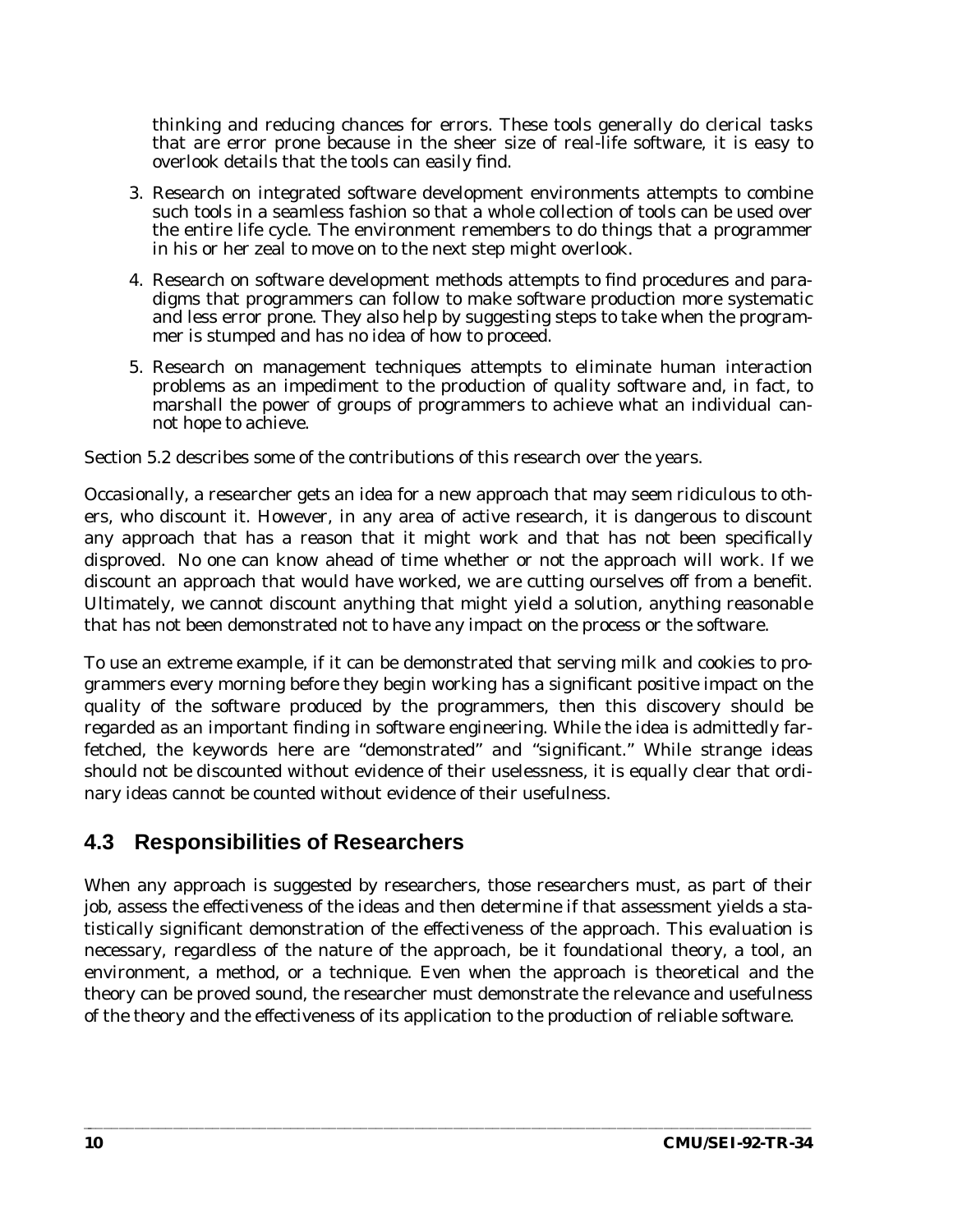Too often, software engineering researchers propose an idea, apply it to a few, toy-sized examples, and then grandiosely jump across a gap as wide as the Grand Canyon to an unwarranted conclusion that the idea will work in every case and that it may even be the best approach to the problem it purports to solve. Some of these researchers then embark on a new career to evangelically market the approach with the fervor of a religious leader beckoning all who listen to be believers. (See Section 9.) While historically, methodologists have the biggest reputations for this behavior, they certainly have no monopoly on it. Theoreticians are equally guilty of proposing a formal method of software development, showing that it works for a small, previously solved, formally definable problem, and then expecting the rest of the world to see that it will work for all problems. When the rest of the world does not see how to apply it to large, real-world problems and wonders why the theoretician does not go ahead and apply it to such problems, the theoretician throws his or her hands up in the air in fit of despair over the sloppy way programmers work.

#### **4.4 How to Assess an Approach**

No matter the source and the formality of an idea, it is incumbent upon its believers to evaluate it. The builder of a theory, a tool, an environment, a method, or a management technique is obliged to:

- 1. describe it,
- 2. implement it completely, if it is a tool or an environment,
- 3. apply it to large software development projects under controlled experiments, and
- 4. soberly and critically evaluate its effectiveness, being prepared to admit that it does not really work.

Note that the failure of the idea to work, while disappointing, is an important result. If the idea was reasonable, others are likely to think of it; reporting the failure saves them from wasting effort and frees them to try other ideas.

Often the design of the experiment and the evaluation of the results is the hardest part of the research. For this reason, these are often not done properly. Many times, a statistically meaningful controlled experiment is infeasible. It may be too expensive to commit enough teams to develop the same software under different conditions. Even if some teams can be committed, the number may not yield statistically significant results. Even if a large number of teams can be committed, they still may not yield statistically significant results, perhaps because other unforeseen but independent factors dominate. In such cases, smaller experiments with careful, critical-to-a-fault introspection or interviewing must be substituted. Of course, then the results do not carry as much credibility.

When proposing a software tool or environment as a solution to one or more software development problems, it is obviously insufficient to simply propose the tool or environment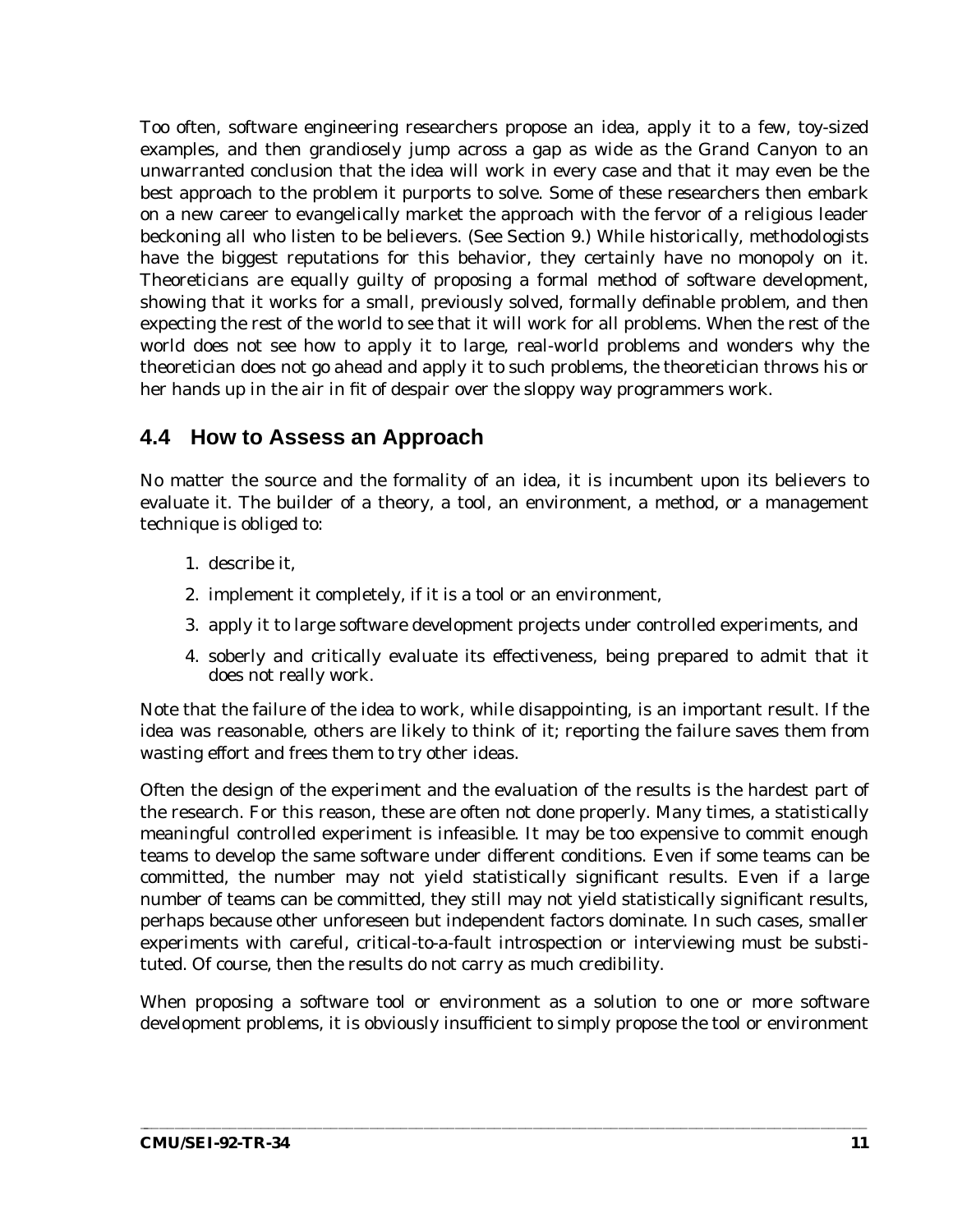and to proclaim that it solves the problems. No matter how persuasive the proposal or how convincing the logical arguments as to why the tool or environment will work, the tool or environment must be built before the following questions can be answered.

- 1. Can the tool or environment be built? Some tool descriptions have contained noncomputable parts or have appealed to technology, e.g., expert systems or artificial intelligence, that is just not quite up to the task yet.
- 2. If it can be built, it is really effective as a tool or environment?
- 3. If it is effective, up to what sized problems can the tool or environment be effectively used?

Thus the tool or environment must at least be built. Moreover, it must be built to something resembling production quality or at least to beta-test level so that the test for effectiveness will be performed under realistic conditions. This works in both directions. First, we want to give the tool or environment every chance to succeed; and if it does not have all of its capabilities, it may fail due to the lack of some critical capability that it would normally have. Second, full-strength tools and environments are known to have more performance problems than their significantly lighter weight prototypes, and a slowresponding tool or environment is often considered worse than none. It is for these reasons that I, personally, have come to have little patience with less than fully implemented tools.

Notice that the above argument does not preclude prototyping as long as the prototype is not used for more than a proof of concept or as a means to determine the requirements for the production version. In particular, the effectiveness of the tool or environment cannot be fully assessed with the prototype, and that fact must be recognized in any claimed results arising from the prototype.

The evaluation of a tool, environment, method, or technique must be made relative to one or more bases for comparison. The new way must be compared to current practice, to doing the same work manually, to using other existing tools, environments, methods, or techniques, or to combinations thereof. It is not a priori clear that use of a tool is better than carrying out the process manually because, sometimes, there is much to be gained from the thinking that a human does when doing the task manually, and this gain will be lost if the process were automated.

### **4.5 Physics and Software Engineering**

The situation in software engineering research is not unlike the situation in physics, where there is a strong theoretical component and a strong experimental component, neither of which can function without the other. No theoretical result is accepted unless its implications are borne out by observation. Moreover, since many of the observations predicted by the theory involve differences that are smaller than observational tolerances, the theory is also needed to derive observable implications. Conversely, empirical observations are used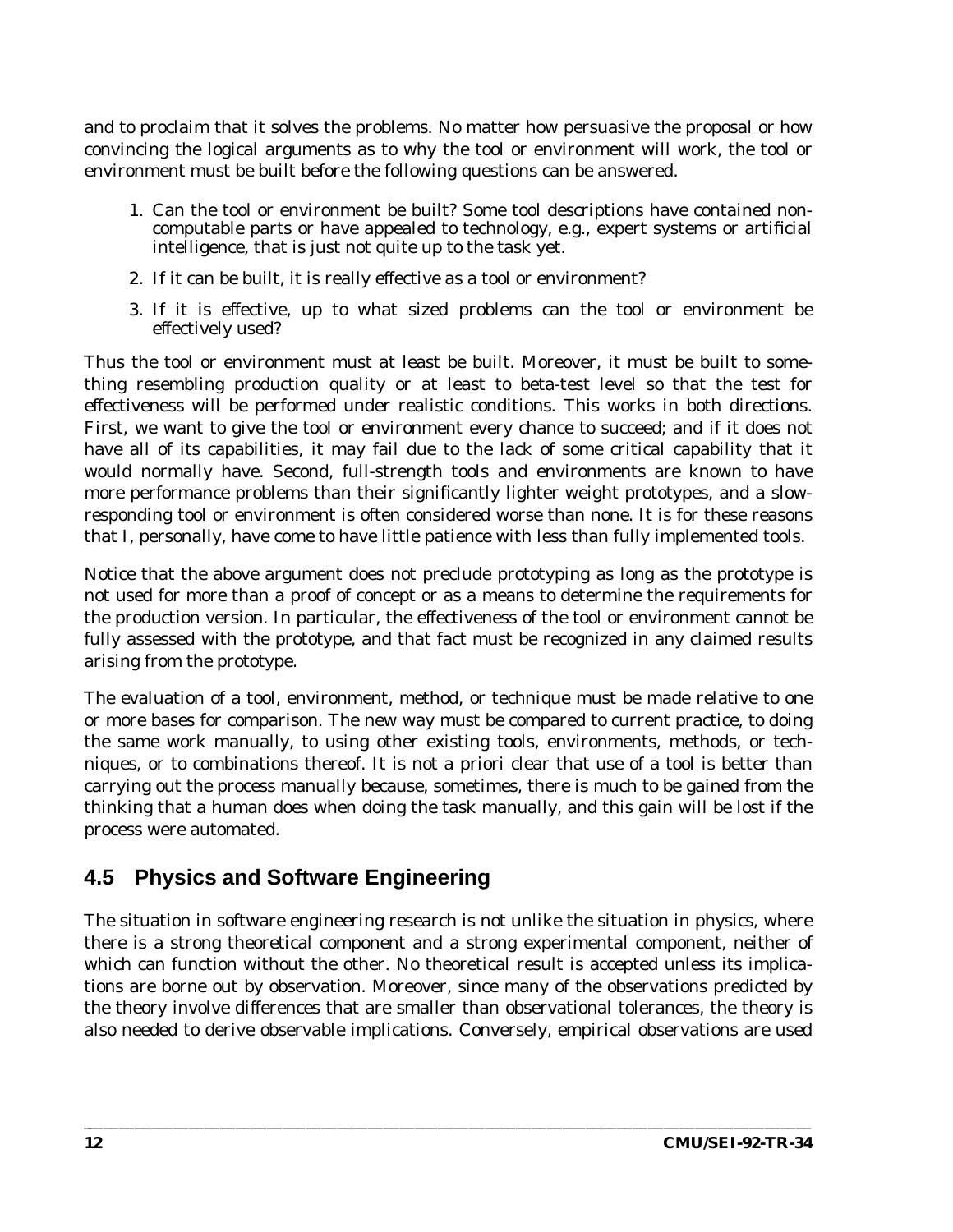as the basis for induction to theory. As an event happens that cannot be predicted by current theory or that runs counter to current theory, the creative physicist tries to see a pattern in order to develop new theory.

In software engineering, the theory is used to predict methods, technology, and techniques that will have a positive impact on the software development process. It is necessary to test these theories. Many times, the testing of a theory, especially that about technology, requires building entirely novel software systems. These must be built to sufficient completeness that a meaningful test can be carried out. In addition, building novel software systems and playing with them suggests new methods, technology, and techniques. For example, the field of requirements engineering is new enough that few methods, technology, and techniques have been suggested. My favorite research paradigm is to build a tool that extrapolation from observations has suggested, and then to play with the tool in a complete requirements engineering effort. As the requirements are engineered, we introspect in order to identify methods and techniques to be applied in general and in conjunction with the tool, and we often identify other tools that should be built. Thus, software engineering, like physics, needs its theoretical and experimental components.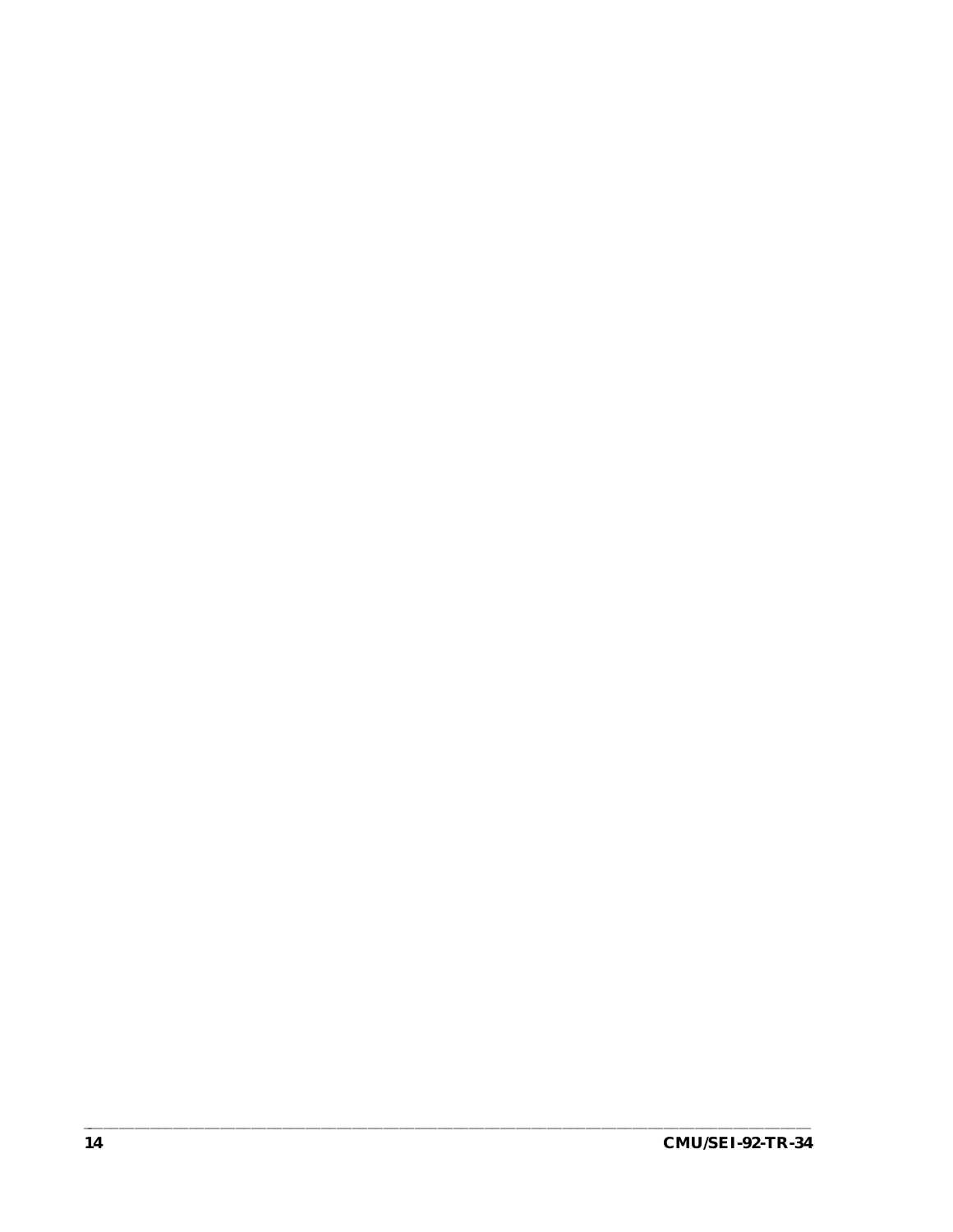# **5 Contributions**

The basic criteria for judging the merit of work in any academic field is whether or not it has made an original significant contribution to the knowledge of the field.

Work in the theory of programs and programming can be judged in the normal way for theoretical contributions. The hard question is how to evaluate a contribution in the how-to subfields, formal methods, technology, methodology, management, and in the production of software artifacts. The following subsection attempts to answer this question. The subsections after that describe typical contributions of the various subfields and list specific noteworthy contributions.

## **5.1 Evaluating Contributions**

One of the most difficult questions a software engineering academic faces is how to evaluate work results in a how-to subfield. If the result is a tool, an environment, a method—formal or not—, a technique, or anything else that is designed to improve the programming process, the natural question that is asked, and in fact that *should* be asked, is "How does one evaluate the tool, environment, method, or technique?"

Ultimately the evaluation is based on professional and expert judgement of the peers, referees, or thesis committee members in the subfield. This is no different from what happens in mathematics and formal computer science. Who is to say that the theorem proved for a thesis is a significant advance? Who is to say that the proof is done correctly? Who is to say that the proof is done well? Who is to say that the whole thing is creative? Other, expert mathematicians and formal computer scientists are the ones to say!

In the software engineering area, the peers or committee members use their expertise to answer the following questions.

- 1. Is the tool, environment, method, or technique a significant advance?
- 2. Is the tool or environment implemented correctly?
- 3. Is the tool or environment implemented well?
- 4. Is the tool or environment effective for its purpose?
- 5. Can the method or technique be applied under normal circumstances, and in those circumstances does it have a high probability of being successful?
- 6. Is the whole thing creative?

Of course, it is the researcher's responsibility to explain in publication how the tool, environment, method, or technique is to be evaluated and to carry out that evaluation in as sober, scholarly, and fair manner as possible. The researcher must identify the goal of the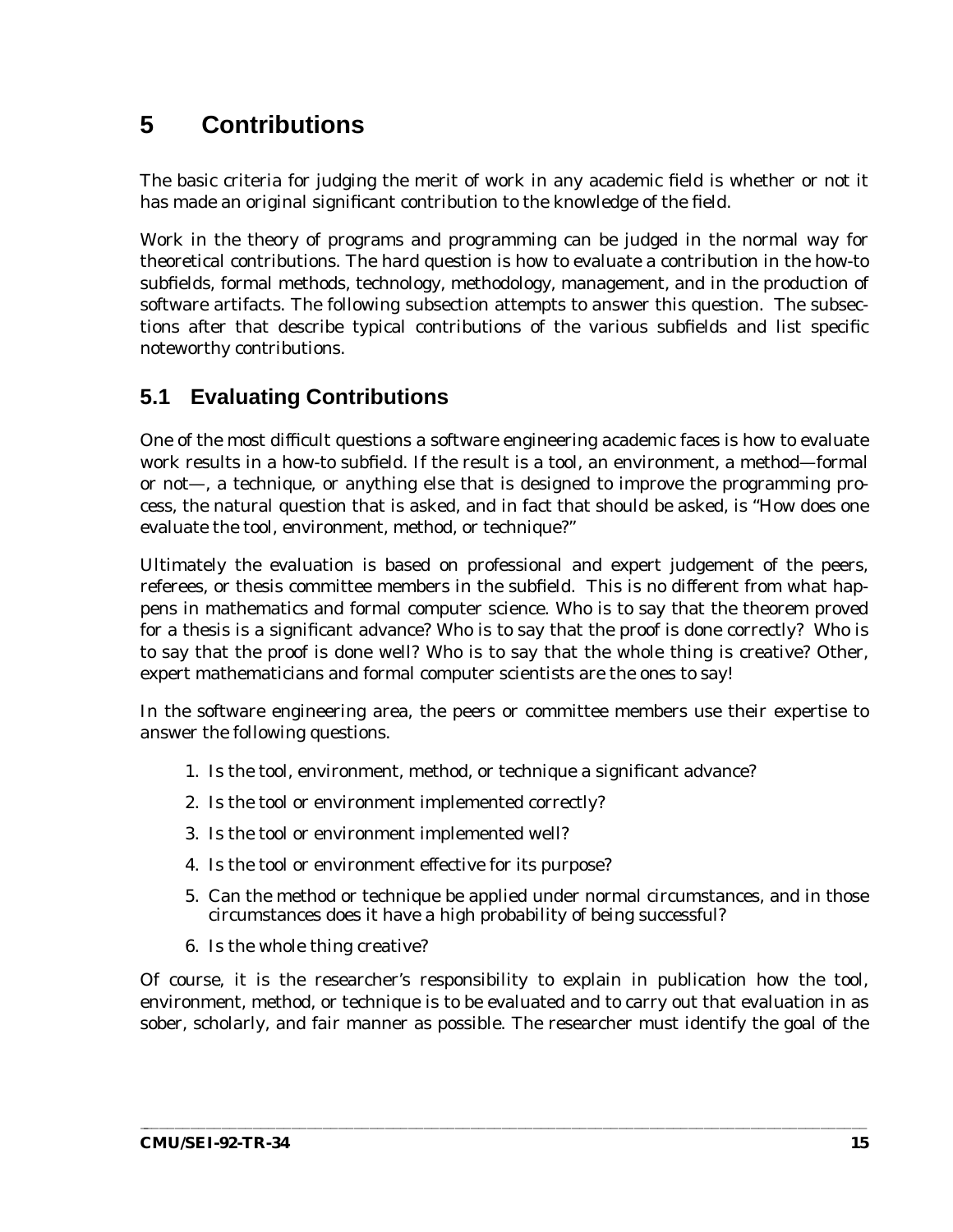tool, environment, method, or technique and check it against the goal. In cases in which an objective measure is possible, e.g., for performance, the researcher must provide the measurement or complexity assessment. In cases in which the satisfaction of a goal is at best subjective, the researcher must be as fair as possible in an introspective evaluation and may even have to do some kind of experiment to see how the average programmer uses the tool, environment, or method. In fact, it is this last evaluation requirement that makes research in software engineering more difficult than doing research in mathematics. Evaluation methods must be pioneered along with the tools, environment, methods, and techniques.

Individual works in the artifacts subfield are specific software artifacts. The evaluation of an artifact is similar to that of a tool, environment, method, or technique. It is done by expert judgment, and focuses on whether or not the artifact is a contribution both to the application area and to software engineering. It is a contribution to the application area if it solves a hard problem that has not successfully been solved before and it does so in a creative manner. It is a contribution to software engineering if the particular tool, method, or technique provides the leverage to solve the problem, leverage without which the problem would not have been solved as well or at all. It is a contribution also if its production were done in a way that helps to regularize the production of similar or related artifacts. Note then that from this point on, production of a similar or related artifact ceases to be a major contribution. When the artifact is a new software engineering tool or environment, the tool or environment must be evaluated against its purpose.

Artifacts are often used as research vehicles in areas in which the problem is to automate something not automated before or to build an active model of a real-life phenomenon. Examples of the former are in the areas of computer graphics, computer music, and electronic publishing. Examples of the latter are in the areas of artificial intelligence and simulation. In artificial intelligence, it is usual to build a program that mimics some aspect of human behavior in order to study that behavior. Such artifacts are usually bigger contributions in their application areas than in software engineering, as nothing particularly noteworthy was done to make the software development significantly easier.

In many of these cases, the problem itself is initially so poorly understood that a major part of the software development involves defining the problem. It may even be that the purpose of writing the program is to arrive at a suitable definition of the problem. Many programs in artificial intelligence are of this nature. The development of the program is equivalent in effort to developing a new theory from the ground up. Other times, a program is but the carrier of a particular software engineering technology idea, i.e., the program is a tool that implements a particular technology that is claimed to be effective. The claim cannot be tested unless the tool is built. Furthermore, building the tool makes the technology available, and that availability is a significant contribution. The make program is of this nature.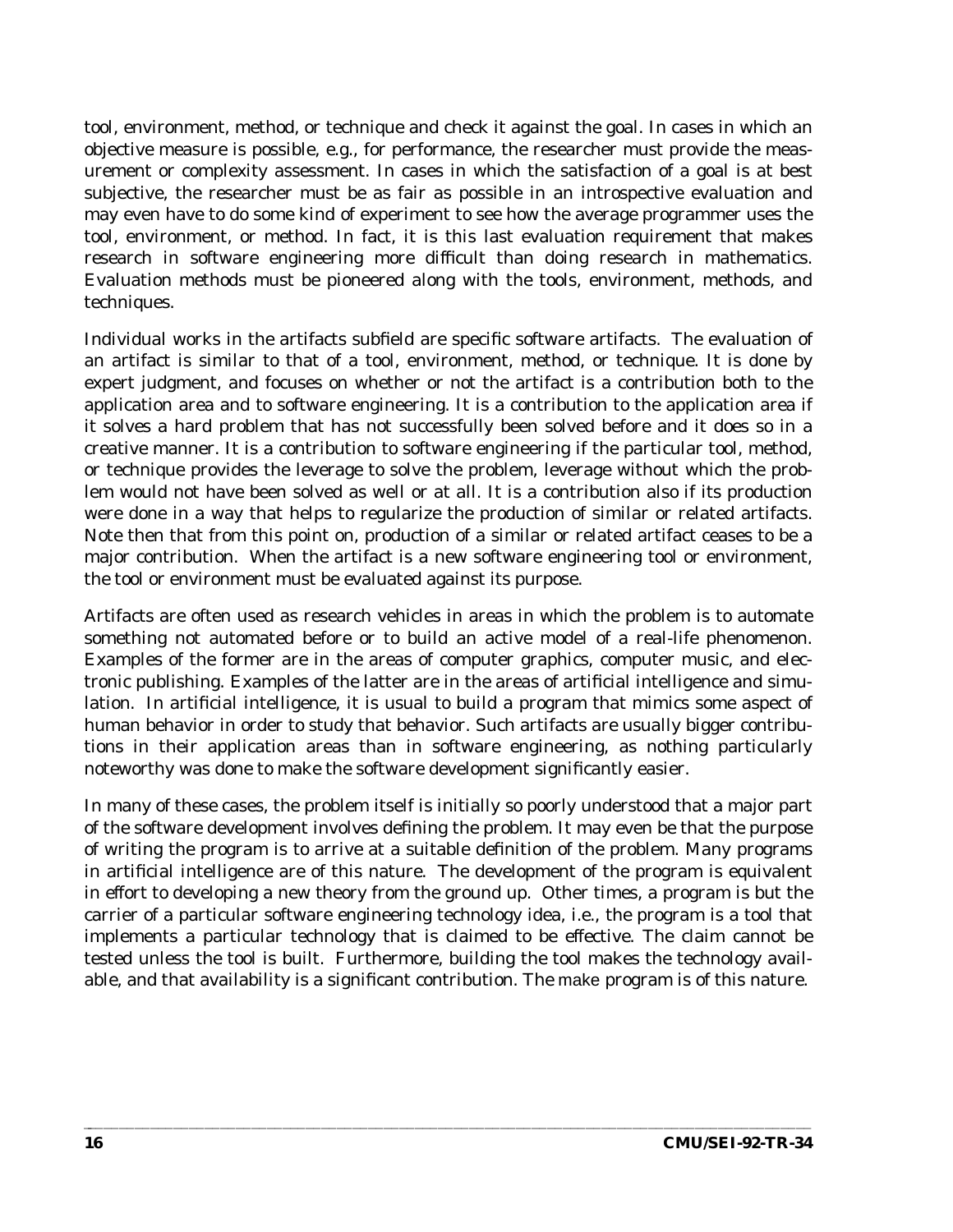### **5.2 Typical Contributions of Subfields**

Having explained how to evaluate contributions, this section lists typical good contributions for each subfield.

- A. Theory of programs and programming:
	- 1. a new theory of program semantics
	- 2. a new set of axioms for program verification
	- 3. a new model of concurrency
	- 4. a new major consistency or completeness theorem
	- 5. a new axiom that makes a new class of programs verifiable
- B. Formal methods:
	- 1. a new class of programs subjectable to some formal method
	- 2. a new formal method based on some theory
	- 3. making a formal method significantly accessible to nonmathematicians
- C. Technology:
	- 1. a new tool that solves a class of problems not solvable before
	- 2. a new tool that automates an error-prone manual task that was thought to require intelligence
	- 3. controlled experimental demonstration of the effectiveness of a tool
	- 4. integration of diverse tools into a software development environment in a manner significantly better, more seamless, or more complete than before
	- 5. new paradigm for making tools
	- 6. a tool-building tool
- D. Methodology:
	- 1. a new method that solves a class of problems not solvable before
	- 2. a new method that systematizes an error-prone, nonautomatable, manual task that requires intelligence
	- 3. controlled experimental demonstration of the effectiveness of a method.
- E. Management:
	- 1. a new technique that demonstrably brings a class of heretofore undoable systems into the doable range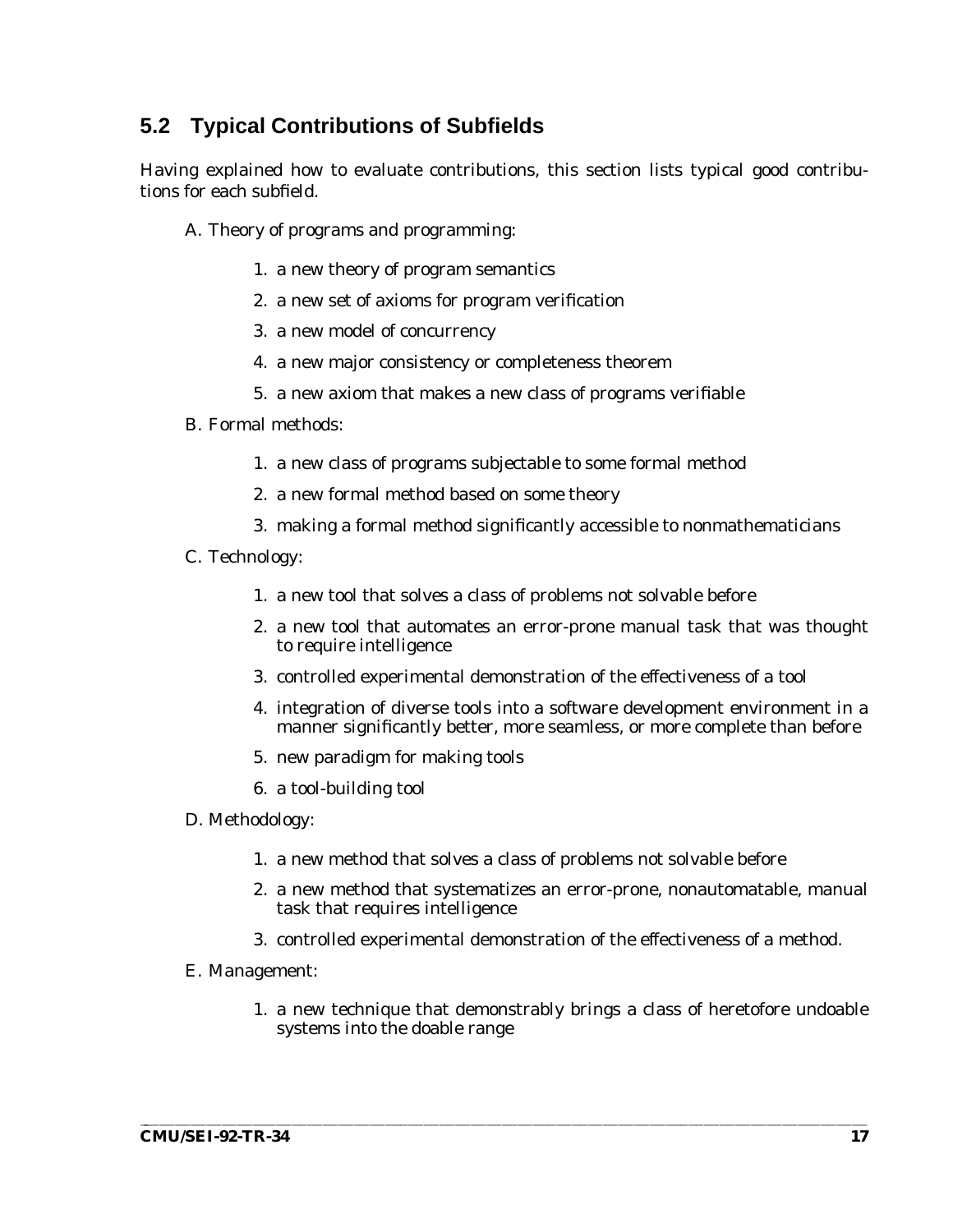- 2. a new technique that demonstrably overcomes a human or group barrier to software productivity
- 3. controlled experimental demonstration of effectiveness of a technique
- F. Production of software artifacts:
	- 1. solving with software a previously unsolved but hard problem, in particular a problem that has defied solution
	- 2. production of a new program to solve a problem whose previous software solutions were poor and in which the discovery and implementation of the current solution involved direct applications of software engineering or served as an effectiveness demonstration of a software engineering technology, method, or technique

#### **5.3 Specific Contributions**

This section lists what I consider significant contributions in software engineering over the years. I compiled this list with input from others, all of whom are listed in the acknowledgements. Since the ultimate decision was mine, I take all blame for the inevitable omissions and apologize for them.

A number of major contributions to software engineering were made long before the term was coined and, in fact, long before computer science existed as a field. These include:

- 1. the use of compilers to allow the use of high-level languages instead of machine or assembly language,
- 2. the use of linkers to allow separate compilation of parts of a program and subsequent combination of their object code into a single loadable program,
- 3. the use of libraries of already compiled subroutines in programs that are able to invoke them as though they were built-in operators,
- 4. the use of symbolic debuggers to allow debugging of programs in terms of the identifiers, expressions, statements, and labels used in the source program, and
- 5. the ability to write device-independent programs that read from and write to files specified at invocation time.

I personally do not know who invented these ideas, but whoever they are, my hat is off to them.

There is an additional, attributable contribution predating computer science that has proved to be a basic observation underlying most of the complexity management in software engineering, the methods, tools, environments, and approaches. Miller observed that human mind is capable of handling at most seven, plus or minus two, distinct items of information at any time [Miller56]. We are able to handle more only by aggregating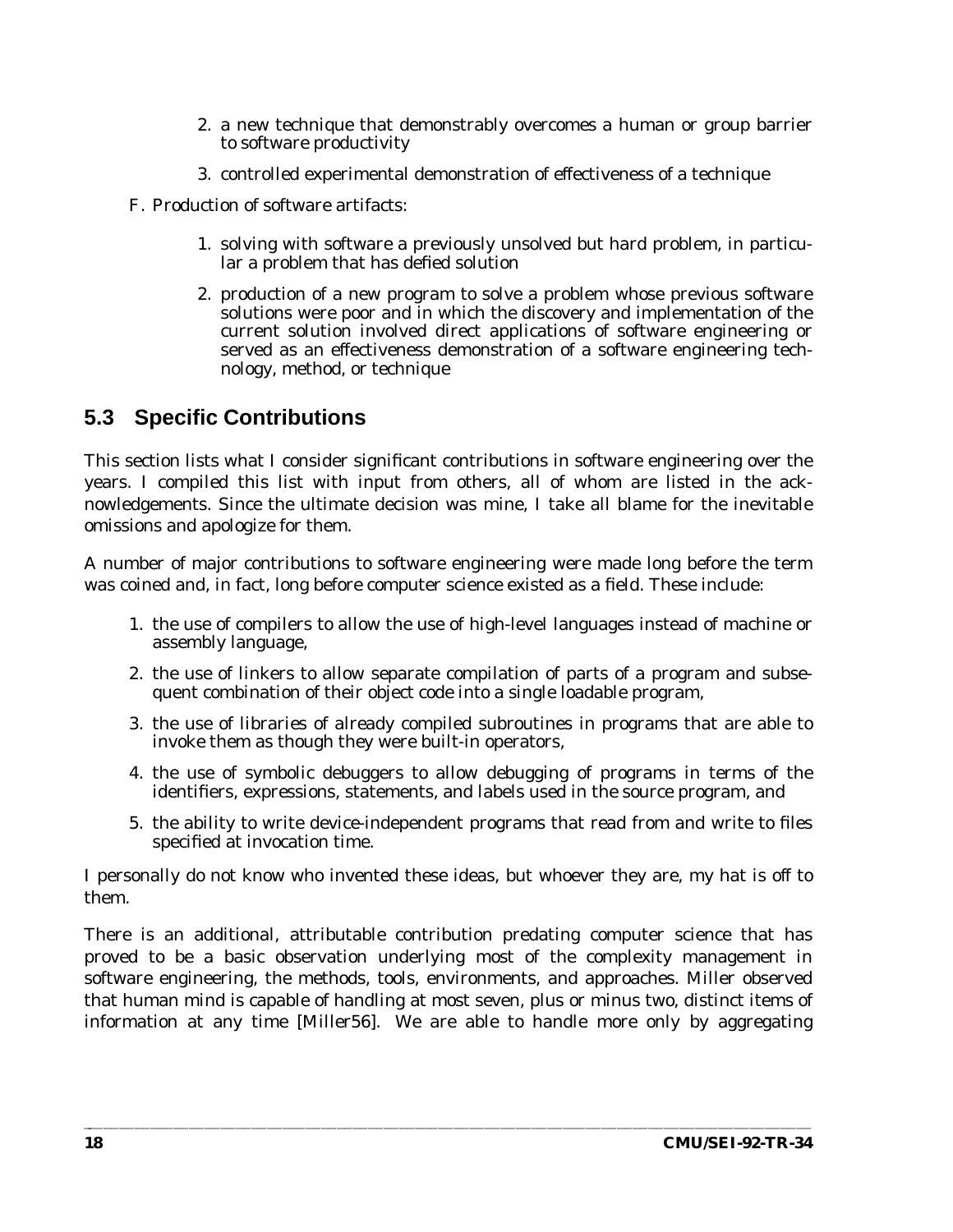several items under a single abstraction that summarizes them or abstracts away their differences.

There are a number of more recent contributions that were made not specifically for software engineering purposes but, nevertheless, have had a major impact on the way of programming. These include:

- 1. the programming language C, a highly portable high-level language that allows addressing arbitrary machine locations when it is necessary to do so [Kernighan78, Johnson79],
- 2. the UNIX system in general and in particular,
	- a. its portability, having been written almost entirely in C [Johnson78],
	- b. the shell, a command processor that is just another invokable program, making its command language another useful interpretive language whose built-in data are the objects of the operating system [Bourne78],
	- c. pipes that allow existing programs to be combined by having the output of one fed directly as the input of the next, enabling programmers to implement new functionality without having to write new programs (You should see the pipe that is set up to format this report, a pipe consisting of a half dozen or so programs, each doing a different part of the formatting job!) [Ritchie74],
- 3. the portable C compiler, which made it very easy to port the C compiler and C programs, such as UNIX, to other machines,
- 4. on-line full-screen editors that allow programmers to see much more of the program than could be seen with a line editor [Joy76, Stallman81], and
- 5. windowing systems that allow programmers to keep several views of the same program on screen all at once, views that include the source program, an interactive debugging session, the input of that session, and the output of that session.

The rest of this section describes specific contributions that were intended for software engineering. These contributions are divided into a number of categories:

- 1. Fundamental truths
- 2. Methodology
- 3. Formalisms
- 4. Tools and environments
- 5. Testing
- 6. Sociology and management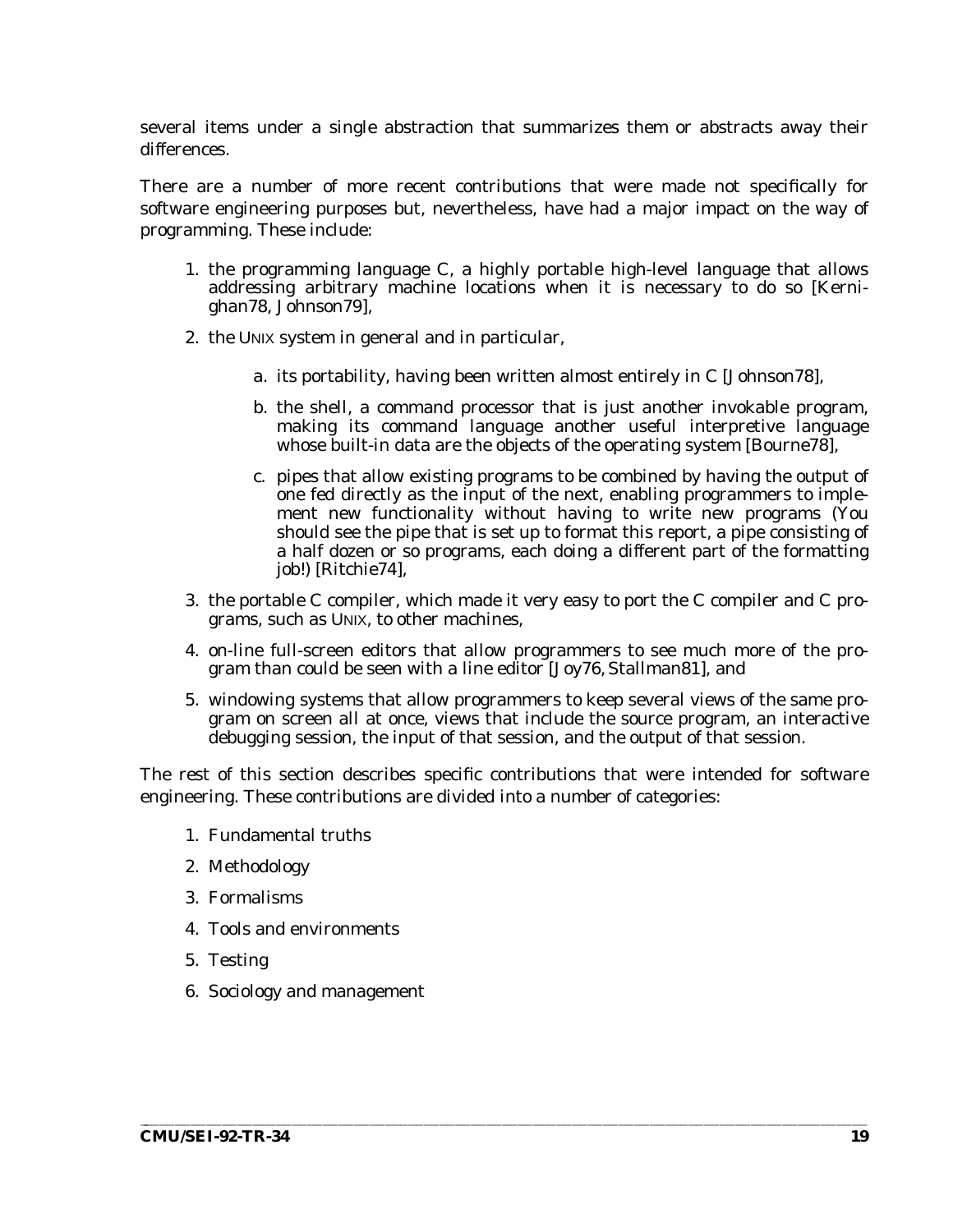- 7. Metrics and economics
- 8. Experiments

Within each category, I have made some attempt to follow chronological order; however, showing relations between contributions takes precedence over strict chronological order.

#### **5.3.1 Fundamental Truths**

There are a number of documents that exposed fundamental truths, truths that were not accepted or even understood prior to publication of the document.

- 1. With his now famous waterfall life-cycle model, Win Royce irrevocably changed the way that people viewed the software development process [Royce70]. Prior to the model, software development was viewed as a nonsystematic art. Following the presentation of the model, there was always some attempt to systematize the software development process. Certainly today, the model is viewed as a notalways-ideal ideal that never can be achieved and, in some cases, should not be achieved. Other life-cycle models are in vogue today, particularly incremental models and prototyping models. However, the presentation of the waterfall model gave people an ideal to shoot for and caused people to think in terms of life-cycle models from then on.
- 2. Laszlo Belady and Meir Lehman introduced the concept of large program and then, arguing from an assumption that correcting a fault in a large program has a small but nonzero (i.e.,  $\varepsilon$ ) probability of introducing even more faults, formally explained the observed phenomenon that a continually corrected large program eventually decays beyond usability. They showed that this decay was inevitable and could be avoided *only* by declaring that all remaining bugs are features and freezing the program [Belady71, Belady76].
- 3. Fred Brooks exposed the truth about software development, that it is very hard, and shattered the myths that had grown up about how to do it, seemingly natural techniques that actually are counterproductive [Brooks75]. The title of the book connotes the still-accepted myth that people and time are exchangeable in software development, when in fact putting more people on a late project is a good way to make it even later. Brooks followed this book with a paper in which he observes that software development is inherently difficult and that there are and will be no magic, quick technological solutions to software problems [Brooks87]. Section 6.1.3 summarizes the argument of this paper.
- 4. William Swartout and Bob Balzer laid to rest the idea that the life cycle could be as clean as the waterfall model suggests, by showing that specification and implementation of a system are hopelessly intertwined [Swartout82]. The specification will always be modified by what is learned during implementation, and we should make the best of it.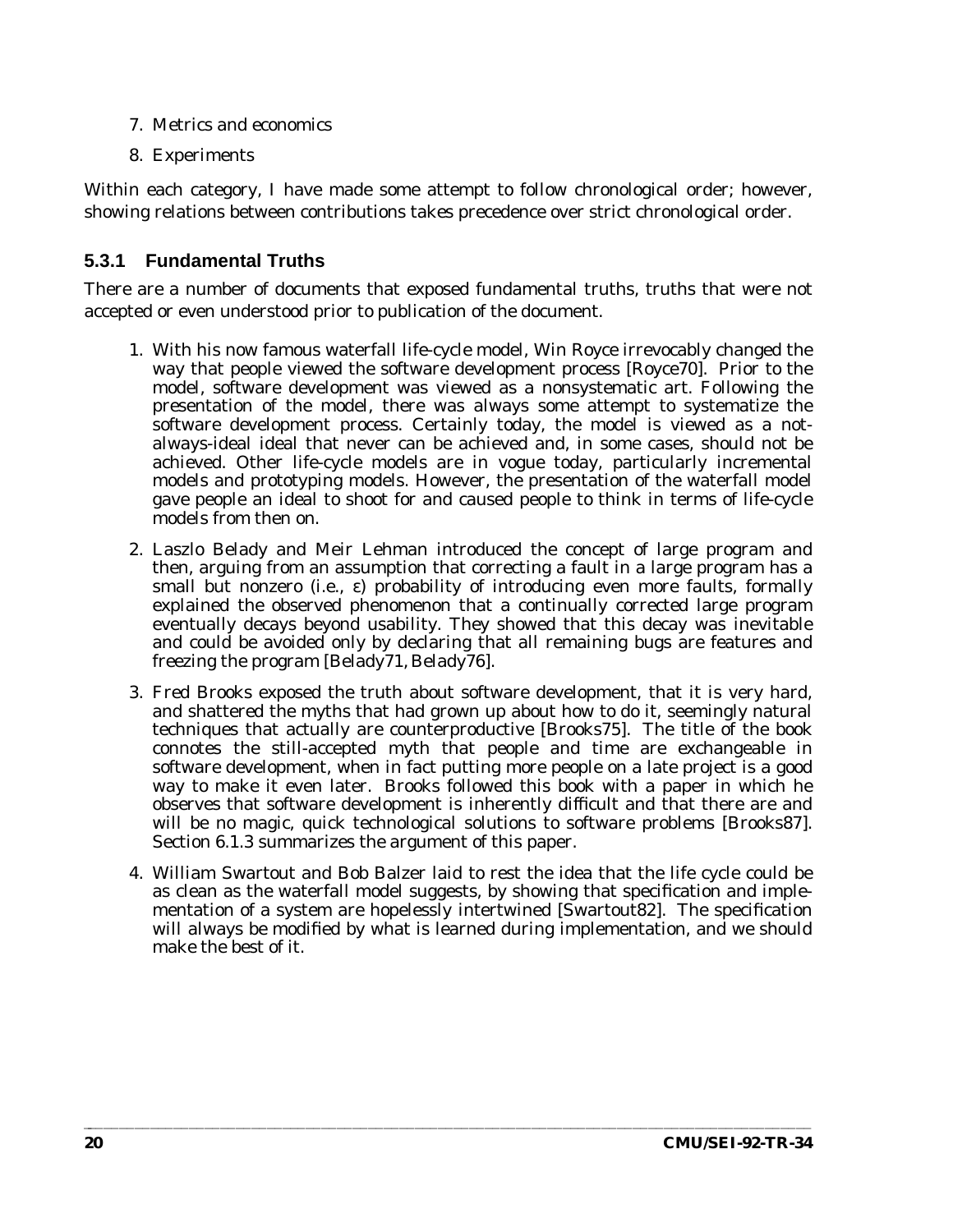#### **5.3.2 Methodology**

Most of the work was in devising methods that were claimed to, and in some cases did, help programmers produce quality software more consistently.

- 1. Edsger Dijkstra described the difficulties that use of the goto causes to program comprehension [Dijkstra68a] and argues for what is now called structured programming.
- 2. Niklaus Wirth, Ole-Johann Dahl, Dijkstra, and Tony Hoare all wrote about how to do structured programming or stepwise refinement [Wirth71, Dahl72]. These spawned a concern for programming methods and led to almost universal adoption of that method in education and industry.
- 3. An early attempt to systematize system design in what might be called a higher level abstraction of structured programming was the book by Michael Jackson on top-down development of programs [Jackson75], soon followed by a book on system design using the same notation and ideas [Jackson83]. His main idea was not to write software but to build a model of the real-life situation for which the software is being built.
- 4. The programming language SIMULA 67 was among the first to have encapsulating modules, introduced inheritance, and in effect, spawned what is now called object-oriented programming [Birtwistle80, Dahl70].
- 5. David Parnas introduced the concept of information hiding and showed how it favorably affects maintainability of software [Parnas72]. This work spawned a wide variety of work in methods, languages, and tools for decomposing systems into modular pieces. In particular, Parnas himself described how to design the pieces with an eye to future use in other applications in the same domain [Parnas79].
- 6. Barbara Liskov and Steve Zilles cast into a concrete form the concept of hidden data abstraction that had been suggested by Parnas's method and Simula 67's classes. They introduced an encapsulating module that implemented abstract data types in a way that hiding the implementing data structure is enforced by the language [Liskov74].
- 7. Over the years Wayne Stevens, Glenford Myers, and Larry Constantine had observed that uses of certain programming features made program modifications easier and that uses of other features made program modifications harder. Based on these observations, they developed measures of the goodness of proposed decompositions and described a method of system decomposition (programmingin-the-large) in which these measures are used to arrive at good decompositions [Stevens74]. The method, composite design and analysis, turned out to yield almost the same decompositions as did information hiding.
- 8. Frank DeRemer and Hans Kron identified the fundamental differences between the kind of programming that takes place in individual modules or in programs small enough to be written by one person and the kind of programming that takes place at the system level for programs that are too big for one person [DeRemer76]. The former, programming-in-the-small, is done with conventional programming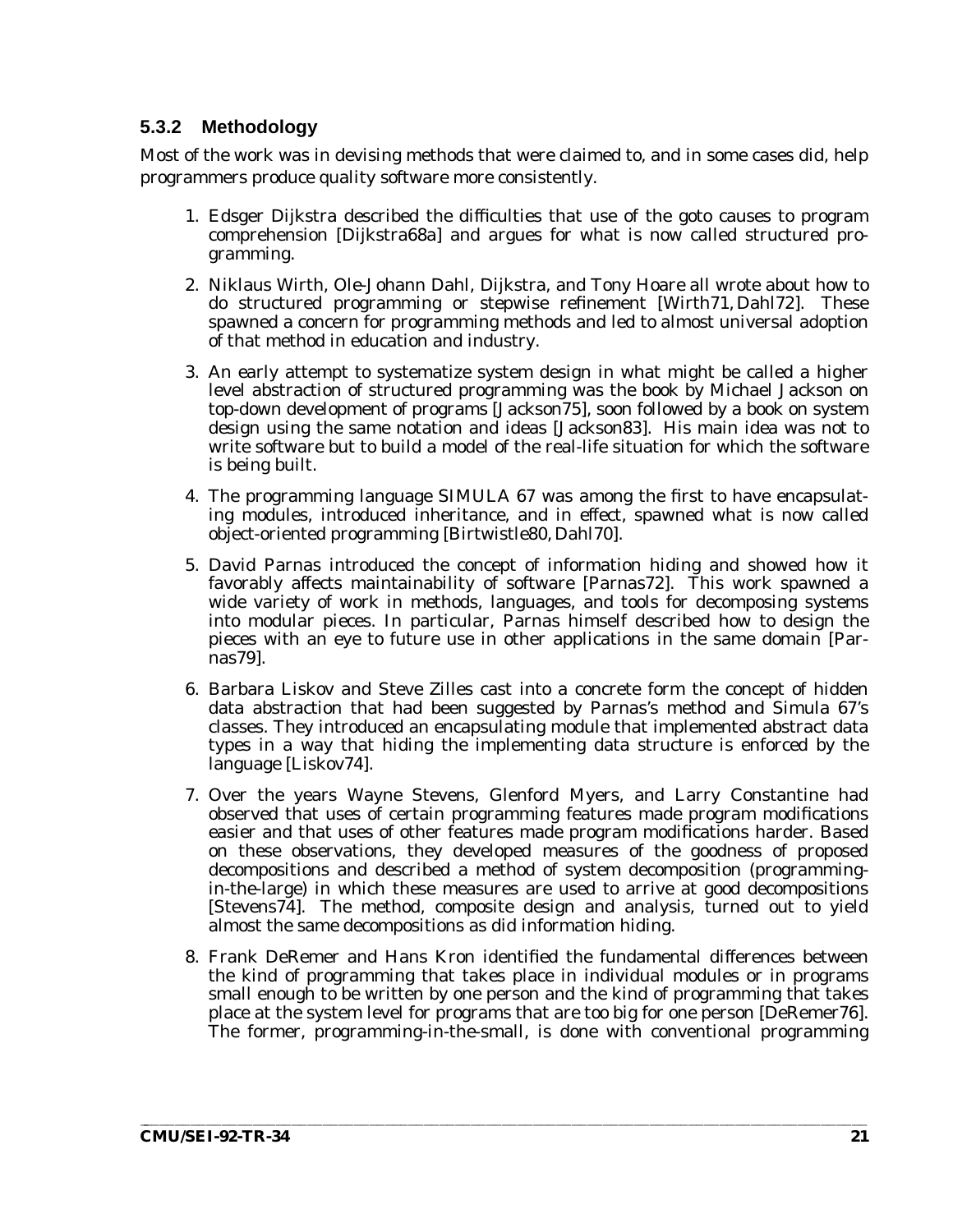languages and is concerned with algorithmic details of working with the data. The latter, programming-in-the-large, is done with module interconnecting languages and is concerned with the overall structure of the system's modules and the interfaces between these modules.

9. Nancy Leveson popularized the concept of software safety, showed that it was *not* the same as other concepts of program goodness, pointed out that it often conflicted with correctness, and suggested methods for building safety into systems by identifying safety problems at requirements engineering and system design time [Leveson86].

About some of these papers (i.e., those of Parnas, of Liskov and Zilles, of Constantine, Myers, and Stevens, of Kernighan and Ritchie, and of Dolotta, Haight, and Mashey) Tony Wasserman, of IDE, said to me "For me, these papers represent the best of what software engineering is all about: original research ideas that lead to widely accepted practical use far beyond the imagination of the inventors."

#### **5.3.3 Formalisms**

Some of the work on formalism has had a significant impact in showing us how to determine the meanings of the programs we write and showing us more systematic ways to produce high-quality software.

- 1. In his seminal paper giving a notation and axiomatic basis for verifying that programs do what they are claimed to do, Hoare opened up the possibility of formally verifying the correctness of programs [Hoare69]. This work was a follow-up to Robert Floyd's earlier work using flowcharts [Floyd67a] and was the precursor to a large amount of work on axiom systems and techniques for verifying the behavior of programs.
- 2. Ralph London offered a formal verification of a program as a new kind of algorithm certification in the regular algorithm series of the *Communication of the ACM* [London70].
- 3. Ralph London formally verified a nontrivial compiler for a subset of LISP by showing that the code generated does the same things with any program that the LISP interpreter does [London72].
- 4. Hans Bekić, Dines Bjørner, Wolfgang Henhapl, Chuck Jones, and Peter Lucas took a different approach to formalize systems, namely that of axiomatizing the transitions of a state machine [Bekic´74, Bjørner82]. That approach has come to be known as VDM (Vienna Development Method). Jean-Raymond Abrial, Ian Hayes, Steve King, John Nicholls, Ib Sorensen, Mike Spivey, Bernard Sufrin, Jim Woodcock, and John Wordsworth took a similar approach with the specification language Z [Spivey89, Hayes87]. It is my understanding that these languages and their corresponding software development methods are in use in developing real systems. In particular, an Oxford University group used Z to specify large portions of CICS, IBM's transaction processing system [Nix88a] and won the Queen's award for this work.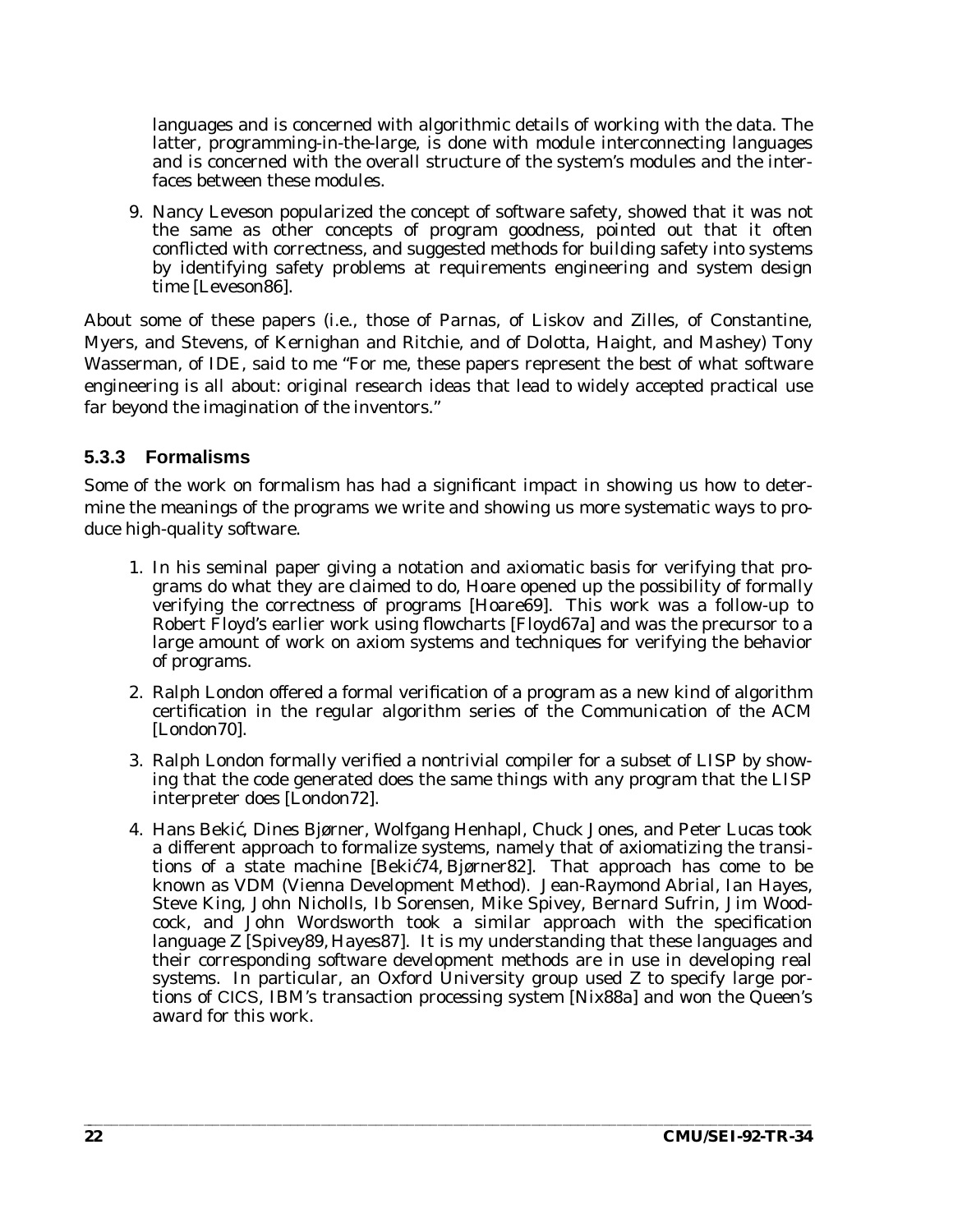- 5. Following Liskov and Zilles's work on abstract data types, William Wulf, Ralph London, and Mary Shaw showed how an encapsulating abstract data type construction module could be annotated with assertions specifying the properties of the abstraction and how the body of the module could be proved to be consistent with these assertions [Wulf76a].
- 6. Richard DeMillo, Richard Lipton, and Alan Perlis pointed out the essential differences between proofs done in mathematics to advance mathematical knowledge and proofs done to help ensure program correctness [DeMillo79]. In particular, the lack in the latter of the social processes that surround the former increases the chances of program correctness proofs being incorrect. The three point out the danger of relying on the result of a mechanical program proof—which after all is merely a software-generated binary value, "yes, it is correct" or "no, it is not"—as certification of the correctness of a program, particularly when lives are at stake. The implication of these observations is that the value of program proofs can be increased by recognizing that a proof is but one tool among many that can be used by the entire programming team to ensure that the software they are writing is correct. The proofs should be used as a vehicle for capturing and forcing examination of redundant information about the software being written. Used this way, program proofs then become immersed into a social process not unlike that undergone by mathematical proofs.

#### **5.3.4 Tools and Environments**

The second largest group of contributions is in technology, tools, and whole environments of tools that help the programmer to program more effectively.

- 1. Stuart Feldman's make program that allows specification of compile-time dependencies between modules. When the user asks for a specific load module to be made, the program tries to do the minimal amount of recompilation, compiling only those modules that have been changed since the last construction or are dependent on a module that has been changed or recompiled [Feldman78, Feldman79].
- 2. Mark Rochkind's SCCS (Source Code Control System) is a collection of routines that allow a group of people to maintain more than one version of a program in a history of revisions, so that at any time any version and any revision of any module can be inspected and updated with minimal interference with the work of others [Rochkind75a].
- 3. Walter Tichy improved the organization of the preserved files and the algorithms to develop RCS (Revision Control System) [Tichy81, Tichy85].

These three pioneering tools have spawned other configuration management tools. They are used in far more than just program development. For example, this report is maintained by RCS and is generated by make. These tools have led also to a large interest in software tools and software development environments. Many tools and environments are available; some of the more notable ones are listed in the continuation of this numbered list.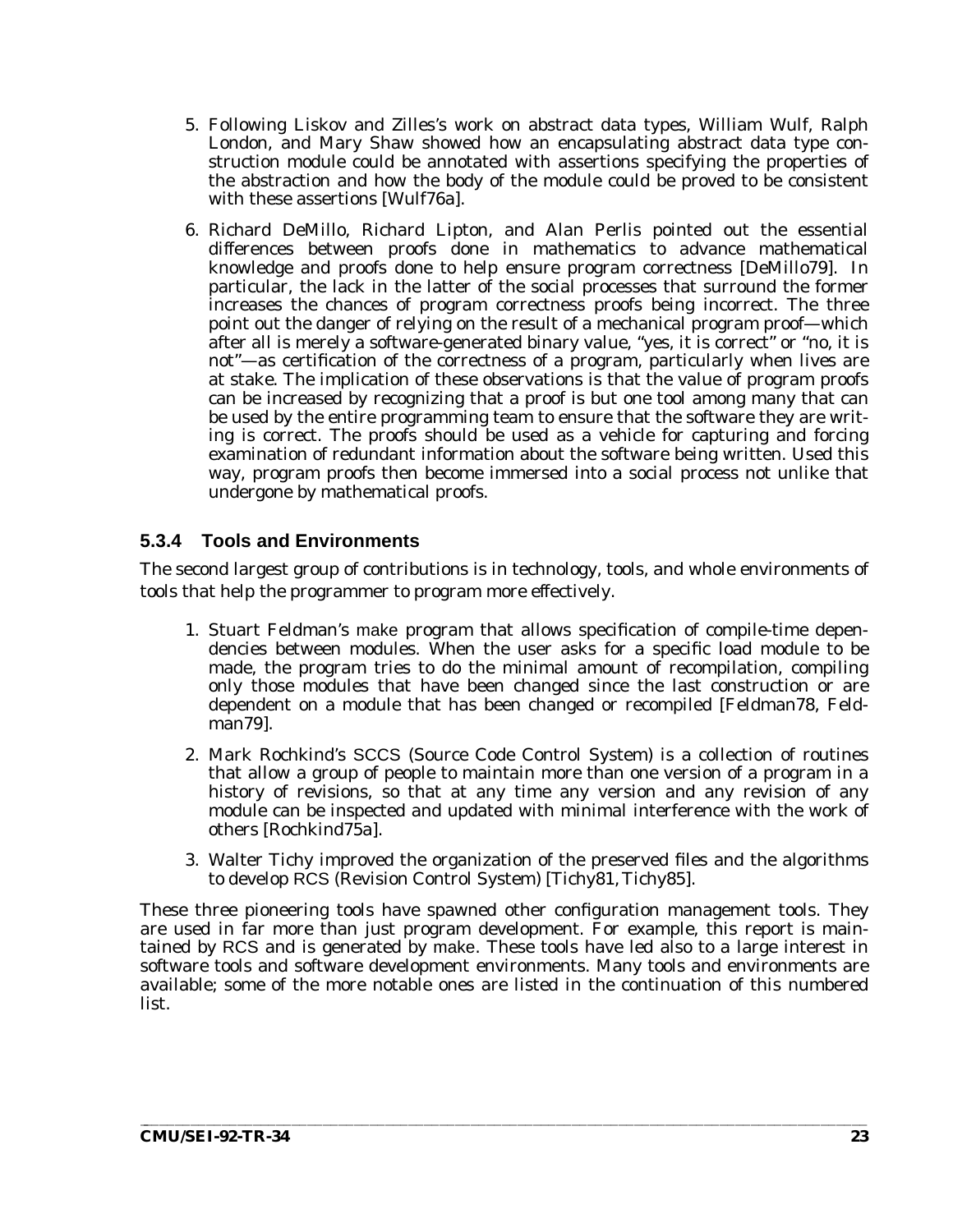- 4. Probably the first widely distributed CASE tool was Dan Teichroew and E. A. Hershey's PSL/PSA (Problem Statement Language/Problem Statement Analyzer) a relational database for maintaining system requirements and describing their relations to subsequent design and implementation documents [Teichroew77].
- 5. The original UNIX environment was called the PWB (Programmer's Workbench) [Dolatta78a] and was regarded as the first integrated software development environment, with pipes as the main way to make the output of one tool be the input of another without having to save that output in a file. Furthermore, the structure of the system makes the addition of each new tool strengthen the total power of the environment even more than one would expect by just the addition of another tool. It is another example of when the whole is greater than the sum of its parts.
- 6. Warren Teitelman and Larry Masinter's INTERLISP was also regarded as an integrated LISP programming environment, integrated by the fact that all programs were written in LISP and communicate with list structures [Teitelman81].
- 7. Wayne Cowell and Lee Osterweil put together the first integrated programming environment for FORTRAN programs [Cowell83].
- 8. STATEMATE is a state-transition diagramming system with interactive graphics input, simulation tools, and code-generating tools [Harel88]. Its major advance over earlier attempts is its careful attention to semantics of the notation, providing distinct notation for distinct concepts, and hierarchical composability to get around the problems of paper, screen, and brain size limiting the size of the model that can be shown at any time.
- 9. Heloísa Penedo and Don Stuckle described the requirements for a database in support of the software life cycle [Penedo85].
- 10. Osterweil also noted that descriptions of software development steps made with the help of tools in an environment constitute a program of sorts, specifically a process program. He proposed a process programming language which can be characterized as a strongly typed make with full algorithmic capabilities [Osterweil87].
- 11. Gail Kaiser and Peter Feiler suggested using knowledge-based data management to build more intelligent integrated programming environments [Kaiser87].
- 12. Steven Reiss showed how to connect software tools in an environment by using message passing [Reiss90]. This technology is now used in Hewlett-Packard's Soft-Bench, Sun's ToolTalk, and Digital Equipment Corporation's Fuse.

#### **5.3.5 Testing**

Contributions in program testing have been much harder to come by.

1. Lee Osterweil and Lloyd Fosdick built DAVE as a system for testing and validation of FORTRAN programs [Osterweil76]. It found wide use in industry and served as inspiration for many later environments.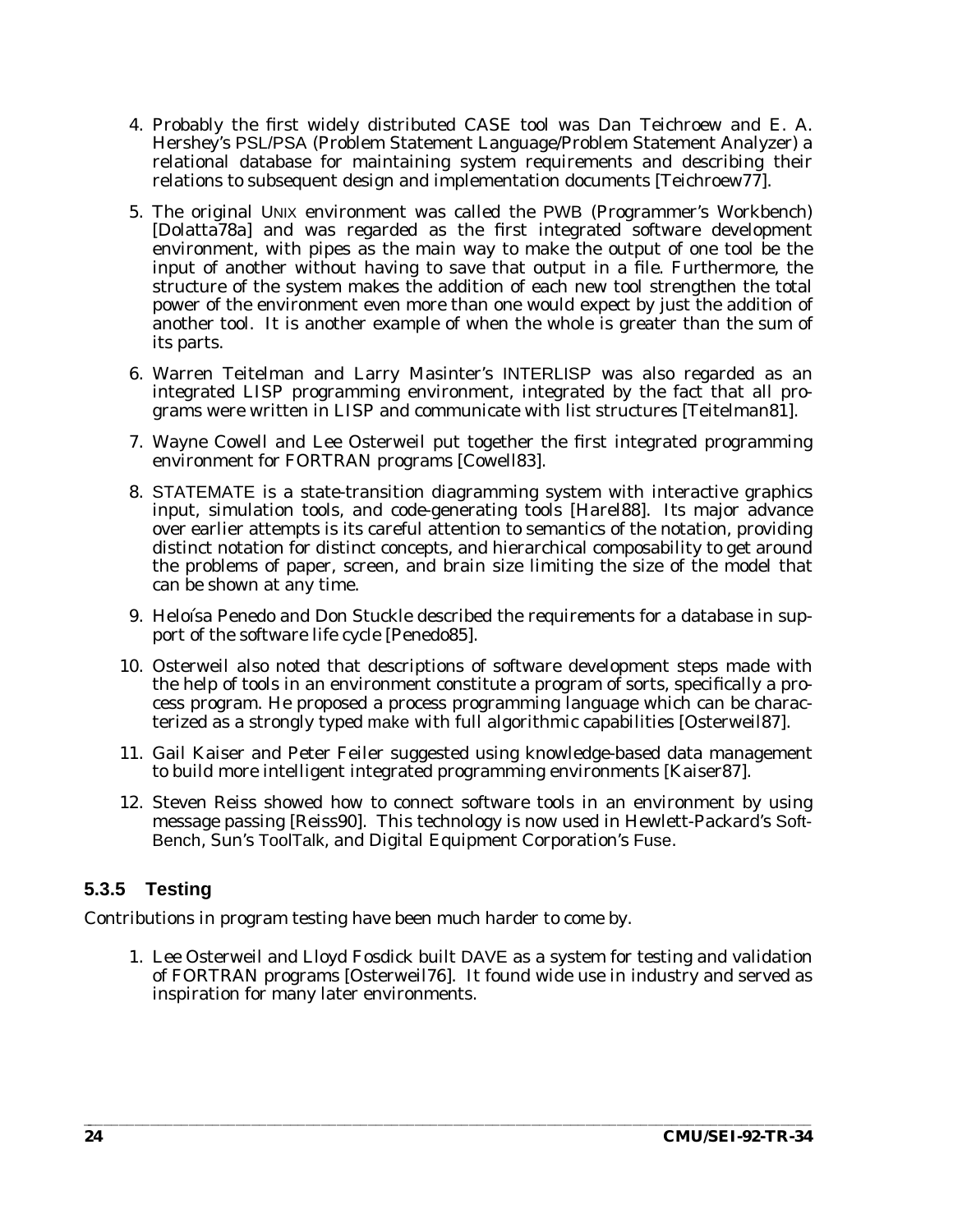- 2. Glenford Myers was the first to identify the true purpose of program testing, that is to show that the program has faults and *not* to show that it has no faults. His idea was that one should look for *failed* tests and not successful ones [Myers79]. Obviously, the theory tells us that testing cannot be used to show absence of faults and can be used to show their presence. However, the real issue is psychological, one of maximizing the success and effectiveness of testing by having the appropriate goals.
- 3. John Goodenough and Susan Gerhart attempted to find a formal basis for program testing by exploring the possibility of identifying for a program a finite number of test cases such that the program behaving correctly on them is a formal proof of the correctness of the program [Goodenough75]. Although the problem is, in general, too difficult to solve for an arbitrary program, the work offers guidelines for a systematic selection of test data.
- 4. Bill Howden defined the concept of reliability of a set of test data, backed up that definition with a usable method to analyze the reliability of path testing, and showed that the method is applicable to a well-known published set of incorrect programs [Howden76].
- 5. This work was followed by a more complete mathematical framework by John Gourlay for characterizing testing [Gourlay83].

The goal of research in software testing is to find a way to automatically generate test data that test a program sufficiently to find all faults in the program. Testing all possible data is out of the question because for all but the most trivial programs, the number of possibilities is too large. Therefore, a representative sample of test data is used. It is certainly easy not to test enough. Ideally one would like to test only the test data that will expose all the faults in the program. However, that is impossible to arrange as it requires knowledge in advance of the faults; and if they are known in advance, there is no need to test. So we settle for test data that in some way cover the program sufficiently. Moreover, it has been recognized that test case *generation* cannot be automated much beyond random generation. Random test case generation is viable only when the problem domain is very wellstructured, and in any case, a major problem with randomly generated test cases is that there is no convenient way to know what the correct answer should be. Researchers have settled for automatic checking, according to some criteria, of human-generated test data. Probably, the most significant work is in the area of test-data adequacy criteria and comparing the coverage of proposed criteria.

One class of methods for generating test data is the black-box methods based only on specifications of the code to be tested. This class includes generation of random data as well as functional testing.

The other class of methods, for both generating test data and evaluating test data coverage, is the structural methods based on the code to be tested. This class includes the path coverage methods, such as causing every statement to be executed once, causing every branch to be followed once, and causing every path to be executed once. Also in this class are mutation testing and methods based on data flow.

6. William Howden described methods for generating test cases from a specification of the function of a program [Howden75]. These methods later were classified as functional testing [Howden80].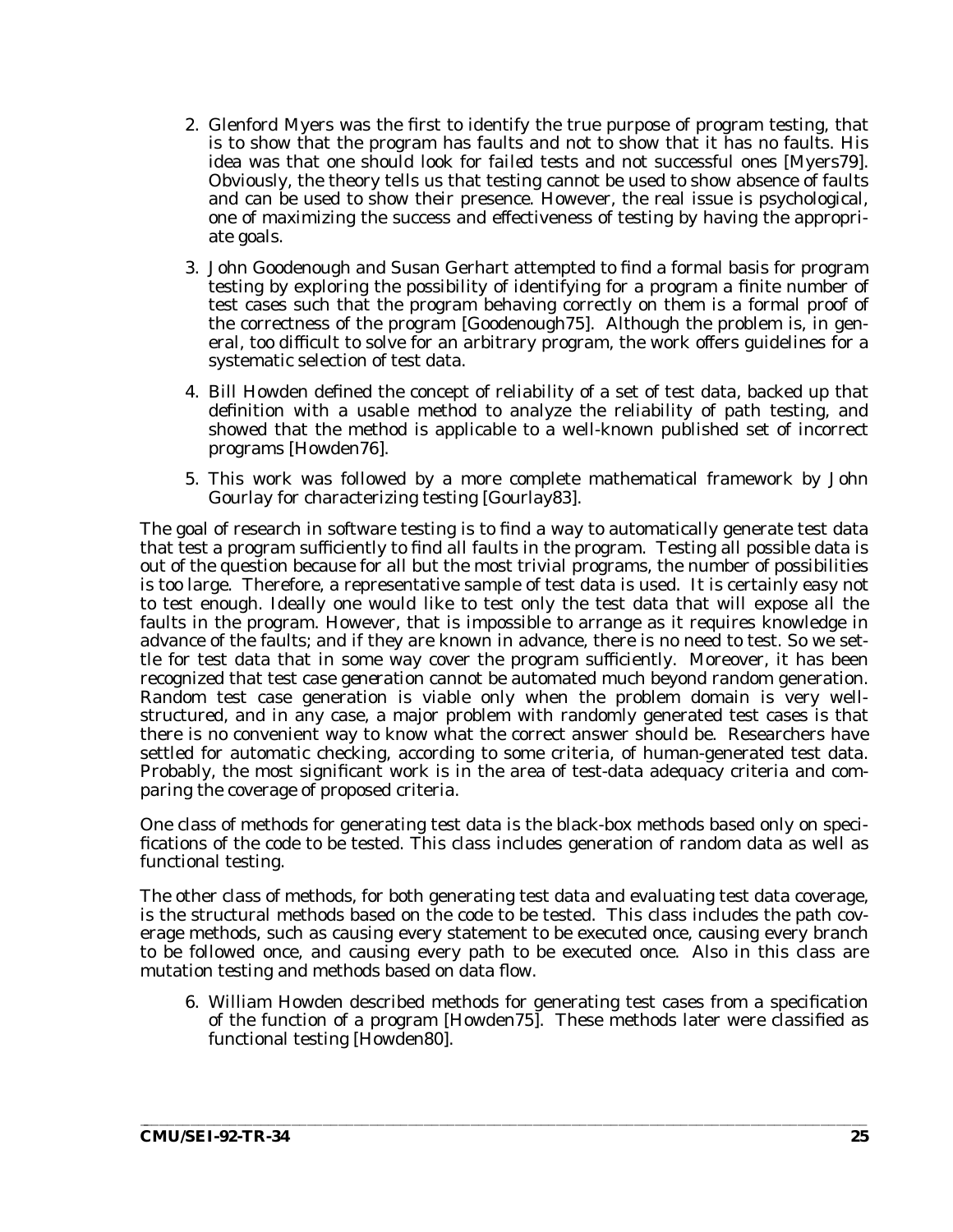- 7. Richard DeMillo, Richard Lipton, and Fred Sayward [DeMillo78a] and, independently, Dick Hamlet [Hamlet77a] proposed the widely used program testing technique called mutation testing. A program and mutants, each obtained by modifying the program in one statement, are run on the same test data in order to expose faults.
- 8. Janusz Laski and Bogdan Korel found a way to use the analysis of a program's data flow to find a testing strategy for the program, that is, to determine which parts of the program are worth testing [Laski83]. Heretofore, data flow analysis had been used only in compiler optimization, and structured test case generation methods had focused only on control flow to identify paths to be tested.
- 9. Susan Rapps and Elaine Weyuker took the data flow idea one step further by using the information determined in data flow analysis to generated test data [Rapps85].
- 10. Testing all paths suffers from combinatorial explosion. One way to cut down on the number of paths to test is to consider only paths between the definition and use of variables. Even with this reduction, the theoretical upper bound on the number of paths is  $2^d$  where  $d$  is the number of decisions in the program. However, Weyuker was able to demonstrate empirically that in practice this upper bound is not reached; the actual number of definition-use paths tends to be proportional to *d* [Weyuker88]. This observation makes definition-use-path coverage an eminently practical test case generation technique.

The next contribution represents a completely different kind of testing.

11. Michael Fagan described a testing technique that has become known as the inspection. An inspection is similar to a walkthrough, but it is more formal, involving five steps: an overview, preparation, the inspection itself, rework, and followthrough. The inspector's purpose is to find and report as many faults as possible. The correction of the faults is left to the author, although the inspector makes sure that the faults are corrected. While inspections were originally applied to program design, they are now widely used for any product of the software life cycle as a means to find errors in that product [Fagan74, Fagan76]. Fagan backed his methodological claims with an experimental verification that formal design inspections, as he described them, are effective in finding errors than less formal design walkthroughs. For the application development whose inspections he measured, he found that 67% of all faults that were ever found were found during the formal inspection; and during actual use, the inspected product exhibited 38% fewer faults than did a comparable product that was subjected only to walkthroughs.

#### **5.3.6 Sociology and Management**

Probably the least accepted work in software engineering is the work in the sociology and psychology of programmers and the management of groups of people and projects. It had been long understood that social, psychological, and management issues were important in software development. It was always hard to quantify their effect and to put one's finger on the exact effects. Also, perhaps, these issues were looked upon as diluting the field with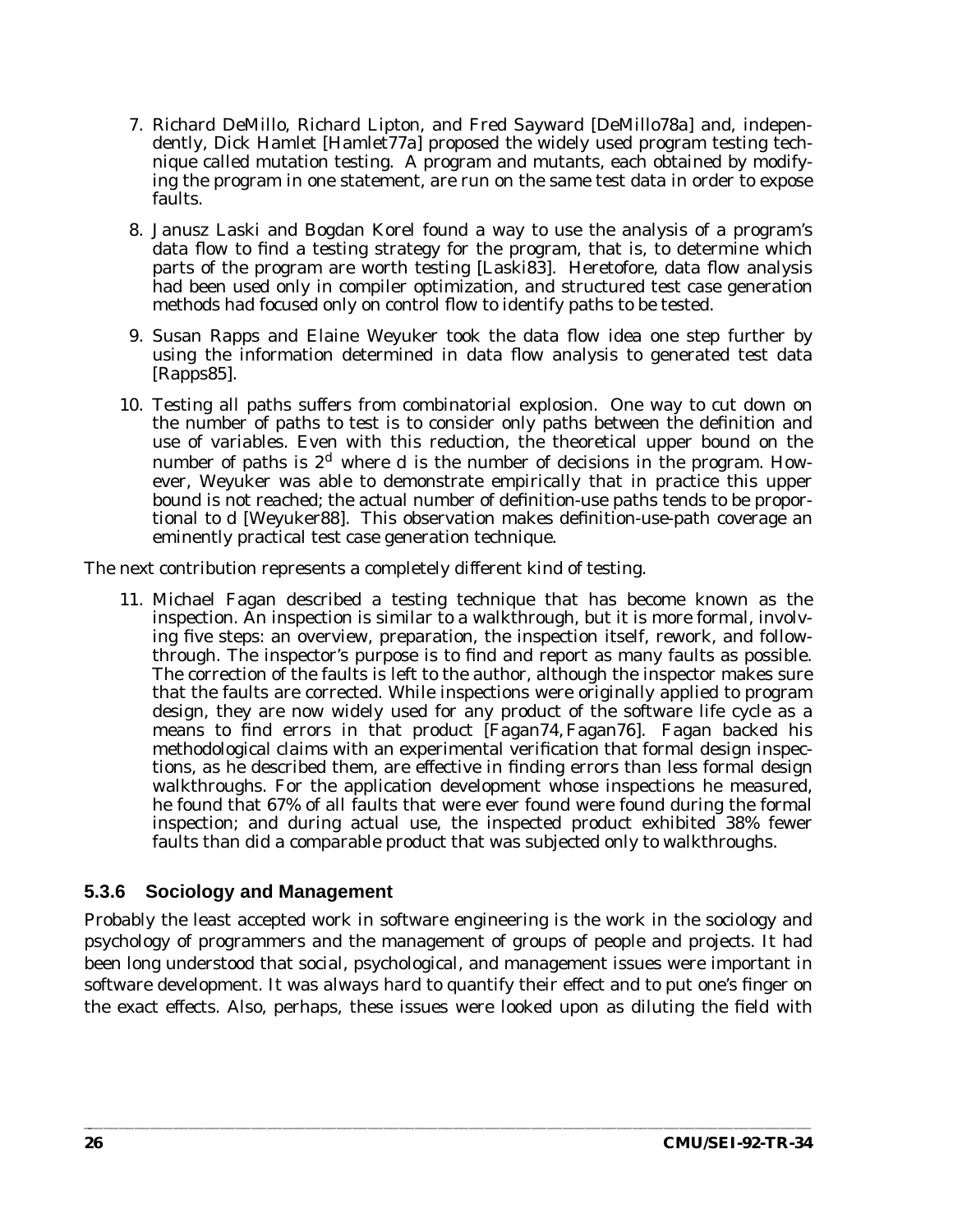nontechnical issues. Nevertheless, there were a few seminal books and papers that got these issues out on the table and set the standard for the future.

- 1. Gerald Weinburg's study of the psychology of computer programmers and programming showed that the psychological issues are so important that projects are made or broken according to how they are handled [Weinberg71].
- 2. One of the earliest attempts to put some structure into the team of programmers working on one program and to systematize their behavior was the chief programmer team popularized by Terry Baker and Harlan Mills [Baker72, Mills71]. What was most interesting about this approach was that the top-down team structure matched the top-down programming method that was recommended by Baker and Mills.
- 3. Ben Shneiderman's early book on designing user interfaces pointed out the importance of getting the user involved in the process and described prototyping as a key technique for doing just that [Shneiderman84].

#### **5.3.7 Metrics and Economics**

A little more accepted than the sociological and management work has been the work in software metrics and software engineering economics.

- 1. Until data were kept, software people were in the dark as to where time, effort, and thus money was being spent in software development. Slowly, as the data were gathered we began to learn the truth. In 1976, Barry Boehm observed that the cost of hardware was shrinking and the cost of software development and maintenance was growing [Boehm73]. He predicted that by 1985, the cost of software development and maintenance would grow to be 85% of the total cost of computing systems, with hardware only 15%, and that maintenance would grow to be 73% of the cost of software. He was essentially right. The impact of this finding was to tell us on what we should be focusing our research, namely in making software development and maintenance, maintenance in particular, more effective.
- 2. Albert Endres of IBM Germany studied the testing of DOS for the 360 and found that a majority of the errors were confined to the half dozen or so largest modules of the system, which were in all likelihood the most complex [Endres75]. The results showed that fault detection should be focused on complex modules and that a good way to eliminate faults is to reduce complexity.
- 3. Tom McCabe introduced the cyclomatic complexity measure, basically the number of decisions made in a module, as a useful predictor of costs and faults [McCabe76]. Like others, it was not well received at first, but experimentation has shown the metric to be useful.
- 4. James Elshoff also collected and analyzed data in 1976 and reported that already maintenance accounted to more than 60% of the cost of software [Elshoff76].
- 5. Maurice Halstead attempted to identify fundamental measures about software stemming from the fact that software is written with programming languages and programming languages, like all other languages, have operators, operands, and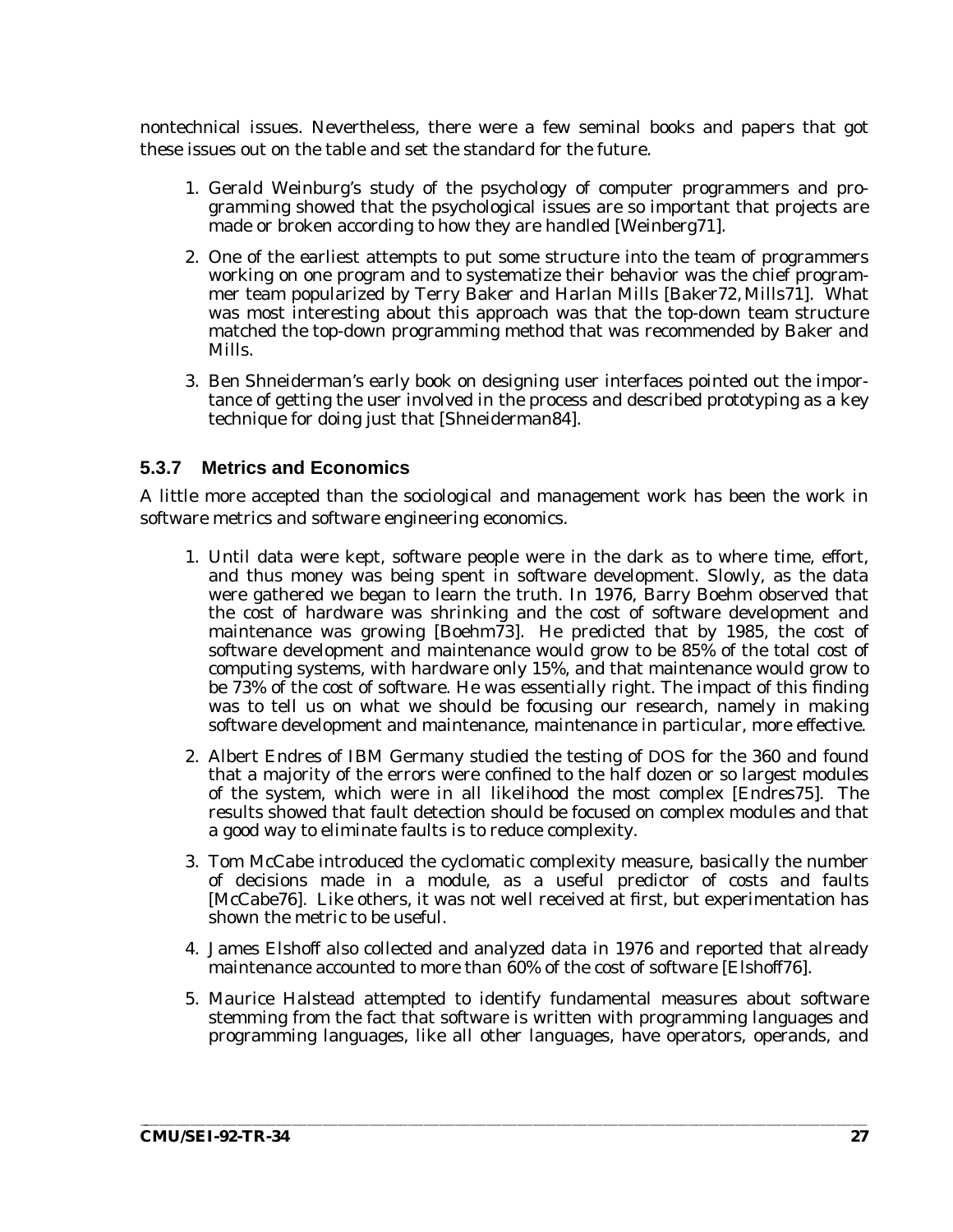characteristic ways that they are combined and used [Halstead77]. The basic measures for any program are the numbers of operators and operands and the numbers of unique operators and operands. Halstead derived formulae predicting software effort based on these measures. Initially, this software science was considered even more a pseudo-science than methodology work; however, there has been experimental verification of the accuracy of the predictions of software science and thus of the theory itself.

- 6. Closely related to this work was the attempt to determine the actual source of errors. In 1979, Boehm reported that between 60% and 70% of all faults detected in large software systems are specification or design faults [Boehm79]. That is, the faults were programmed right into the systems from the beginning. Boehm also observed that the cost to fix a fault grows exponentially with the stage of the life cycle in which it is found [Boehm80]. A fault that costs \$1.00 to fix in the specification stage costs \$10.00 to fix during implementation and \$100.00 to fix during maintenance. These results drove home the importance of finding errors early.
- 7. Boehm's study of the economics of software development showed how poorly managers were estimating the resources needed for software development, showed the consequences of these poor estimates, and showed how to estimate more accurately [Boehm81].
- 8. In his landmark book on software engineering economics [Boehm81], Boehm introduced the COCOMO model of software cost-estimation. The model consists of a number of formulae relating an estimated product length (in delivered source instructions), a rough level of difficulty (high, medium, low), and 15 software development effort multipliers to obtain a nomimal effort in person-months. He gave typical values for the multipliers in the formulae, derived presumably from his own considerable management experience at a successful software production company. Although the formulae and numbers might seem as though they were pulled out of a hat, the data from 63 projects in a variety of application areas have validated the predictions given by the model to be accurate within 20%. No other predictor has been shown to be better, and many are worse.

#### **5.3.8 Experiments**

An important kind of research has been experiments aimed at showing that the methods, techniques, approaches, and ideas presented above do, in fact, work.

After many years of wild methodological claims and debate as to which programming language features were helpful or harmful, a number of researchers began to do experimental verification of software science, effectiveness of methods and language features, and in general of the folklore about software development.

1. H. Sackman, W. Erickson, and E. Grant attempted to compare the effectiveness of programmers working interactively to that of programmers working in batch mode [Sackman68]. The folklore says that working interactively is better than working in batch mode. While the data were inconclusive for the original question, the experiment did manage to show that there were differences of up to 28 to 1 in the competence of programmers that appeared to be equal in experience, i.e., years of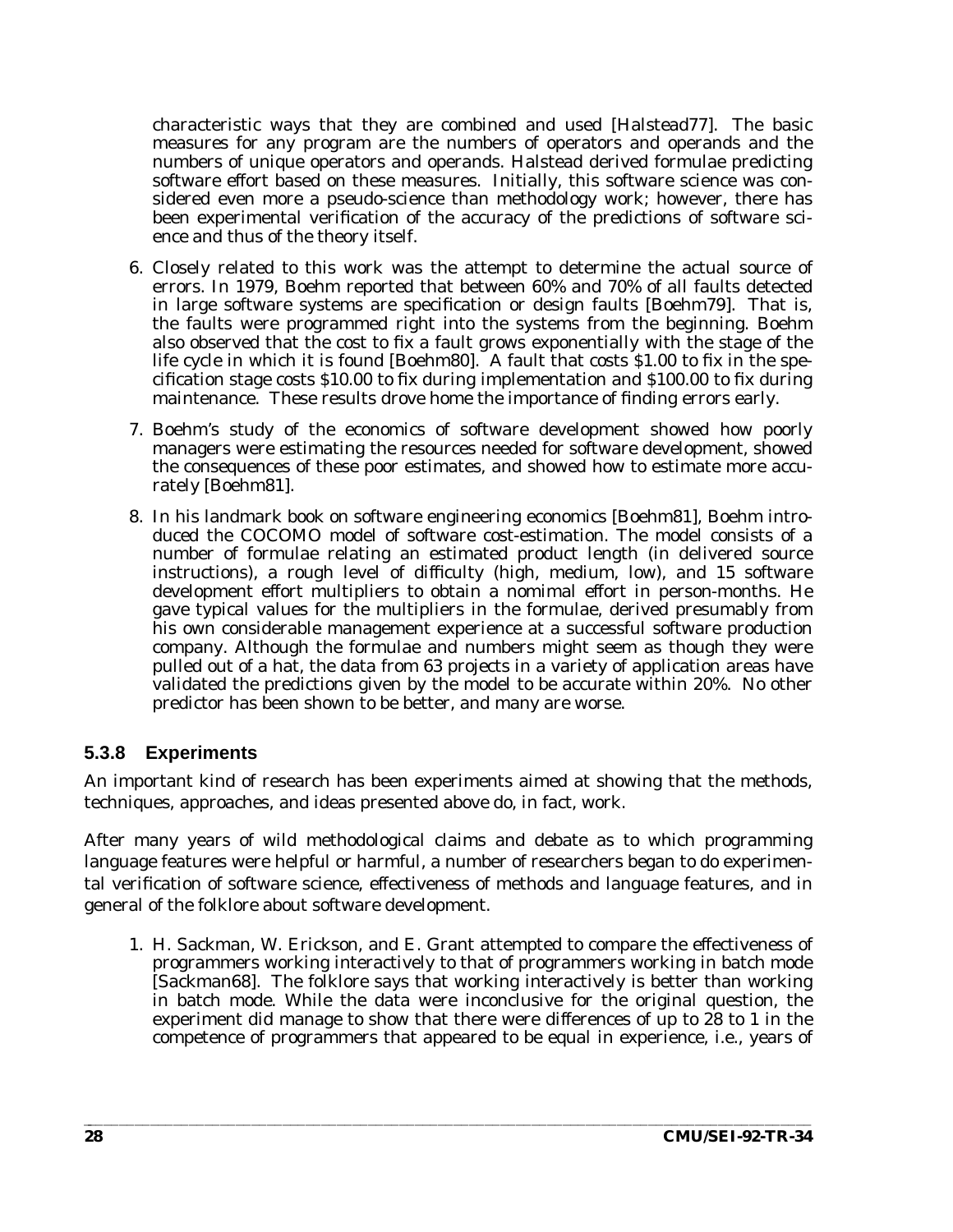programming and application areas. This result showed the difficulty, indeed the virtual impossibility, of drawing significant conclusions from so-called controlled experiments involving human programmers. Individual skill differences dominate all other factors that can be controlled; moreover, the obvious methods of controlling skill differences do not control them.

- 2. John Gould and Paul Drongowski were able to show experimentally that debugging proceeds faster when the debuggers have had previous experience with the program, that assignment bugs are harder to find than others, and that the debugging tools they tested did not really help programmers debug faster [Gould74].
- 3. Generally, attempts to determine if the folklore about good features and bad features is correct have not yielded conclusive results. That itself is a significant contribution because it confirms that the whole language feature issue is not really important in software engineering; lousy programs can be written in any language, even the cleanest; and good programs can be written in any language, even FOR-TRAN and COBOL!
- 4. John Gannon, in one of the few successful experiments about language features, showed that strong typing can be helpful [Gannon77].
- 5. While testing programmers was found to be problematic, testing the validity of measures of programs proved to be more fruitful. Bill Curtis, Sylvia Sheppard, and Phil Milliman showed that complexity measures of Halstead and of McCabe are better predictors of time to find the source of a fault than is the number of lines of code [Curtis79].
- 6. John Bailey and Vic Basili were able, by compiling data on 18 large NASA programs, to develop a cost prediction metric accurate to one standard deviation [Bailey81a] and to show that the cost of reusing existing code was about 20% of the cost of developing new code for the same function. Of course, the actual numbers of these results are specific to the organization, its applications, and its personnel; but the technique can be carried out anywhere to get useful predictive data for that place.
- 7. Mark Weiser showed that debugging programmers use slicing; that is, they routinely strip away parts of the program that do not influence the problematic variable at the problematic statement [Weiser82].
- 8. Basili and David Hutchens showed that various complexity metrics are not much better than numbers of lines of code in predicting faults [Basili83].
- 9. Allan Albrecht and John Gaffney defined function points, a measure of the size of a software product, in terms of the numbers of inputs, outputs, master files, and interfaces used by the product. They reported some experiments that showed that function points form a better basis for predicting effort to build a product that do lines of code [Albrecht83].
- 10. Basili, Richard Selby, and Hutchens describe a framework, based on iterative learning, for classifying, planning, carrying out, and evaluating experiments in software engineering in order to ensure that the experiment is testing what it purports to and the results are interpreted properly [Basili86].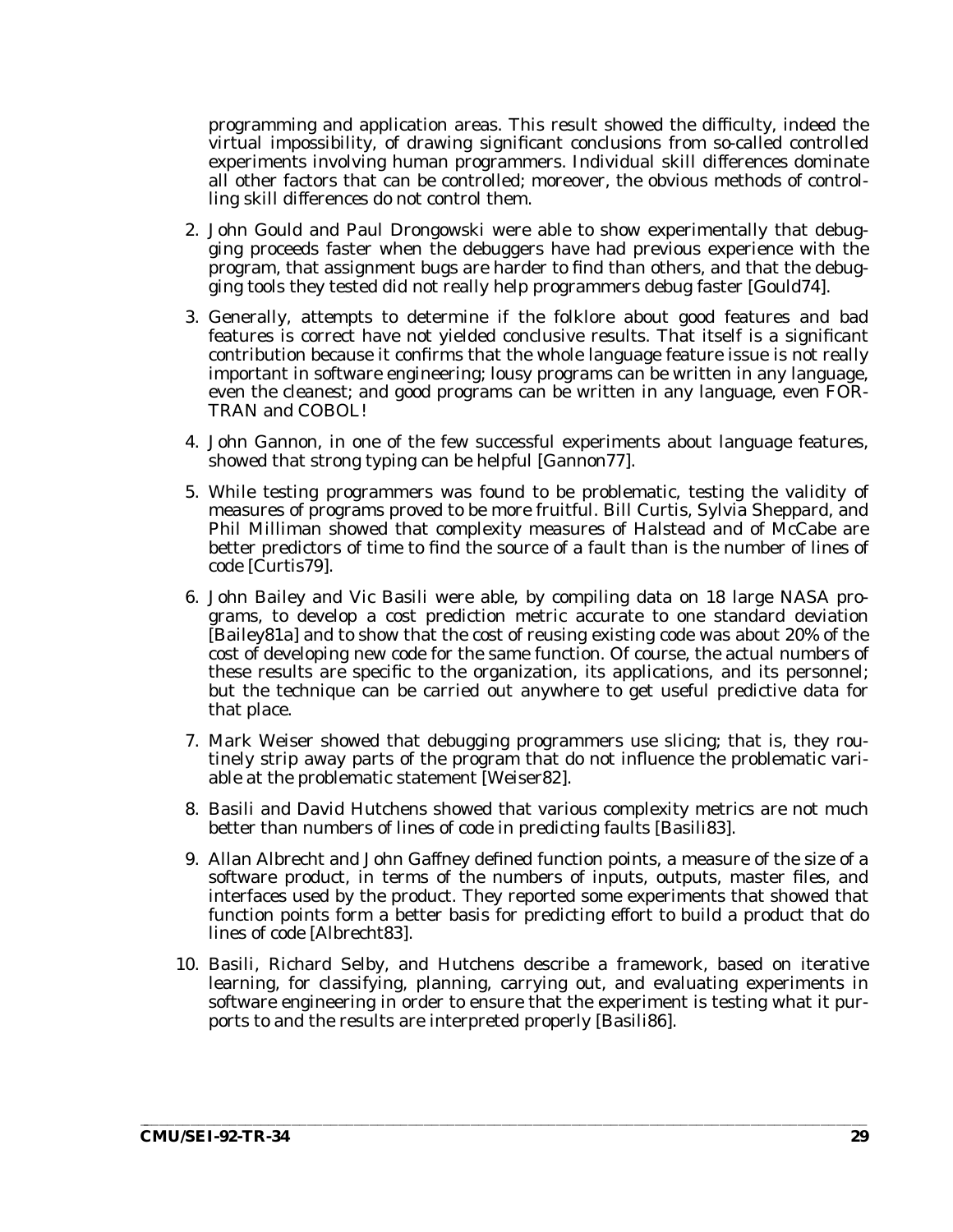- 11. Having multiple copies of identical units is a popular and effective way to increase hardware reliability and to prevent the failure of a single component from bringing down the whole system. At any time, the surviving copies of any unit vote on the result to be reported. There was an attempt to apply the same idea to software. Since multiple copies of the same program will always behave the same, the idea was modified to have the participants in the voting be programs that were independently developed from the same specifications. For the voted result to be more correct more often than any one program's result requires an assumption of complete independence in the different developments from the same specifications. Nancy Leveson and John Knight showed with a carefully designed, large-scale experiment that this assumption of independence is not justified [Knight86].
- 12. Selby, Basili, and Terry Baker compared the Cleanroom software development method with the then standard team approach [Selby87]. Although the data were generally inconclusive, the products developed with the Cleanroom method passed a higher percentage of the test cases than those developed with the other methods.
- 13. Basili and Selby compared black-box and glass-box testing and one-person code reading for their effectiveness in finding faults [Basili87]. The participants were professional programmers and advanced computer science students. There were differences between the way the different kinds of programmers performed, but generally code reading found more interface faults than the other methods, and black-box testing found more control faults than the other methods. Basili and Selby used a technique called fractional factorial experiment design to factor out differences in the ways different participants tested their different programs [Basili84].

#### **5.3.9 Best Papers**

It is interesting to list the papers that have received the best paper awards at the International Conference on Software Engineering. These awards started at the ninth conference, and for the first two years, the award was presented to a paper from the same conference. Starting with the eleventh conference, it was decided to present the award to a paper from the tenth previous conference.

The recipient papers were

- 9. Dewayne Perry's "Software Interconnection Models" (from ninth conference) [Perry87],
- 10. Harel et al's "STATEMATE: A Working Environment for the Development of Complex Reactive Systems" (from tenth conference) [Harel88],
- 11. Rochkind's "The Source Code Control System" (from first conference) [Rochkind75b],
- 12. Wulf, London, and Shaw's "An Introduction to the Construction and Verification of Alphard Programs" (from second conference) [Wulf76b],
- 13. Parnas's "Designing Sofware for Ease of Extension and Contraction" (from third conference) [Parnas78], and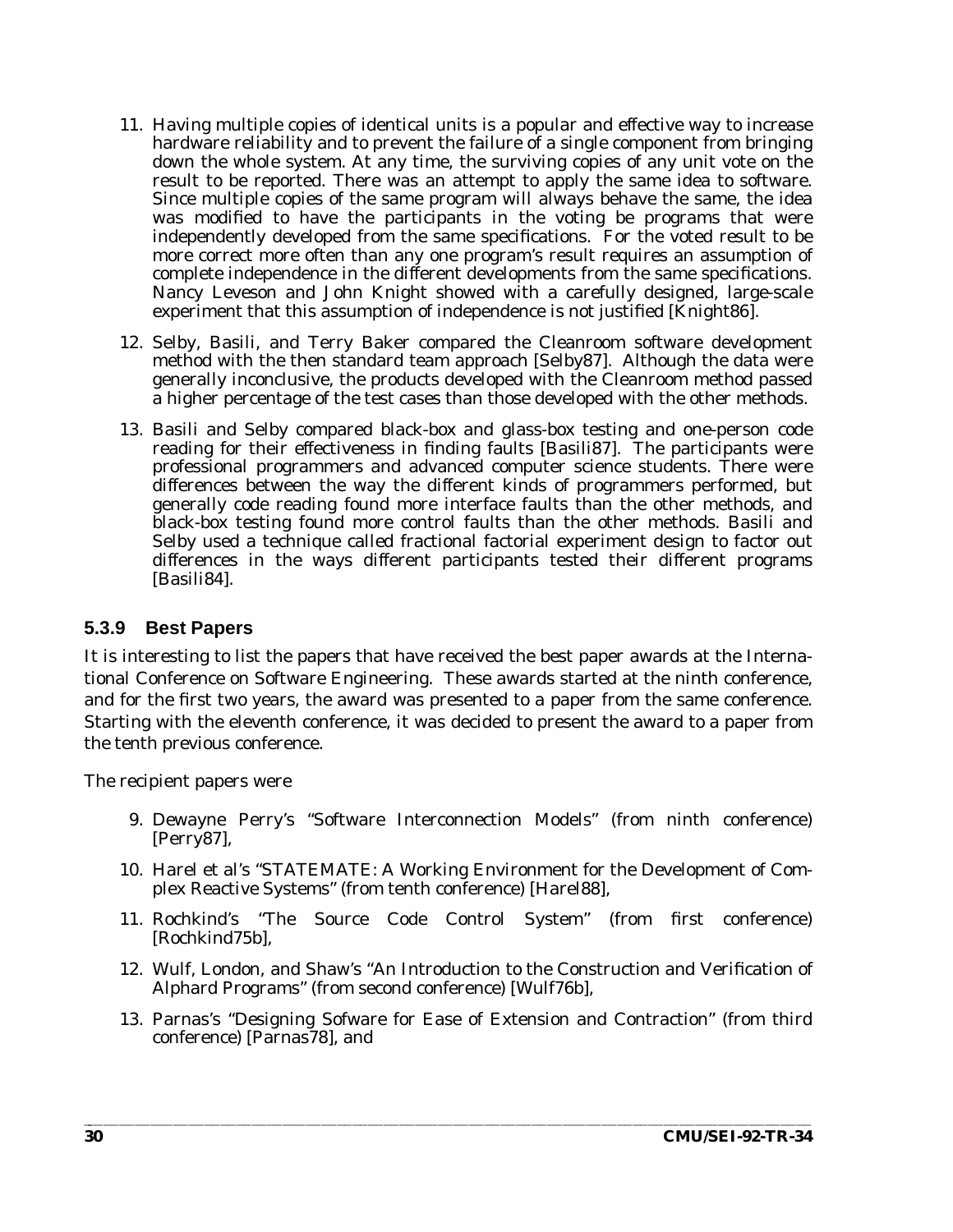14. Tichy's "Software Development Based on Module Interconnection" (from fourth conference) [Tichy79].

Many of these papers or later versions thereof have been cited earlier for their specific contribution.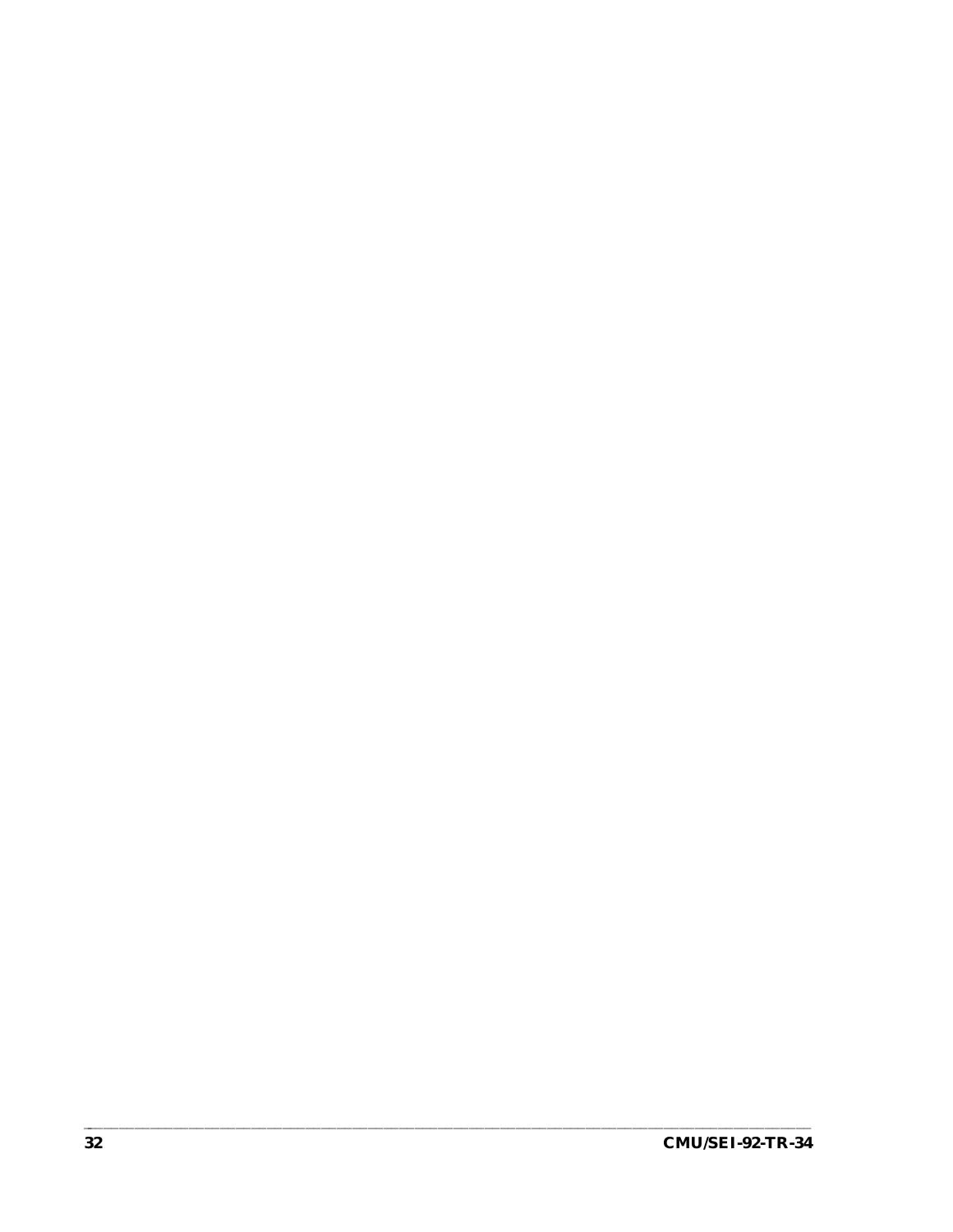## **6 Why Software Engineering Research Is Needed**

Software engineering research is necessary because software production is hard, much harder than many people seem to appreciate. Some generalize from the kinds of programs developed for completely specified classroom assignments, which cannot take more than a semester to complete and which are never run after they are handed in, to the belief that all software is straightforward, is only few dozen pages long, and is just a matter of implementing the obvious, complete requirements of a single-person customer. Some generalize from the kinds of programs that are formally specifiable and whose compliance to these specifications is formally verifiable to the belief that all software systems are formally specifiable and verifiable. However, the fact is that real software developed to solve real problems is several orders of magnitude more difficult than the above toy problems. First, a real problem is generally not well enough understood to specify completely, let alone to specify formally. Such programs are systems for controlling real-life processes for which the number of variables affecting the system exceed the manageable and for which the full set of variables cannot even be known. Indeed, disasters in software-based systems are generally caused by unforeseen events or by highly unlikely combinations of individually foreseen events for which the program has no pre-planned response [Neumann86]. When these failures are analyzed, it is often found that the root causes are not even mentioned in the system specification.

This section attempts to show just how hard software development is—in effect to show that it is absolutely necessary for software engineering research to address making software production more systematic and repeatable.

### **6.1 Programming Is Hard**

"Software engineering ... is the part of computer science that is too difficult for the computer scientists."

— F.L. Bauer [Bauer71a]

#### **6.1.1 The Experience of Knuth in Writing T<sub>F</sub>X**

At the 1989 conference of the International Federation of Information Processing (IFIP) in San Francisco, Donald E. Knuth was invited to give a keynote address [Knuth89, Knuth91]. Knuth is well known for his work in programming languages and algorithms. His most famous programming language papers are "The Remaining Trouble Spots in ALGOL 60" [Knuth67], "Semantics of Context-Free Languages" [Knuth68], and "Structured Programming with goto Statements" [Knuth74b]. The second of these papers has spawned a major area in formal semantics of languages, attribute grammars. The algorithms presented in this paper have found their way into the work on term-rewriting systems. Knuth's landmark work in algorithms is the, to date, three-volume encyclopedia on algorithms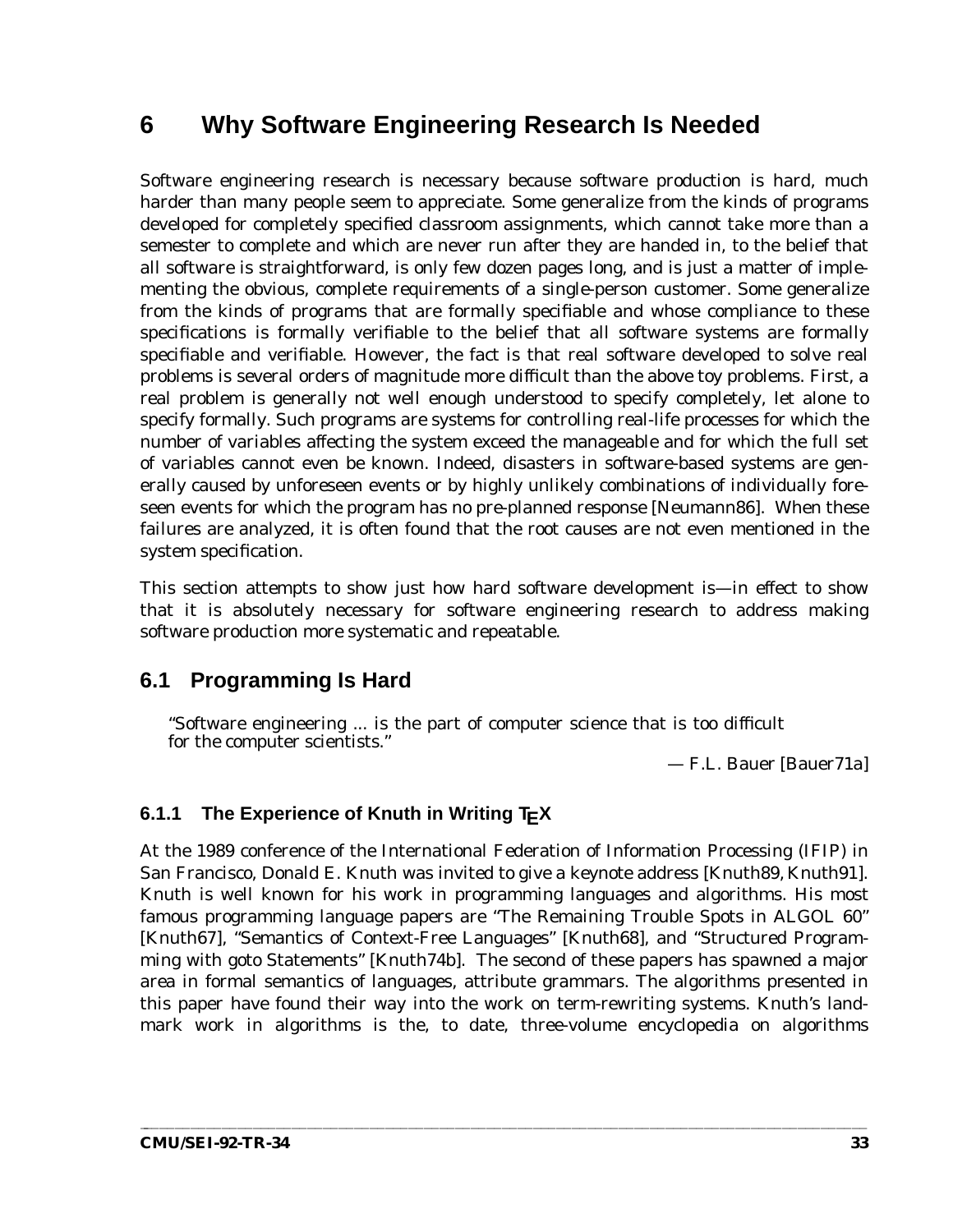[Knuth69, Knuth71, Knuth73], which is targeted to be seven volumes. Each volume has proved to be the definitive book in its area, clearly elucidating all issues of each algorithm presented, the correctness, the complexity and performance, and the pragmatics. Many of the exercises in these books turn out to be major problems in computer science, prompting many a doctoral candidate to tackle them as PhD topics. Knuth received the prestigious ACM Turing Award in 1974 for all his work prior to that date [Knuth74a]. He has even ventured into the esoteric topic of axiomatization of number systems [Knuth74c]. If there was ever anyone with academic legitimacy, it is he.

Yet over the past decade or so, his main work has been in the development of two major programs for use in document typesetting. What started out as an attempt to make sure that all his subsequent books, to be printed with computer-driven typesetters, would look as good as his earlier hand-typeset books, eventually mushroomed into a ten-year effort yielding, to date, two releases each of  $T_F X$  and METAFONT. The former is a program for typesetting mathematical and technical documents and the latter is a program for producing fonts to be used by  $T_F X$  and other typesetting programs.

The paper accompanying the IFIP keynote address (and presumably the address too) explains that one of the lessons learned from the development of this typesetting system is that "software is hard."

What were the lessons I learned from so many years of intensive work on the practical problem of setting type by computer? One of the most important lessons, perhaps, is the fact that SOFTWARE IS HARD.... From now on I shall have significantly greater respect for every successful software tool that I encounter. During the past decade I was surprised to learn that the writing of programs for  $T_F X$  and for METAFONT proved to be much more difficult than all the other things I had done (like proving theorems or writing books). The creation of good software demands a significantly higher standard of accuracy than those other things do, and it requires a longer attention span than other intellectual tasks.

Knuth's remark that writing software is more difficult than proving theorems and that significantly more accuracy is required for writing software than for proving theorems merits closer examination. The point is the difference in audience. The programmer is writing for an incredibly stupid and literal audience that has no understanding to guide it through minor incompleteness. The mathematician is writing proofs for a human audience, and a highly professional one at that. The readers of the theorem can be counted on to fill in unimportant details that the author has left out. The author can count on the reader's abstraction ability to supply missing details. No computer can fill in unimportant and missing detail. Past attempts to get machines to infer what the user means have failed except in very limited domains. Moreover, many published theorems contain, plainly and simply, mistakes. When these are minor, such as a typographical error or a proof step misstated, the competent human reader can be expected to correct the problem while reading the proof. No computer is that forgiving, as all programmers can attest. A computer does what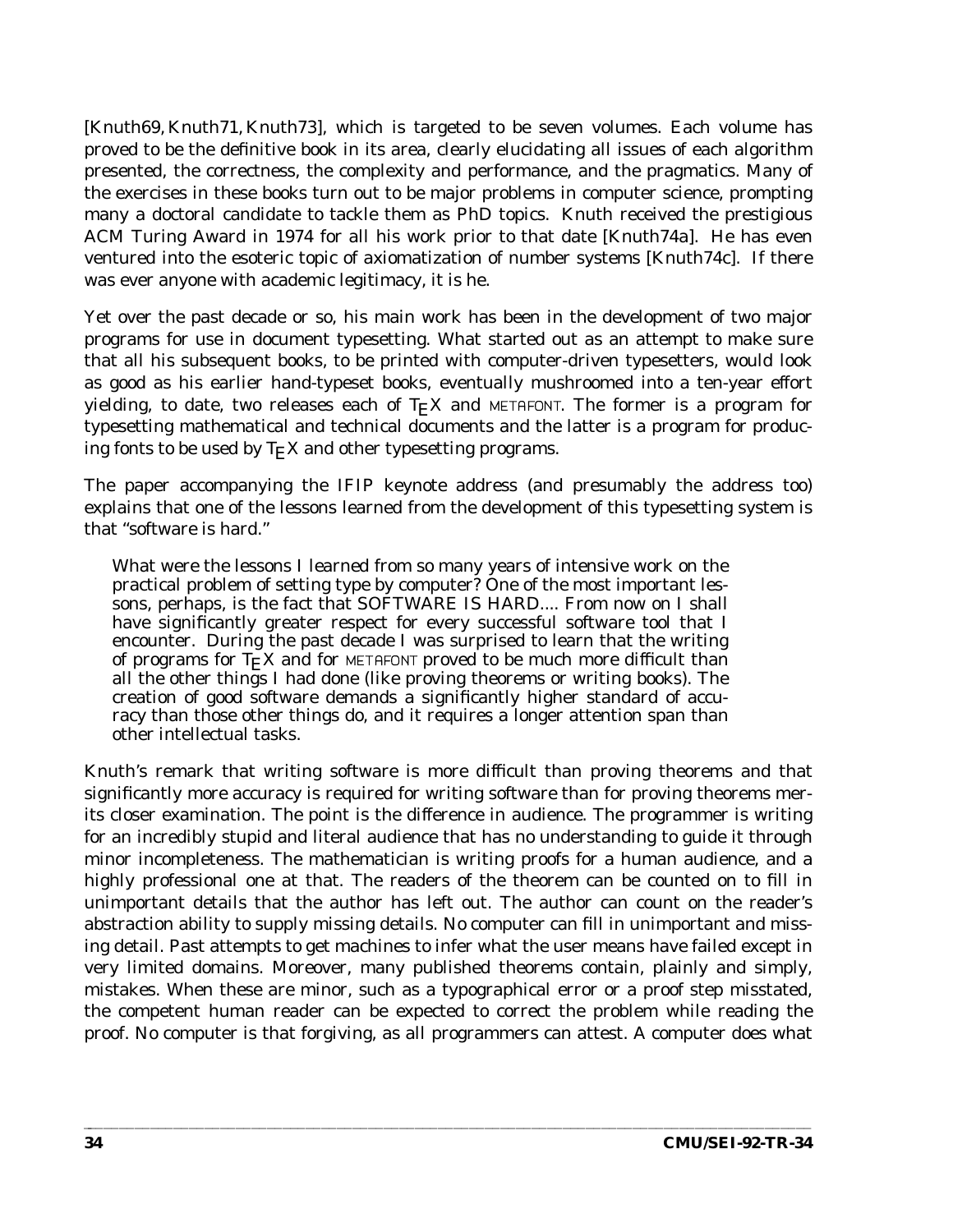you told it to do, and *not* what you thought you told it to do. Interestingly, Knuth himself, has had to publish two consecutive corrections to the proof of a theorem about attribute grammars presented in [Knuth68].

#### **6.1.2 Lehman on the Nature of Programming**

Meir Lehman, in his recent "Software Engineering, the Software Process and Their Support" [Lehman91], captures the essence of hard software problems. He classifies programs according to the S-P-E scheme he devised with Les Belady.

An *S-type* program is one required to satisfy some *pre-stated specification*. This specification is the sole, complete and definitive determinant of program properties.... In their context *correctness* has an absolute meaning. It is a specific relationship between specification and program.

A *P-type* program is one required to produce an acceptable *solution* of some ... problem. If a complete and unambiguous statement of that problem has been provided it may serve as the basis for a formal specification.... Nevertheless, program correctness relative to that specification is, at best, a means to the *real end*, achievement of a satisfactory solution.... In any event, when *acceptability* of the solution rather than a relationship of correctness relative to a specification is of concern the program is classed as of type P....

An *E-type program* is one required to solve a problem or implement an application in some *real world* domain. All consequences of execution, as, for example, the information conveyed to human observers and the behaviour induced in attached or controlled artifacts, together determine the acceptability of the program, the value and level of satisfaction it yields. Note that *correctness* cannot be included amongst the criteria.... Moreover, once installed, the system and its software become part of the application domain. Together, they comprise a feedback system that cannot, in general, be precisely or completely known or represented. *It is the detailed behavior under operational conditions that is of concern.*

Generally, the kinds of programs with which the theoretical branches of computer science deal are S type. These are programs for which assertions about their behavior can be verified formally. Almost all of theoretical computer science assumes that all programs are S type. Much of programming language research is dedicated to making languages so perspicuous that more and more programs can be S type.

However, both forefront industry and software engineering research deal mainly with Etype programs and the process of their development. Most new software developed at the frontiers of operating systems, distributed systems, concurrent systems, expert systems, intelligent systems, embedded systems, avionics systems, etc., is E type. For example, consider the fly-by-wire software to fly aircraft that are, for the benefit of fuel efficiency, so unstable that they cannot be flown solely by a human pilot. The software has become an integral, inseparable part of the aircraft in that the plane itself ceases to function if the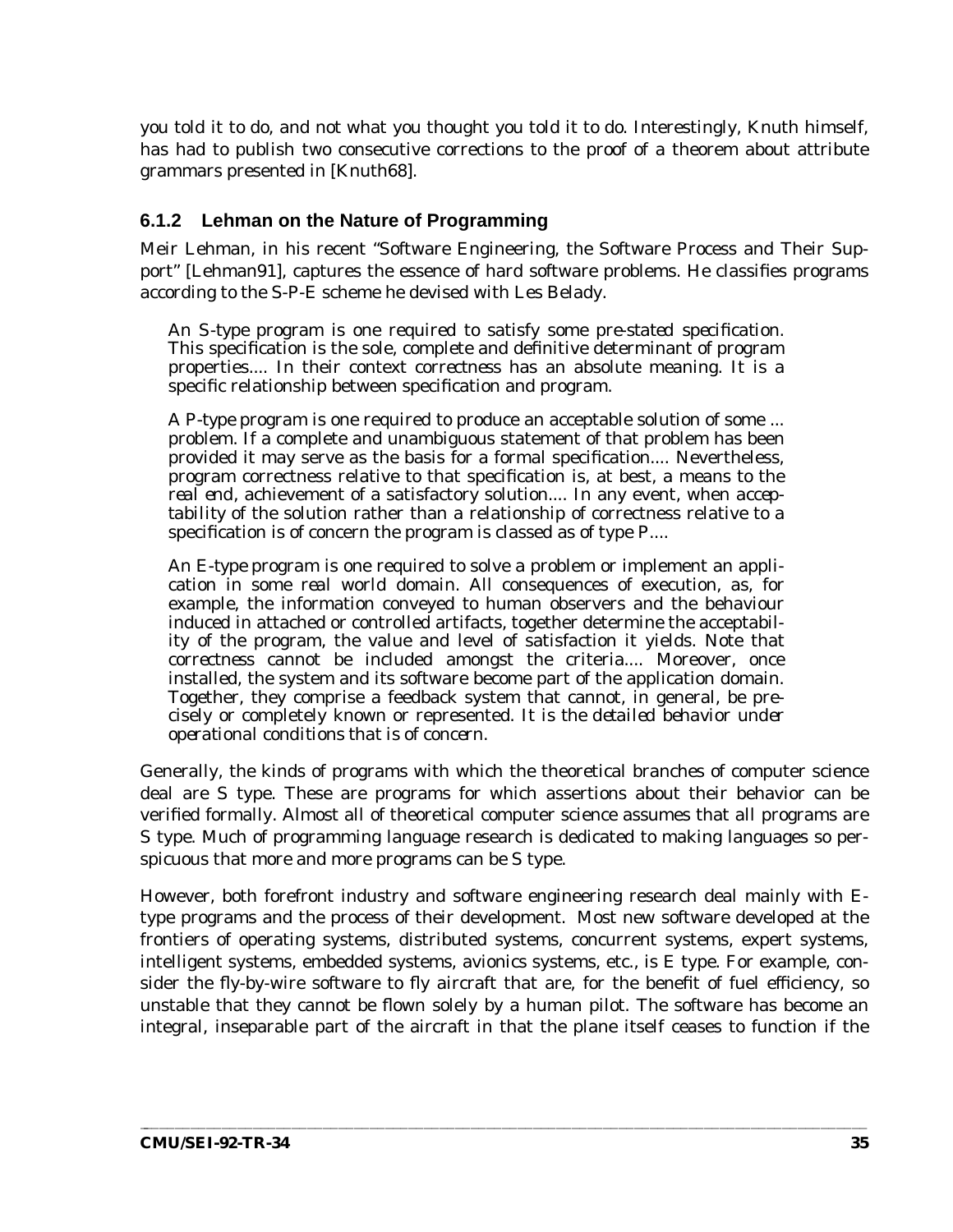software does not function. The versions of these E-type systems under development currently contain significant portions that have never been developed before. For these portions there is little or no existing software to use as the basis of a formal model. The reason that software engineering research deals mainly with the problems of the production of Etype programs is that the less difficult types of programs are not as much in need of methodological assistance.

Software engineering research, when it develops tools and environments, is developing mainly E-type software. Initially, the software engineers, doing their own software development, perceive a need for a tool or an environment to do some of the more clerical parts of their task, to manage the software through its entire life cycle. From this perceived need comes a vague idea of the functionality of the tool or environment. However, this idea cannot be made less vague until the tool or environment is actually used. Thus, the software engineer builds a near-production quality prototype and tries it out, perhaps in the construction of the next version. Thus, the tool or environment has become an inextricable part of its own and other software life cycles.

It is these impossible-to-specify and thus impossible-to-verify programs that are the subject of software artifact engineering research, and it is the regularization of the process of producing these artifacts that is the subject of software engineering methodology research.

Perhaps, here we see the basis for the theoretician's condemnation of software engineering research. The kinds of programs they work with are S type. Perhaps they are not even aware of the existence of P-type and E-type programs, and they believe that all programs are S type or are easily made S type. If all one knows about are S-type programs, then it is quite reasonable to doubt the necessity of methodological research; it suffices to formalize the problem and the program rolls right out of the formalization. Certainly, S-type programs can be implemented quite systematically every time, and there is no need for software project management, for example, to build them. It is for E-type programs that the most help is needed; and if a technology, method, or technique is judged as useful, it is because it makes the production of E-type programs more systematic and repeatable.

Lehman continues by describing the process of software development for P-type and E-type programs. He dismisses the rigid life-cycle models, e.g., the waterfall model, as not capturing the reality of continuous feedback, evolution, upgrading, and bug fixing that go handin-hand with software that is part of the system it controls and that is never finished.

He offers the LST model [Lehman84], on which the ISTAR [Lehman86a] environment was based, as a model of the software process. The software process is a multistep sequence in which, in each step, a human transforms a base into a target. For each step, the base is a specification and the target is an implementation of the specification. Only the first step has no formal basis. It must rely on informal verbal descriptions of the domain and its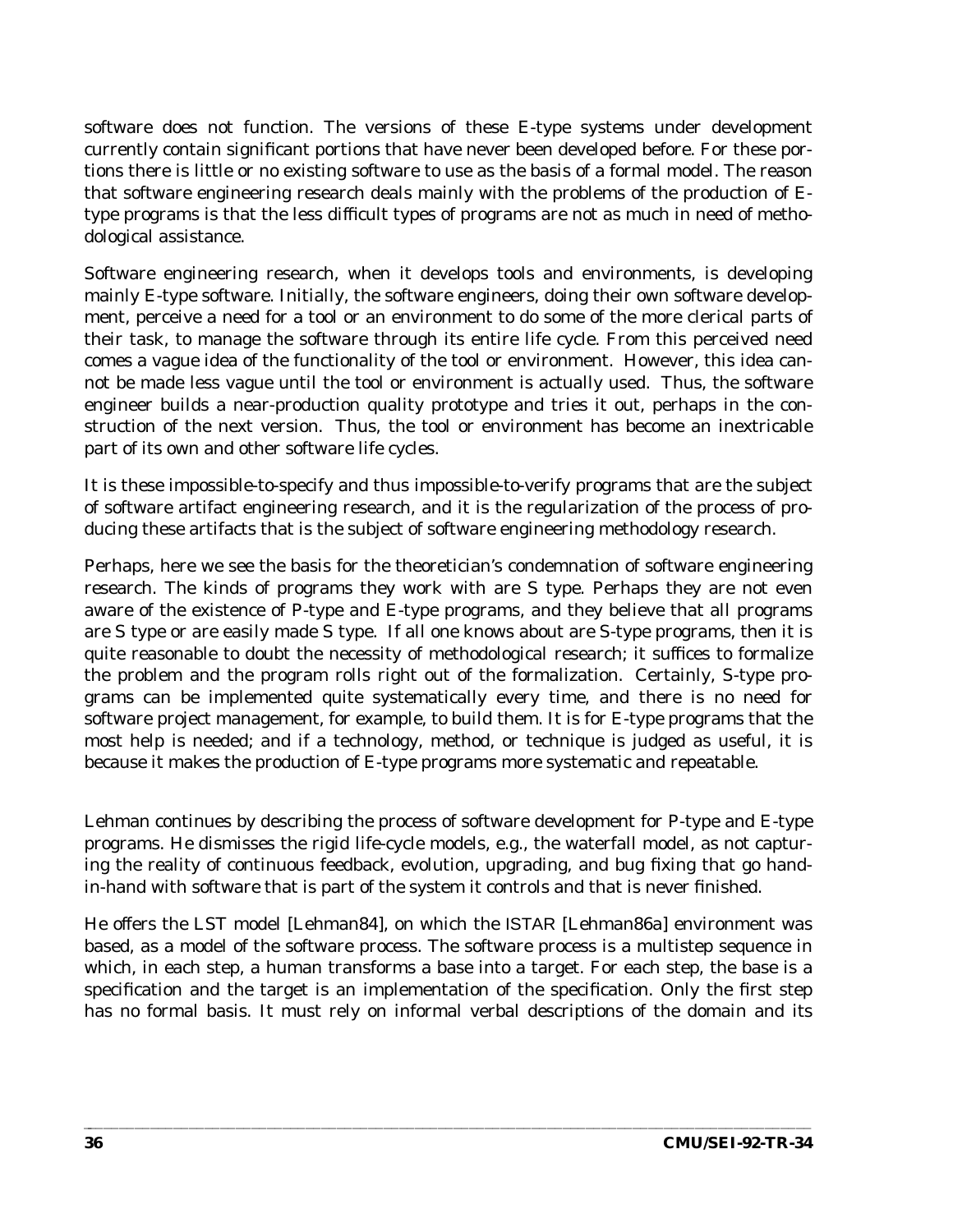objects, attributes, relations, events, and activities. In the case of an E-type system, the model produced in this first step involves

an act of mental abstraction.... This is a transient, unobservable, act that cannot be completely recorded, controlled, or, in general, revisited. Even if the representation produced by this act can be completely formalised, the mental abstractions that must be undertaken to create the finite, discrete representation of the unbounded, continuous real world are tantamount to a nonformal representational component. For this reason alone, the development process of E-type systems must always display some characteristics of nonformal development.... The E-type program development paradigm may ... be described as *the transformation of a nonformal model of a real world application in its application domain to a formal representation of the programmatic part of a solution system in association with a nonformal support system, the whole operative in the real world solution domain.*

Thus, carrying out verifications of implementations with respect to specifications in the software process is insufficient in the case of E-type software. Consistency of the implementation and the specification says nothing about whether the specification and the implementation are in fact solutions to the problem at hand. At each step along the way, each new implementation representation must be validated against the original problem to be solved.

Lehman gives his estimate as to the difficulty of programming E-type systems. He argues that from the LST process model it follows that an E-type program may be considered a model of a model of a model of ... a computer application in the real world. Turski's view is that the mathematical concept of model dominates the theory and practice of software development [Turski81]. At one extreme, the real-world application and the final implementation are considered models of the specification, which then serves as a bridge between concept and realization. At the other extreme, the steps form a strict chain, in which each successive basis-target or specification-implementation pair forms a theorymodel pair. It then follows, Lehman argues, that every E-type program is Gödel incomplete. The properties of an E-type program cannot be completely known from the set of formal models generated during program development. Thus, the humans involved in system development and usage become an integral and active part of the system, and these humans will constantly discover new properties of the system, either that they did not know that it had or that it now needs. "The degree of satisfaction that the operational system yields is ultimately determined by their judgment, action, and inaction. Thus, neither developers nor users can fully know system properties." This incomplete knowledge is true of even P-type programs like editors and shells. How many of you have had the experience of discovering some neat new tricks that you can do with the commands already in your favorite editor or shell? How many of you have grown weary of dealing with intellectual inertia against learning a new version of your favorite operating system each time the producer releases one? This incomplete knowledge is certainly true of E-type programs. There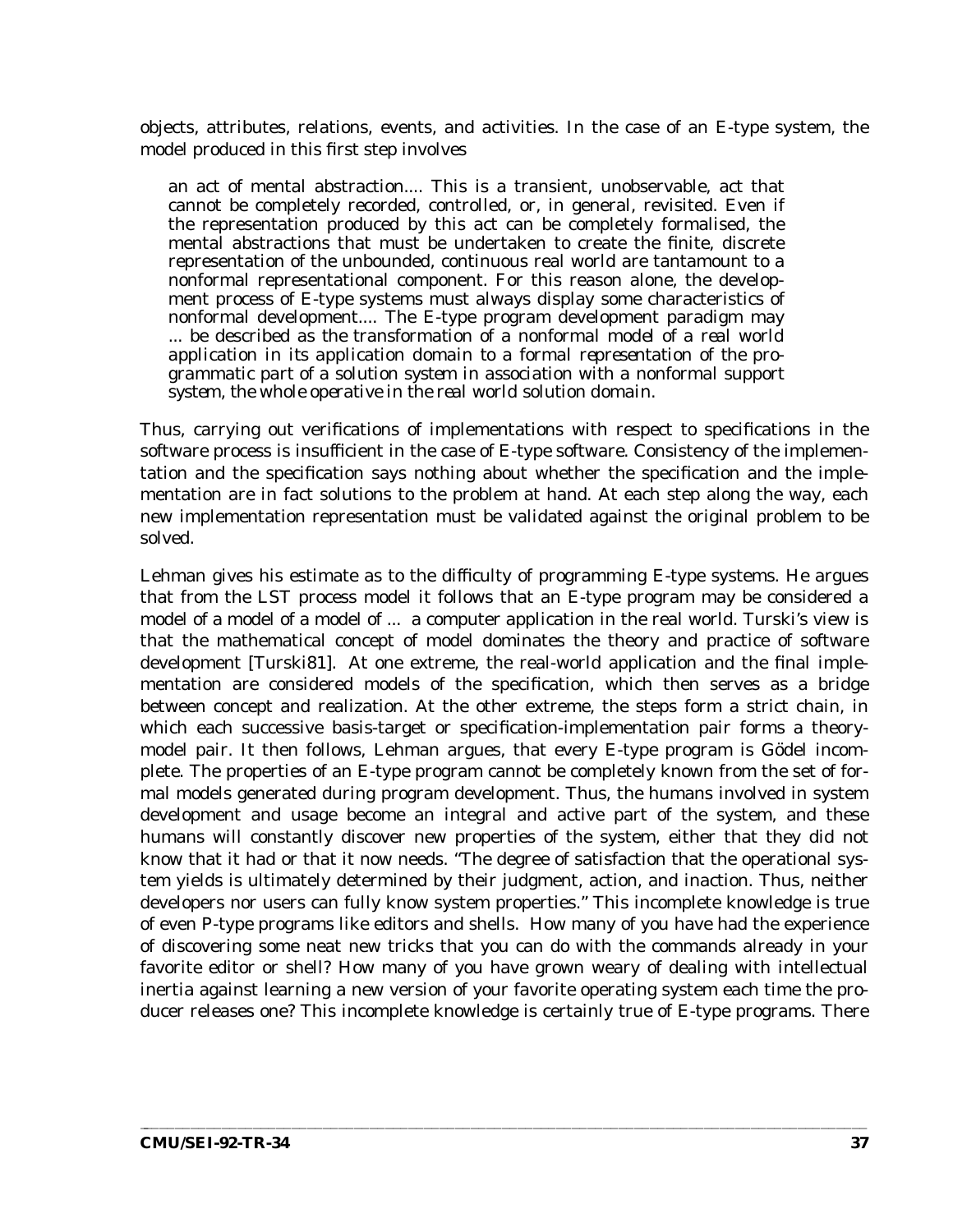is much less known about the art of writing E-type programs for any given application, simply because there is *no* history with the application.

Thus, clearly programming E-type systems is intellectually as difficult as building an entirely new formal system from first principles, discovering theorems as you go, and discovering a clean development from a minimal set of axioms.

Lehman goes on to discuss the uncertainties involved with software development in order to explain why E-type software is subject to constant changes. It is the need to cope with these changes that gives software engineering researchers the greatest challenge and the most fertile source of problems to be solved.

First, from the Gödel incompleteness mentioned above comes what Lehman calls a Gödel-like uncertainty, an uncertainty arising from the fact that neither developers nor users can fully know system properties. Secondly, there is a Heisenberg-like uncertainty that starts as the system is being developed and grows during use. The very processes of development and of use change the perception and understanding of the application itself. The installation of the system irrevocably changes the operational environment in which the application resides. The organization can never go back to the original unautomated system because it begins to schedule and commit itself to a pace allowed by the automation. Users find a mismatch between their expectations and the reality both in performance and interface and begin to demand change. In addition, the same users begin to see better ways to perform existing functions (i.e., better interfaces or more efficient procedures, and new useful functions) and begin to demand their implementation. Note that it is not until a system is running that users will even conceive of these new functions, simply because these new functions are meaningless in the old, unautomated way of doing things. Since the criteria of acceptance of type-E systems is user satisfaction, E-type systems must change or face an inevitable deterioration of acceptance as users become less and less satisfied. Therefore, as Lehman states, "Software evolution is intrinsic and not, as sometimes thought, primarily due to shortsightedness of developers or users."

The point is that all man-made systems evolve and, in particular, software evolves. The rate of evolution of a *used* software system will far exceed the rate of evolution of a biological or physical system. This is because the fundamental laws of biological and physical systems do not change, while the laws of software, being entirely man-made and so malleable, can be and are changed at a moment's notice. Unfortunately, while it is easy to *decide* to change software, it is another thing entirely to actually change it. Anyone who has changed software, no matter how small the change, has learned the hard way how intricately interconnected all software is and how the slightest change in one part of a program can have a major impact on the rest of the program. In fact, it is clear that the term "slightest" change, implying a mathematical continuity reminiscent of natural systems, is an oxymoron, as software is notoriously discrete, noncontinuous, and unstable in response to change. Each change, to be made safely, requires an understanding of the total system, an understanding which, as we have seen, is not there. In fact, in a sense, here is the fundamental contradic-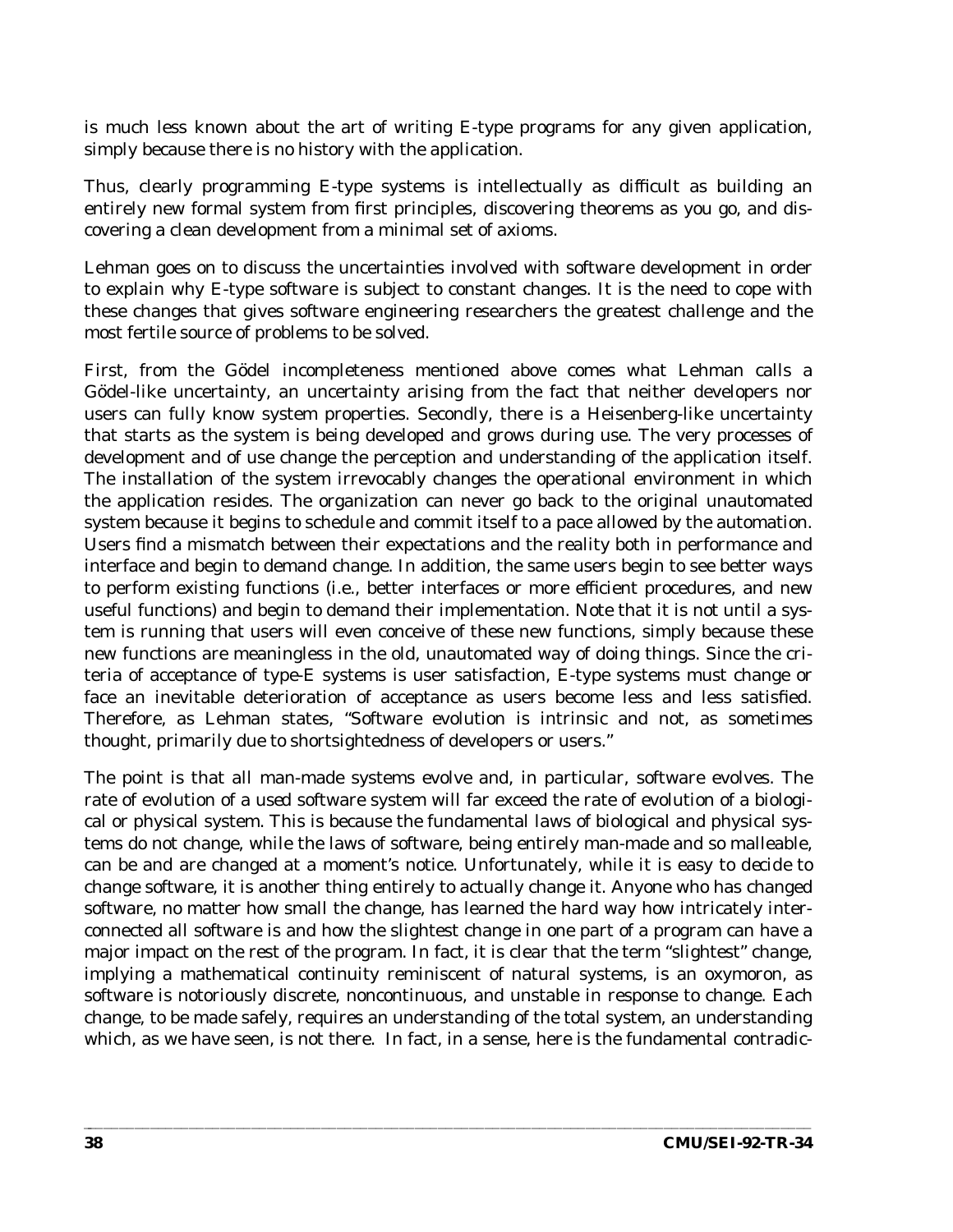tion. If we knew enough about the program to make the change safely, we probably would know enough about the program and the application not to even have to make the change. As Lehman puts it, "The fact that the inexperienced believe software change to be trivial because it does not require expenditure of physical effort and because the intellectual effort needed to make them correctly is under-estimated, compounds the problem, increasing the pressure for rapid change. As already remarked, response to this pressure cannot be neglected without decline in the satisfaction that the system yields. This is the underlying cause of the high level of software maintenance activity associated with all serious application of computers."

Because changes are not easy to make, there is a delay between the onset of pressure for a change and the successful completion and integration of the change. This is compounded by and is compounding the pressure for change. The discovery of new needed or desired changes continues even as changes are being made. With staff limitations, later requests are delayed even more. These delays increase the pressure for change. There is thus no escape from mismatch between user expectations and user perceptions about the system. Since the behavior of the user cannot be predicted, there is no way to predict the degree of satisfaction that a change will elicit. Each change temporarily decreases knowledge about the system, even though the purpose of the change was to increase that knowledge, or rather to decrease the lack of knowledge. These conflicting knowledge tendencies give rise to uncertainty about system behavior relative to users' expectations. This uncertainty may be called *Heisenberg-like uncertainty*.

The third kind of uncertainty is also present in all human endeavors, *process uncertainty*. There is no way to predict the effectiveness of the humans in carrying out any process, especially one involving thinking. Thus there is no way to predict how well human programmers will carry out their intents with respect to the quality of the software they produce, independent of whether they correctly understand what the software is to do. In other words, even if the software is S type, we cannot predict how well the code will meet the specification. Even if a verification is carried out, a mistake could occur that compensates for a mistake in the software itself.

These three uncertainties make software production an extremely hard problem, even harder than most mathematical problems. Basically, the domain of an E-type program for a real-world application is not definable; it is unbounded, continuous, and changing dynamically in unpredictable ways. Any solution program is finite, discrete, and, if left alone, static and unchanging. Therein lies a gap that can never be closed. Even as software is changed, what is produced is static until the next change. In the meantime, the real-world domain has been changing continuously. Moreover, one can never be sure that the new program satisfies its requirements as well as the previous one. Lehman concludes with what he calls the basic *uncertainty principle of computer application*. "The outcome, in the real world, of software system operation is inherently uncertain with the precise area of uncertainty not knowable." Solving these problems in the face of these uncertainties to produce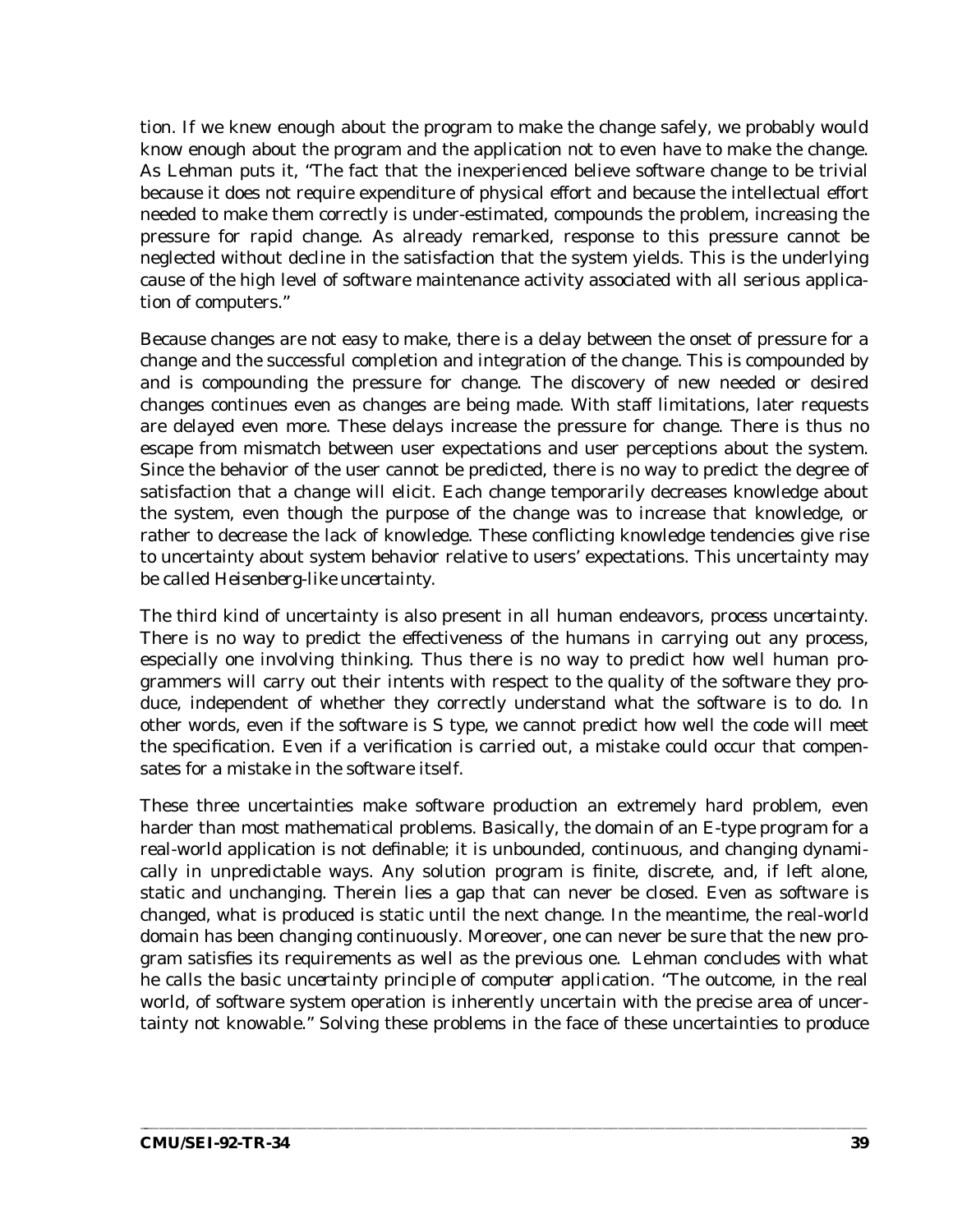solutions that satisfy, in spite of not knowing what it is that they satisfy, is the heart and essence of software engineering.

#### **6.1.3 Brooks on There Being "No Silver Bullet"**

In "No Silver Bullet" [Brooks87], Fred Brooks explains that fashioning complex constructs is the essence of software development and explores the possibility that technology or technique can be found to make software development fundamentally easier. He builds an analogy between the terror of software complexity and that of the werewolf. Whereas the legendary werewolf could be eliminated by an equally legendary silver bullet, the software crisis has no corresponding magical, quick solution. Brooks says basically that he sees no single development, in technology or technique, that promises an order-of-magnitude improvement in programmer productivity, software reliability, and software simplicity. Moreover, the very nature of software makes the discovery or production of such a silver bullet unlikely ever. No breakthrough will do for software what has been done for hardware by electronics, transistors, and large-scale integration. The surprise is not that software progress is slow; it is that hardware progress has been so fast. In the past 30 years, not only have costs come down by 3 orders of magnitude, but speed and capacity have gone up by 6 orders of magnitude, and size has gone down by 6 orders of magnitude. In no other technology has the improvement been so large and so quick.

The difficulties of software can be divided into two groups,

- 1. essence, those which are inherent in the nature of software and
- 2. accidents, those which arise from the production of software.

The essence of software is that a program is a network of interlocking data structures, relations among these data, algorithms, and procedure invocations. This network exists no matter what specific representations are used, simply because they exist in the abstractions that the software represents. As suggested by a diagram nearly identical to that of Figure 6-1 on page 46, this network increases exponentially in complexity as the size of the problem grows. It is unmanageable except for the smallest, toy programs.

All software is an attempt to implement some abstraction, a collection of capabilities desired by the client. Brooks believes that the hard part of building software, i.e., the essence, is the specification, design, and testing of the abstraction and not the labor of constructing the program and testing its agreement to the abstraction, which is only the accident. He considers syntax errors, and perhaps even logical errors in the code, in getting the representation right to be fuzz compared to conceptual errors in getting the abstraction right. Technology and methodology have focused on the process of constructing and testing the program, i.e., the accident. If Brooks's belief is true, then software will always be hard to build and there will *never* be a silver bullet.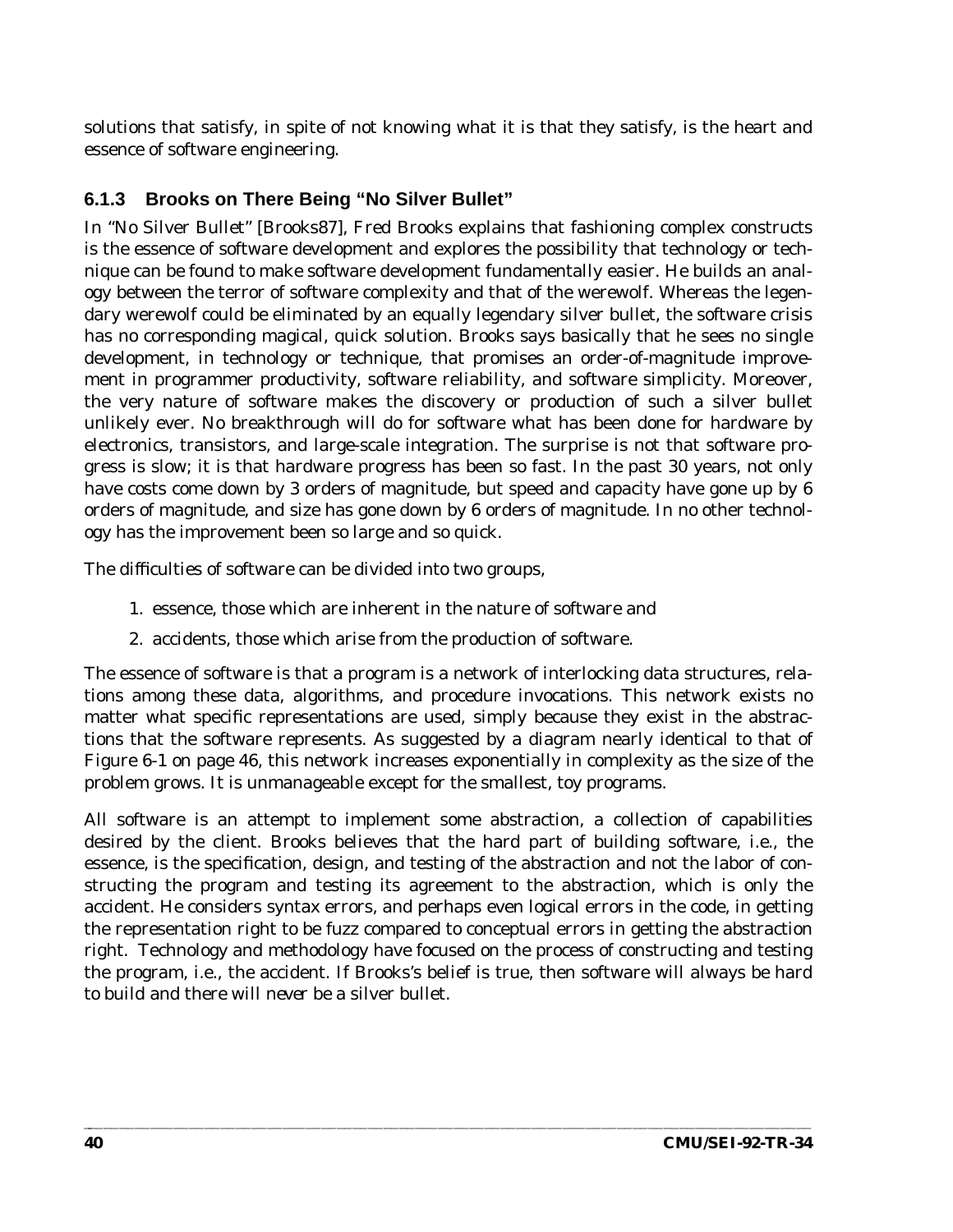The properties of the essence that makes software difficult are:

1. **Complexity**: Software is more complex than any other entity constructed by humans "because no two parts are alike (at least above the statement level)" [Brooks87]. Good software practice mitigates against duplication of parts since two parts that are similar are collapsed into a single callable routine in which the differences have been parameterized. In other more physical, human-built entities (bridges, buildings, cars, computers, etc.) the most obvious characteristic is the repetition of parts.

Digital computers have large numbers of states, many more than most other things we build. However, there is still only a finite number of states. A typical program has orders of magnitude more states than hardware; and in many cases the number of states in the abstraction is unbounded and if it involves real numbers, uncountable. In addition, the very attempt to fit this abstraction with an unbounded number of states into a machine with a finite number of states adds still more complexity to the software and is a fruitful source of faults.

When a bigger bridge, building, car, or computer is built, the complexity does not go up significantly because the construction just requires larger numbers of the same units that are used to build their smaller versions. Doubling the size of a program means quadrupling the relationships. If a program can be made bigger simply by repeating some code already in it, then it will not be made bigger; that repeatable code will be made a procedure that will be invoked as many times as necessary at the cost of only one new line per repetition.

Advances in mathematics and the physical sciences have come by construction of simplifying models that ignore complexities not relevant to the phenomenon being studied. In software, ignoring complexities yields an incomplete program that cannot deal with the real-world situation for which it was constructed. Certainly, abstraction (ignoring details) is useful for decomposing the software into manageable pieces. However, ultimately these ignored details must be considered to complete the program. The complexity of software simply cannot be escaped.

2. **Conformity**: Whenever a software-based system is built, if anything needs to be bent to get the hardware, software, firmware, and peopleware to conform with each other, the software is the one chosen to be bent. Certainly, software is far more malleable than are hardware, firmware, and people. Moreover, the software is usually the last component of the system to arrive on the scene and is usually the only one developed on site. That is, the off-the-shelf hardware and firmware come with predetermined behavior, and the behavior of human users is fairly well set, to the extent that bibliographical descriptions of human behavior are still valid. Thus, it is the software that is adapted to conform to the rest of the system.

Compounding the difficulty is the fact that this conformity is nonuniform. The interface to the hardware and the firmware is different from the interface to the users. Each thing that the software must conform to has been developed by a different independent agent. Brooks states a belief that conforming to a variety of man-made objects is far more difficult than what must be done in nature; his belief, shared by many scientists, is that nature has some unifying simplicity. The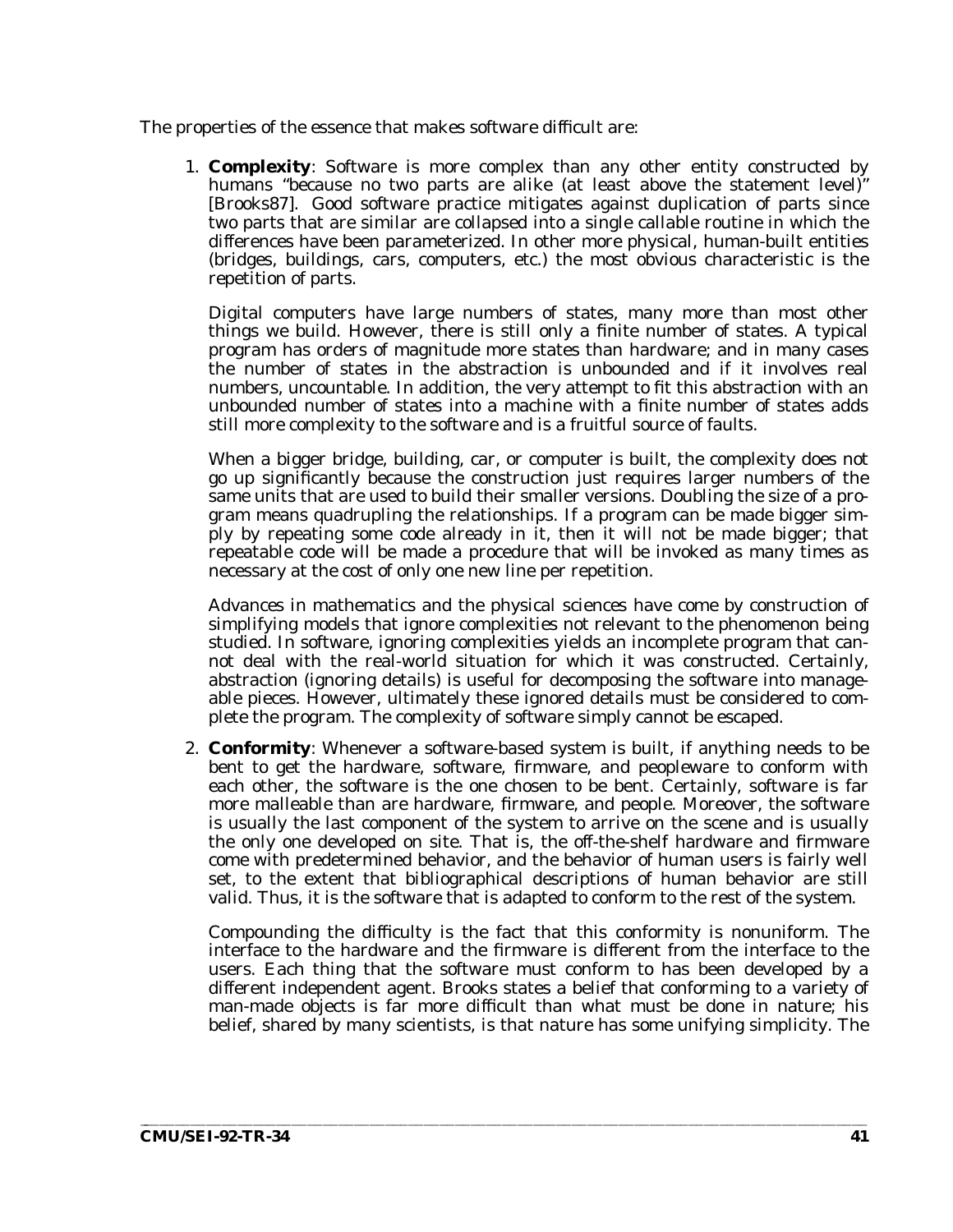work of a scientist is to find this simplicity. The work of a programmer is to conform to complexities.

3. **Changeability**: Software is subject to change far more than other technology. Once delivered, computer hardware, buildings, and vehicles undergo changes only rarely. The cost of changes in these is a large enough fraction of the cost of the original construction that replacement is usually chosen as more cost-effective than change. In practice, the cost of a change in software can be very high. The cost of maintaining a program over its lifetime is more than the cost of developing it; also because of potential ripple effects, the cost of making a minor change can be major. However, the perception is that the cost to change a statement or a routine is small.

This perception and the very malleability of software subject it to pressures for change from two main sources.

- 1. As a system is used successfully, the users find new functions that the system should have to make it even more useful.
- 2. A good program survives the hardware platform for which it was built; hence it must, over time, be adapted to new hardware, new input and output devices, new networking technology, etc.

These pressures to change make the abstraction that the software represents, the complex animal that must be understood before the software can be built, a moving target.

4. **Invisibility**: Brooks observes that "Software is invisible and unvisualizable." For objects with a geometric reality, such as buildings, diagrams are faithful, complete, and useful representations from which inconsistencies and omissions can be gleaned. For computer hardware, circuit diagrams have the same completeness property. However, software has no physical reality. Thus, save for the code itself, it has no complete representation. Diagrams at best capture some aspects of a system but not all of them. Thus, we have data flow diagrams, control flow diagrams, module interconnection diagrams, etc. None captures all aspects of the system; and when we have a collection of such diagrams, their mutual consistency is not at all assured. Moreover, since these diagrams are not complete, our ability to detect inconsistencies and omissions in them is limited, especially if the inconsistency or omission falls between the cracks between what is represented by the various diagrams.

The accidents of software are the difficulties in the production at one particular point in time of one particular representation of a desired software abstraction, that is, the current difficulty of programming it for one particular platform in one particular programming language. Surely, the production of cleaner hardware or higher level or cleaner programming languages makes the development of a program easier. Certainly the development of tools that help manage some of the complexity of developing software in a particular language and/or on a particular platform makes the development of a program easier. However, the best program in the world is of no use if the essential purpose of the program, the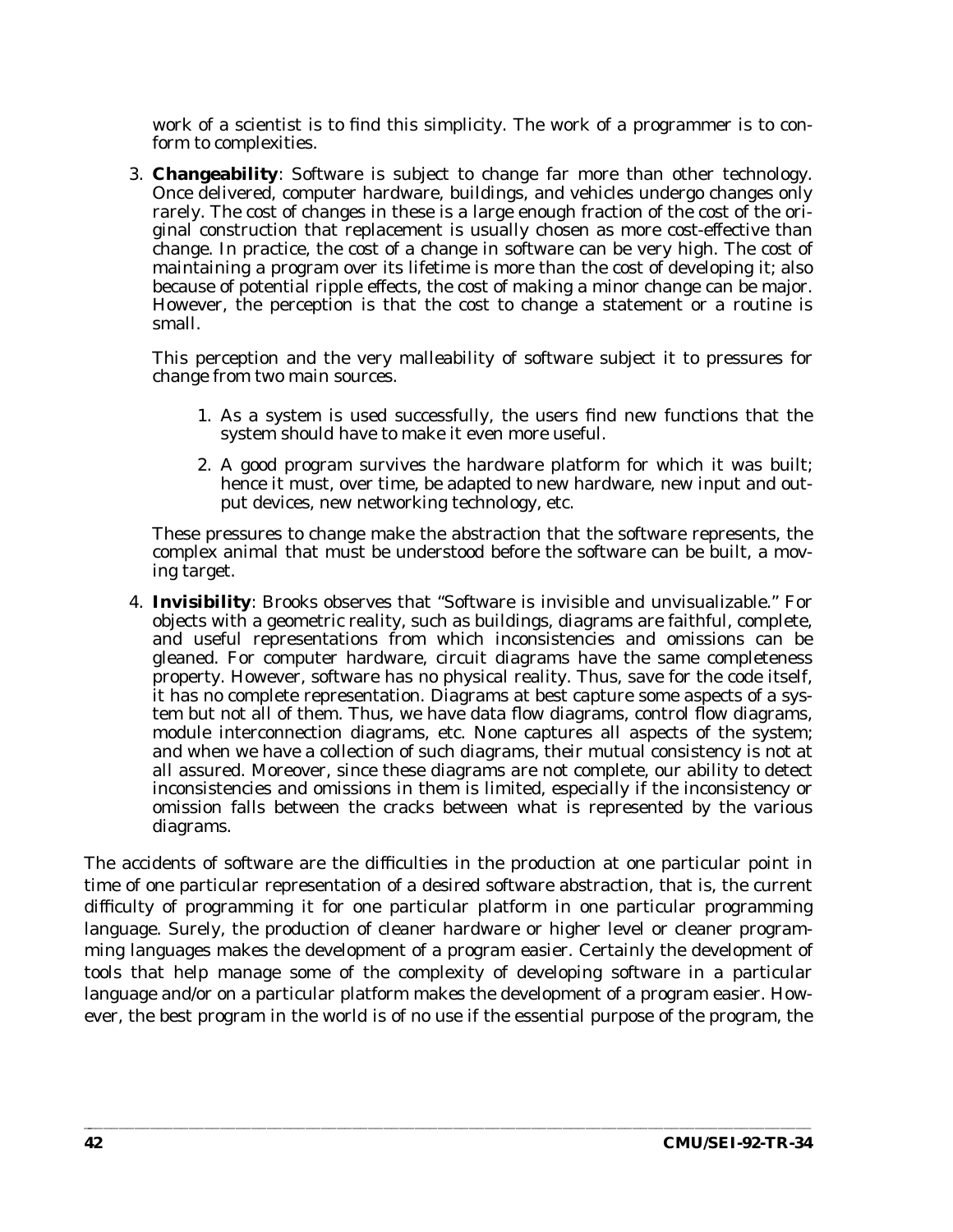abstraction it is to implement, is not understood. Thus, taming the accidents of software do not help much in taming the essence of software.

The fact is that nearly all the advances mentioned in Section 5.3 do no more than tame some accidents of software. Certainly, the more concrete of these, the tools or the algorithms for generating test cases, merely attack one particular accident. Only the more amorphous of the contributions, such as Parnas's method for modular decomposition, begin to attack the essence.

Basically, there cannot be as dramatic an improvement in software simply because the raw material that makes it, the human brain, cannot be improved by the orders of magnitude that are required. We humans have basically the same brains that we had 5000 years ago. The brain is not really any smarter; it is just more experienced and it builds on more history and technology these days than it did 5000 years ago. It has learned to tame some of the accidents but cannot yet really cope with the essence.

#### **6.1.4 The Formal Difficulty of Programming**

As another assessment of the difficulty of programming, it is useful to understand the formal, computational complexity of programming. Writing a correct program that meets a given specification is computationally at least as difficult and formally as unsolvable as proving a theorem.

Back in the early '70s, work by Manna and Waldinger [Manna71a] showed that writing a correct program to satisfy a given input-output predicate can be reduced to constructively proving the existence of a solution to the problem represented by the specification. The statements in the program can be extracted from the steps of the proof. In addition, various researchers have developed prototype automatic programming systems that successively refine formal specifications of a desired program into a program meeting the specifications [Partsch83, Elspas72]. All these systems use at least a rudimentary verifier. The more powerful the theorem prover, the more powerful the refiner, the more programs that can be generated. Thus, writing a program is no harder than proving a theorem. As a matter of fact, it appears that no nontoy program has ever been generated with such a system. Certainly, I have never seen a report suggesting otherwise.

It is well known that the existence of a program to satisfy a given specification is undecidable. It is also well known that *whether* a given program satisfies a given specification is also undecidable. Therefore, it cannot be algorithmic to generate a program to satisfy a given specification. The existence of a program that satisfies a given specification can be demonstrated only by a special-case proof. That a program satisfies a specification can be demonstrated only by a special-case proof, and a program to satisfy a specification can be generated only by a special-case process. All these special-case proofs and processes are *not* algorithmic. Therefore, proving a theorem is no harder than writing a program that meets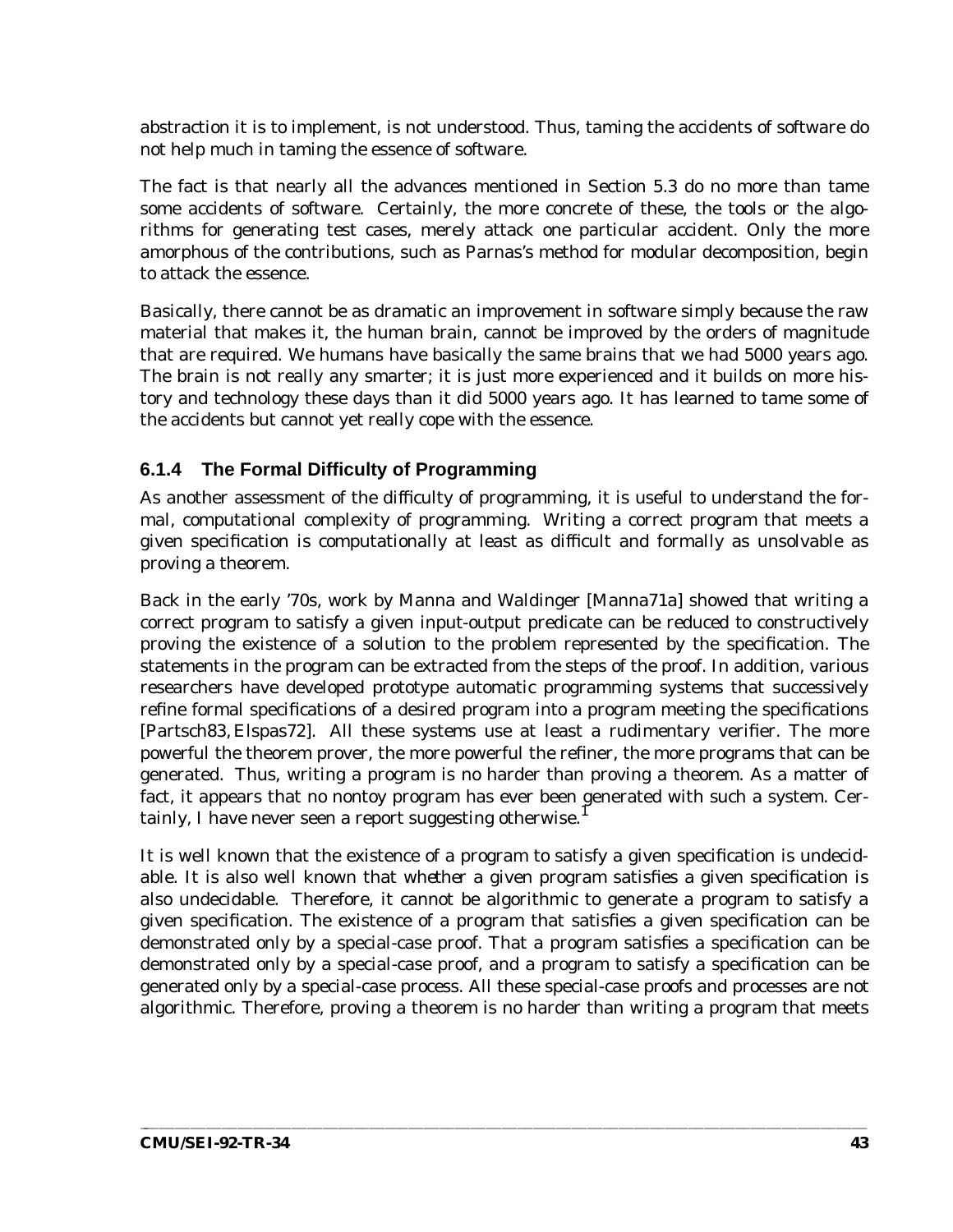a given specification. Thus, proving theorems and writing programs are tasks of equal formal difficulty.

Yet, there is some sense in which program writing is easier than theorem proving. After all, many more people seem to learn how to program than learn how to prove theorems. Perhaps this phenomenon comes from the fact that if a program is wrong, you tend to learn that pretty quickly as the program is being run. Proofs generally require the presence of a competent mathematician to spot errors; at least, it is more common for the author of a program or proof not to see errors than it is for a computer running the program with test data not to show errors. Consider the oft-heard lament of programmers, "... but there's no way that bug can be happening!" indicating that the mental model of the program does not match reality. This more complete feedback with programming should not be taken as a sign that programming is inherently any easier than proving theorems; it is merely proof that humans learn better when the reinforcement, positive or negative, is swift and consistent.

#### **6.1.5 Real Programs and Mathematical Theory**

Many of the problems that software engineers solve are more difficult than anything mathematicians will deal with. A mathematician will not deal with a problem *unless* the problem itself can be formally stated. Software engineers routinely write software for systems that are not well enough understood to specify, let alone formalize. Typically, such software developments follow an iterative life cycle in which the evolving specification and software feed back on each other. The result is a more complete understanding of the problem, a statement of the requirements, and at least one formal model of the system, namely the software. This sort of software development is equivalent to the development of a new theory about the system from the ground up.

Just because we do not understand software or the problems we solve with software well enough to prove theorems about them does not mean that they are not worth studying; quite the contrary—software presents a much harder, broader, deeper problem. Certainly, theory is essential in attacking many software problems. However, it appears to many practicing software engineers that some theoretical software engineers are taking baby steps by working on problems whose domains are well enough understood to solve by formal methods. Practicing software engineers just do not buy the claim of the formalists that the methods scale up to solve the problems that the practicing software engineer encounters on a daily basis. Moreover, it appears that no formalist has successfully taken up the challenge of producing an industrial-strength, full-scale operating system, process controller, editor, etc. with formal methods; moreover, these are not the really hard programs because they are well understood.

Many problems addressed by software engineering are considered by many to be *wicked problems* [Rittel72]. A wicked problem is one with the following characteristics.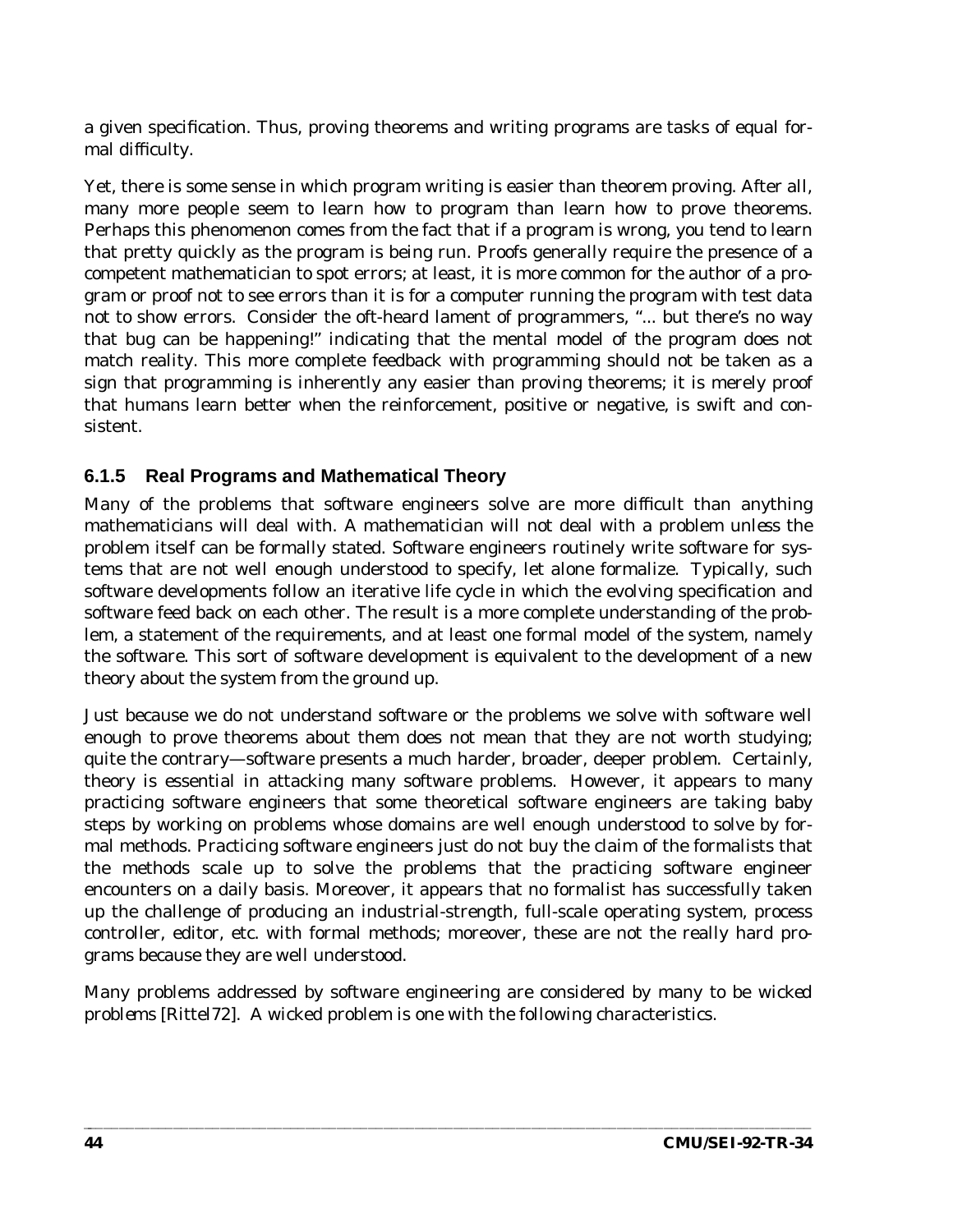- 1. The problem's definition and solution must be carried out concurrently.
- 2. There is no unique definition or unique solution for the problem.
- 3. There is always room for improvement in any problem definition and solution.
- 4. The problem is complex because it is composed of many interrelated subproblems.
- 5. The problem has not been solved before and is unlike any other that has been solved before. It thus requires new approaches, and the resulting solution is not likely to be applicable elsewhere.
- 6. Many parties with differing priorities, values, and goals have a stake in the problem and its definition and solution.

Wicked problems defy formalization; furthermore, whenever a formalization is available, it can always be improved. It is unlikely that the formalization can build on the existing body of theory, and thus the formalization is built from the ground up for each new problem. These properties make the work harder than that usually performed by mathematicians.

Hence, in many senses, industrial-strength programming is harder than proving theorems, mainly because it often deals with problems that have yet to be formalized.

#### **6.1.6 Classroom Exercises and Real Programs**

A false sense of easiness is conveyed in introductory and intermediate programming classes. The programming problems solved in these classes are necessarily small, as no assignment can last more than the semester or quarter, and most of the assignments can be finished in two or three weeks. These problems are trivial compared to industrialstrength problems that take groups of programmers several years to produce and for which person-year is the unit of work. The point is that the work involved is a function of complexity, and complexity is a function of the interaction between parts of the program. Given this fact, the complexity of software grows exponentially with its size. Figure 6-1 shows the number of possible interaction paths between parts as the number of parts grows from one to five. Compounding the problem is the fact that as the number of people required for a project grows, the volume of communication necessary to keep people abreast grows exponentially for precisely the same reason. Thus, normal linear extrapolations of difficulties experienced in a classroom programming assignment to those that will be experienced in industry just do not work. The evidence that people extrapolate only linearly comes from the fact that people consistently underestimate the effort involved for a new bigger project.

In addition, classroom exercises are woefully unrealistic in terms of the quality assurance and maintenance activities they require. Class programs are tested only enough to make sure that they will pass the grading test. They are forgotten once they are handed in, never to be maintained. It is well known that testing and maintenance account for about 60% of the cost of program production [Boehm81]. These two activities are difficult precisely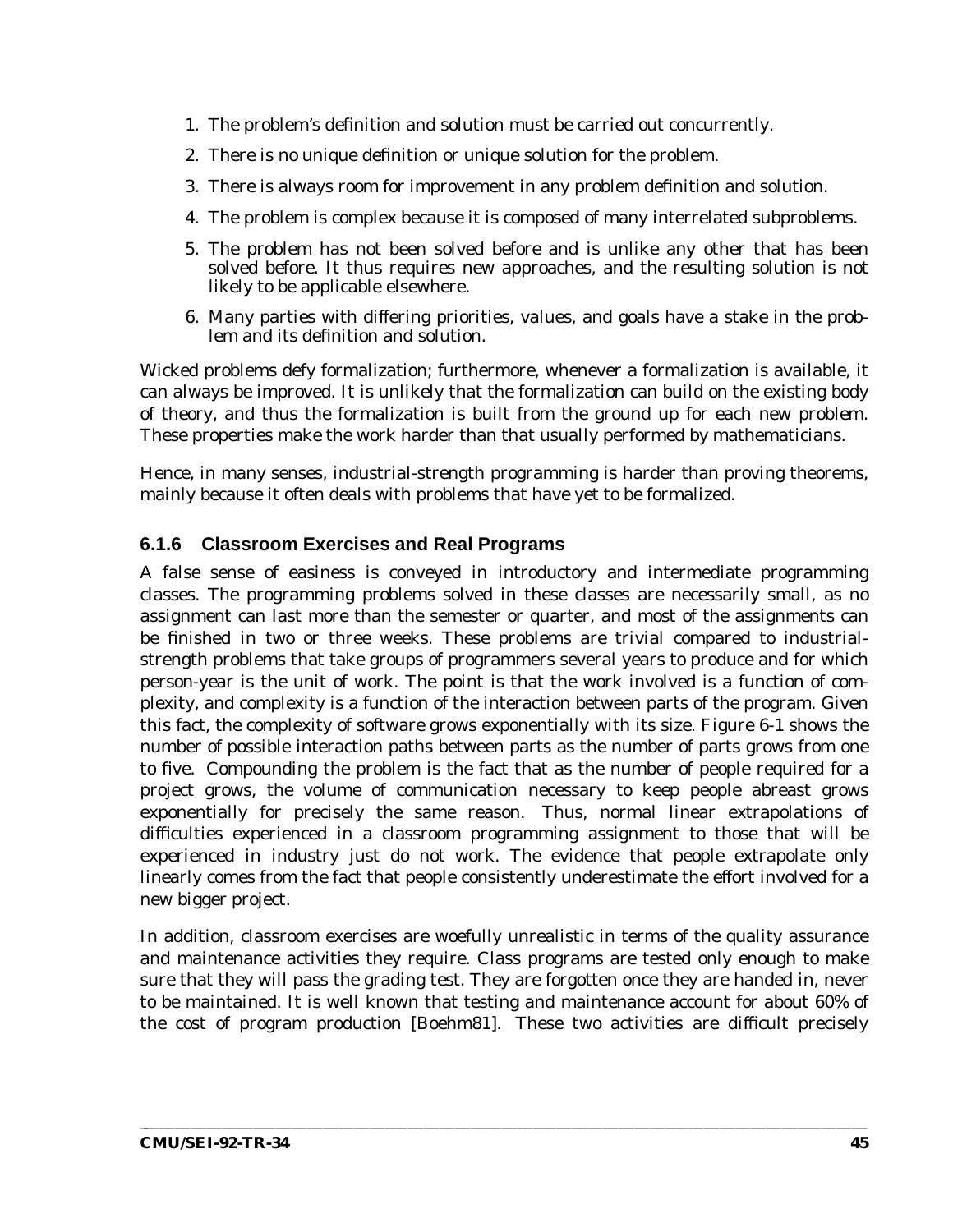

**Figure 6-1: Numbers of parts and of possible interactions between them**

because they involve the paths of interaction between parts. When tracking down the source of a bug, which usually shows up nowhere near the source, all possible paths of interaction must be followed backward from where the bug is observed. Moreover, each time a change is made, all possible impacts of that change must be explored. Because these interactions grow on an exponential scale, human creativity becomes an absolute necessity to cut through the combinatorial explosion to focus on the most likely places of interaction. Thus, the classroom programming exercises simply do not show the full scale of intellectual difficulty involved in software production. Those who generalize from software developed in the classroom come to unrealistic conclusions.

The funny thing is that even these classroom-style exercises are harder than people think. There are several cases of authors promoting a certain systematic or formal way of working in a published paper containing a smallish, classroom-style toy example, only to end up red-faced as readers found and published corrections to their supposedly correct example.

Peter Naur published a paper describing what would be called *proof-assisted structured programming* [Naur69]. To demonstrate the method, he gave an informal specification of a small formatting program and then constructed a program implementing the specifications while informally verifying its correctness. The informal specification consists of four natural language sentences, three of which behave as axioms, and is not unlike a specification given to a class for a programming assignment. The program has about 25 lines of Algol. It was published proved but not tested. Burt Leavenworth reviewed the paper for *Computing Reviews* [Leavenworth70a] and found a fairly trivial boundary condition fault that would have been spotted easily in a test. Still later, Ralph London found three other faults [London71], again boundary condition faults that would easily have been found in tests. London offered a new program for the same specification. He *formally* proved his program correct and dared to publish it without testing it! (I guess that he thought that the object lesson of Naur's experience was that the proof must be done formally!) As might be expected, John Goodenough and Sue Gerhart found still three more faults [Goodenough75], which London had missed. These, too, would have been detected had London tested his program.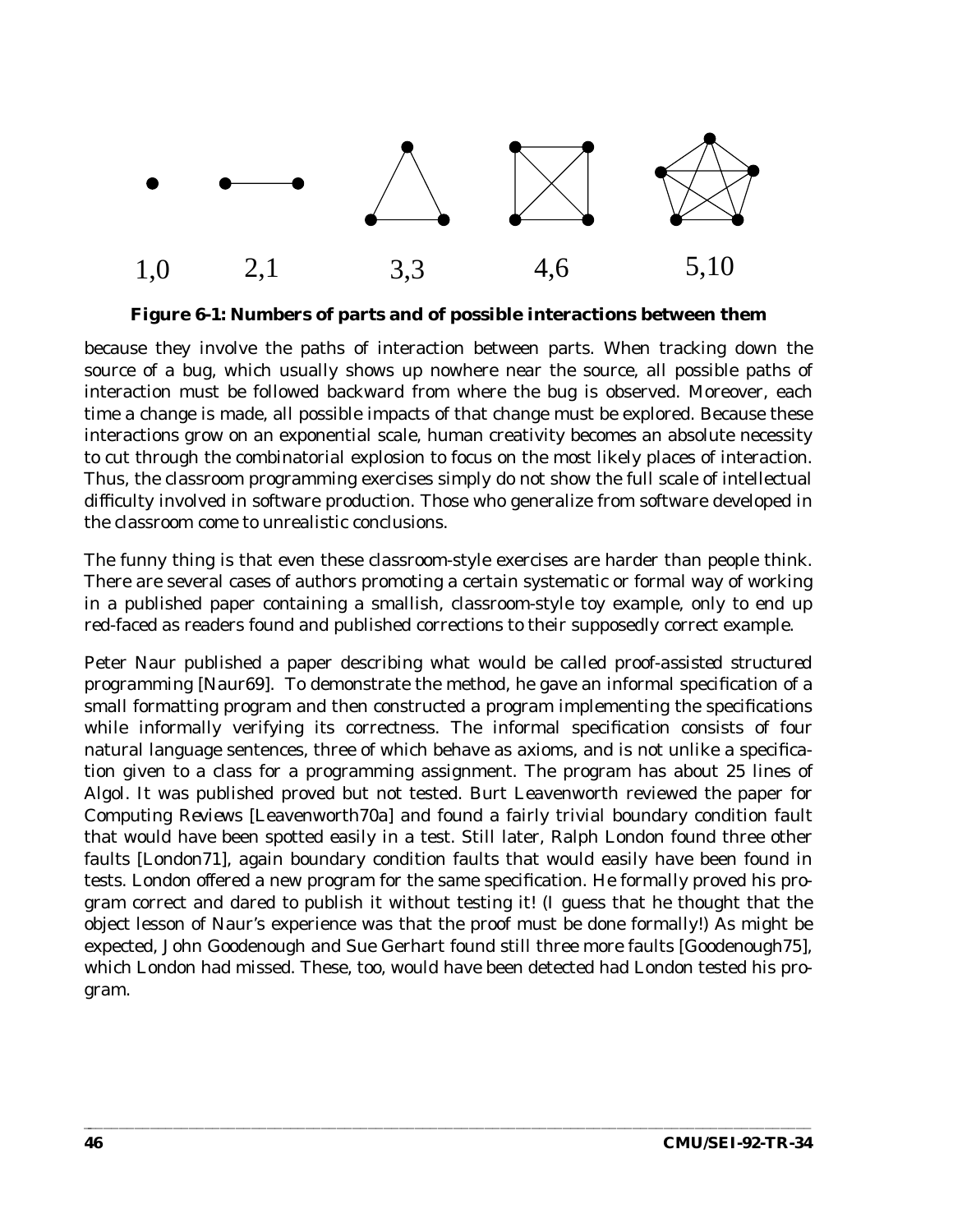There was another comedy of errors going on at the same time concerning the specifications themselves. Of the 7 faults found after initial publication, 2 can be considered specification faults, that is, situations not even mentioned in the specifications. Accordingly, Goodenough and Gerhart produced new set of specifications about 4 times longer than Naur's, still in natural language. Still later, Bertrand Meyer detected 12 faults in Goodenough and Gerhart's specifications and attributed them to the use of ambiguity-laden natural language [Meyer85]. He gave a formal specification using mathematical notation that corrects these problems. Recognizing that these formal specifications are hard to read, Meyer also gave a natural language paraphrase of the formal specifications. As the reader might now expect, this was not the end of the story. Steve Schach, reporting on the above history to stress the importance of testing and the difficulty of getting the specifications right, reports an additional fault, an ambiguity, in Meyer's natural language specification [Schach90].

Certainly each of the authors in this history has an object lesson in his or her paper, and each, except perhaps the last has been embarrassed to have been made the object of a lesson. At the risk of subjecting myself to a future object lesson, I now add another lesson. My lesson is that even classroom-style programs are extremely difficult if not impossible to get right, even when lots of good people are involved, and even when there is all the time in the world to do it (we all know how publication takes *forever*). If classroom-style, relatively trivial exercises are so difficult to do right, what hope is there for any real-life, industrialstrength or at-the-frontier program to be done right? Programs are complex animals, and the study of methods to manage that complexity is an intellectual challenge even greater than that of programming and mathematics, which are only tools of the process.

### **6.2 Necessity of Nontechnical Solutions**

It is a sad fact that purely technological solutions have not solved the problem of producing quality E-type software. The software crisis continues [BUGS90, Kitfield89], and it is recognized that technology is neither the problem nor the solution [ASB90]. It is well known among those conducting controlled experiments into the effectiveness of programming tools, methods, and techniques that it is hard to obtain statistically significant results because individual differences among the programmers and groups dominate [Boehm84]. Differences of 28 to 1 in programmer and group productivity have been found [Sackman68, Boehm81]. Thus, it is critical to consider nontechnical issues such as human intelligence and creativity, individual and group behavior, management, psychological, and sociological issues [Weinberg71].

I once gave a talk entitled "Software Engineering Myths" to a group of programmers at a company in Israel. After the talk, I stayed for about an hour to answer questions. Not one question was technical, even though I had been told to expect questions about software tools. All the questions were about how to get upper management to allow them, the programmers, to apply the methods and tools that they already knew about and not to lock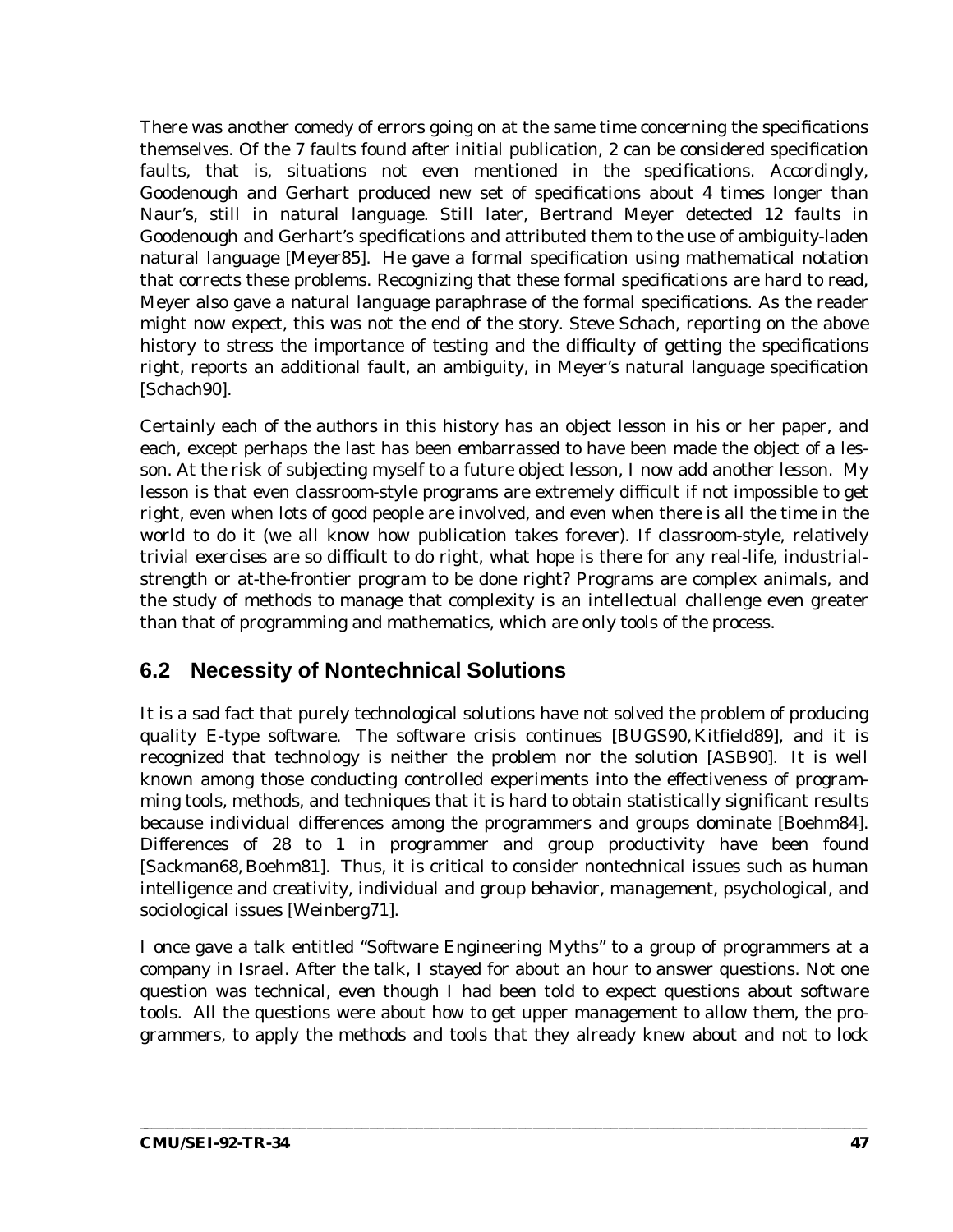them into unreasonable straitjackets. It seems that their operating environment and local politics, along with unreasonable expectations and deadlines were getting in the way of their effective functioning. This is clear testimony to the importance of nontechnical issues in software engineering.

So what should be done about the fact that the nontechnical issues introduce a degree of fuzziness that is uncommon in computer science and other technology-based fields? My advice is to accept it as a challenge. It is a challenge to devise methods to state these issues as requirements because one must be able to measure compliance to requirements. It is a challenge to devise methods to test whether these nontechnical approaches work.

Indeed, experimental methods developed and perfected in psychology, sociology, and management will have to be borrowed, refined, and used. Exploration of the effectiveness of these nontechnical approaches may even be acceptable PhD topics, *if* the thesis addresses the issue of assessment and carries out the assessment in a manner that leaves even the technically expert, skeptical reader convinced of the effectiveness of the approaches.

### **6.3 Classical Engineering and Software Engineering**

Steve Schach observes that bridges collapse less frequently than do operating systems [Schach90]. Given that bridges are built by civil engineers and operating systems are built by software engineers, and presumably both kinds of engineers practice engineering, Schach then asks, "Why then cannot bridge-building techniques be used to build operating systems?" In effect, he is asking why civil and software engineering are different. The answer, as Schach puts it, is "bridges are as different from operating systems as ravens are from writing desks."

These are the properties of a bridge collapsing.

- 1. The damage is major, unrepairable, and usually life threatening.
- 2. The collapse is an indication that the original design or construction was faulty, because the bridge as designed and constructed did not withstand at least one of the conditions to which it was exposed.
- 3. Very little of the original bridge itself is reusable, so, it will be necessary to design and build a new bridge from scratch.

These are the properties of an operating system collapsing.

- 1. The damage is minor, repairable, and usually not life threatening.
- 2. The collapse is an indication that the original design or construction was faulty, because the system as designed and constructed did not withstand at least one of the conditions to which it was exposed.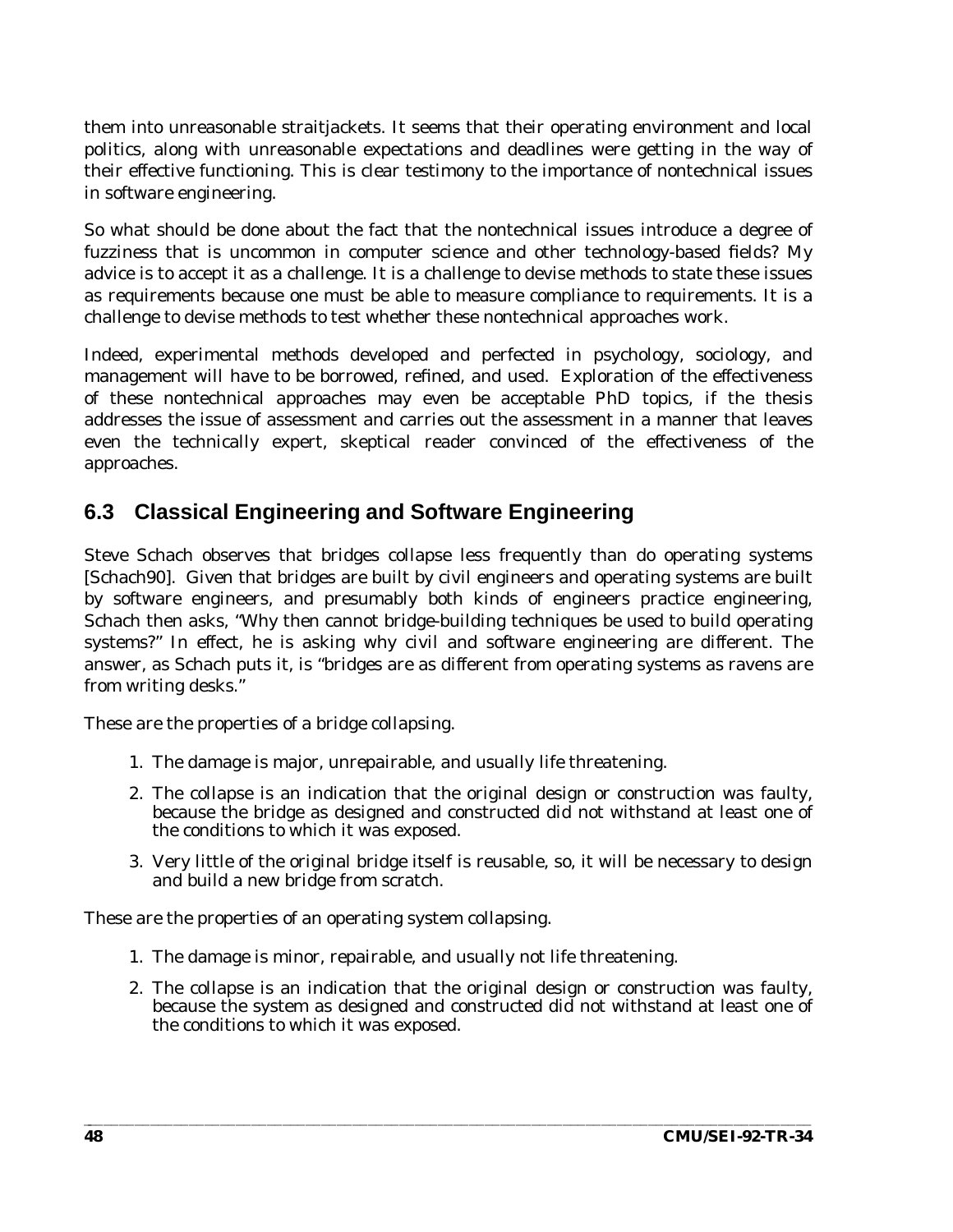3. Usually the system can be rebooted, and it suffices to do so. If the problem is transient, it may not happen again; and in any case, usually there is nothing else that can be done because the source of the fault was not identified. If at some point the source of the fault is identified, an attempt is made to fix that fault by local modifications of the code, reusing almost all of the previous code. Almost never is the whole system thrown out and rebuilt from scratch.

Even though item 2 in both lists above are essentially identical, the differences between physical and thought media and their malleability make all the differences in the world between the items 1 and 3.

Another essential difference between bridges and operating systems is their different concepts of fault anticipation and fault tolerance. It is normal to over-engineer a bridge so that it can withstand every anticipatable condition such as destructive weather, flooding, and excessive traffic. However, beyond the agreed upon upper bound of the force that the bridge is subjected to, there is no attempt to keep the bridge from collapsing and to allow it to collapse gracefully; we just make sure that that upper bound is far beyond what it will ever be subjected to. On the other hand, it is accepted that there is no hope of anticipating all possible conditions to which an operating system can be subjected. Instead, we try to design operating systems so that if they fail, they fail in a way in which the damage is minimal and is easily recovered from.

Why can we not anticipate all possible conditions to which the operating system will be subjected? We cannot because, as noted in several preceding sections, the set of conditions to which an operating system can be subjected is constantly growing as we get more ambitious about what we automate. We can anticipate the conditions to which a bridge is exposed because the environment that can affect a bridge is not changing.

The final essential difference between bridges and operating systems is the way maintenance is approached. Bridges deteriorate, and maintenance is restricted to repairing it in a way totally consistent with its original design to restore it as closely as possible to its original state. No one would consider moving a bridge to another location (the Arizona tourist attraction London Bridge notwithstanding). Operating systems do not deteriorate. Existing flaws are corrected and new features are added, the result being that the original design is modified as the system is moved away from its original state. Moreover, one thinks nothing of moving an operating system to a new machine even if it has a different architecture and instruction set.

Thus software engineering, which works with ideas, is different from more classical kinds of engineering, which work with physical substances and objects. Those differences are what make software so complex and software engineering so intellectually challenging.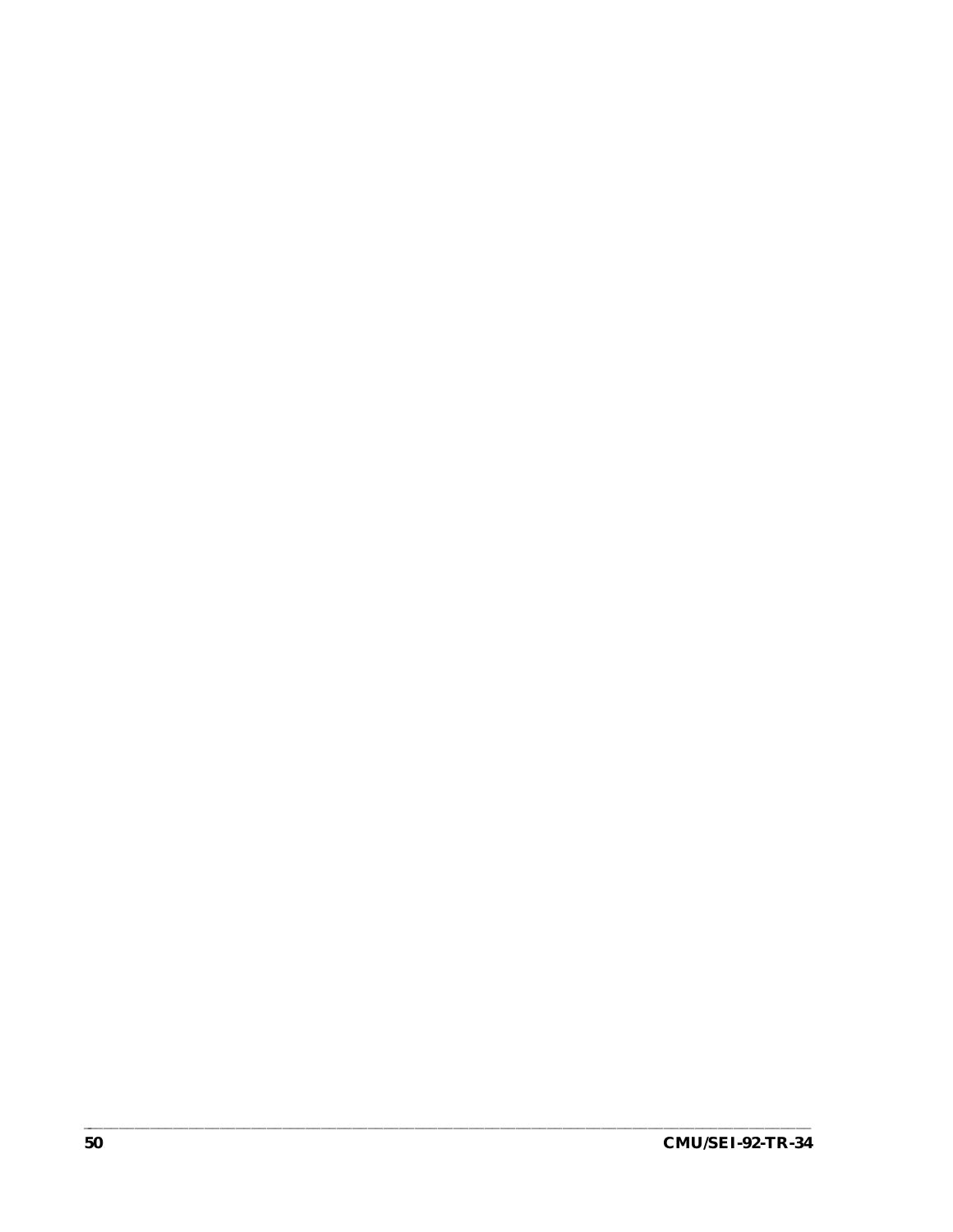## **7 Academic Discipline of Software Engineering**

An academic discipline requires a body of knowledge, a continual supply of important hard problems to solve, and research to solve these problems. The performance of this research is a major part of the academician's job and constitutes an on-the-job initiation rite for the PhD candidate in the discipline. The other major part of the academician's job is to teach the body of knowledge, both that which is established and that which is being discovered by the research.

The body of knowledge of software engineering is, in effect, the solutions to problems that are believed to have been solved. The problems are those of the production of quality software, and the research is the discovery of approaches that systematize the production of quality software.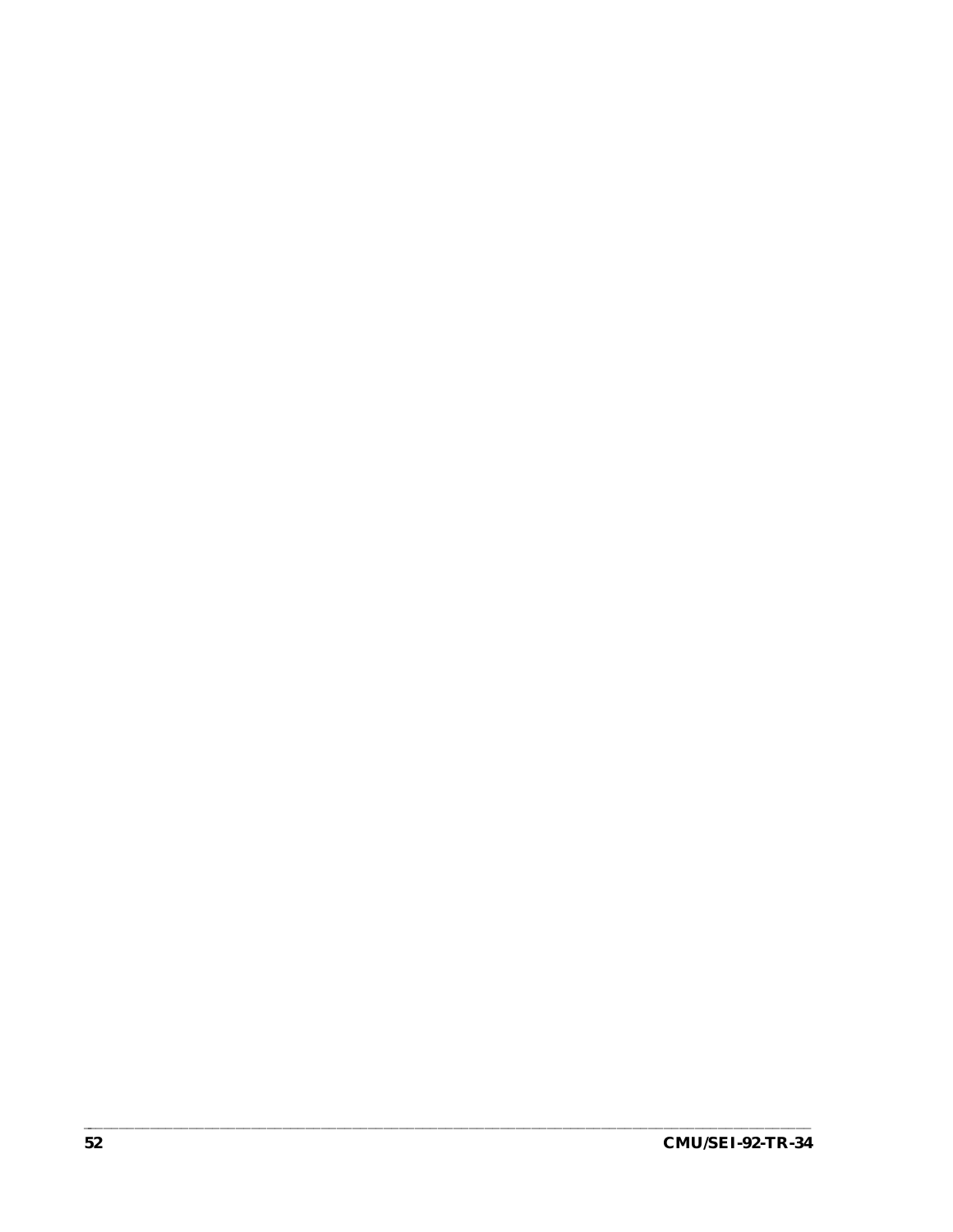### **8 Publications**

In academia, publications are critical to the peer evaluation and academic promotion process. They are take as *prima facie* evidence of significant contributions, as their purpose is to describe the results that are claimed to be significant contributions. I have sat on enough promotion case decisions to know that "publish or perish" is no joke and that most of the deliberation in these decisions concerns the candidate's publication record.

I have heard comparisons of published papers in conferences and journals of theoretical computer science and published papers in conferences and journals of software engineering. The claim is made that the theoretical papers involve much more work to bring to final published form than do the software engineering papers. This can be substantiated partially by the longer delays between submission and appearance for the theoretical papers. In addition, it takes much more work to get the first submitted version written. This observation may be true, but it misses part of the point. The way theoreticians work, the paper is the *whole* work. When an idea comes to the theoretician, he or she begins writing a paper. The development of the theory is the writing of the paper. On the other hand, even before a paper in software engineering can be written about a particular tool, environment, or software artifact, the tool, environment, artifact must be implemented, installed, tested, and used. Even before a paper can be written about experiences using a software method, management technique, tool, environment, or program, the tool, environment, or program must be implemented, installed, and tested; the users must be trained in the method, technique, tool, environment, or program; they must be left to apply the method, tool, environment, or program; and finally the authors must decide what has been learned. If one counts the work that must be completed before writing can be started, it is doubtful that the theoretician is spending more time to produce a paper than is the software engineer. Indeed, the labor intensiveness of software engineering research is the reason that the publication list of a good software engineering academic will not be anywhere near as long as that of a good theoretician.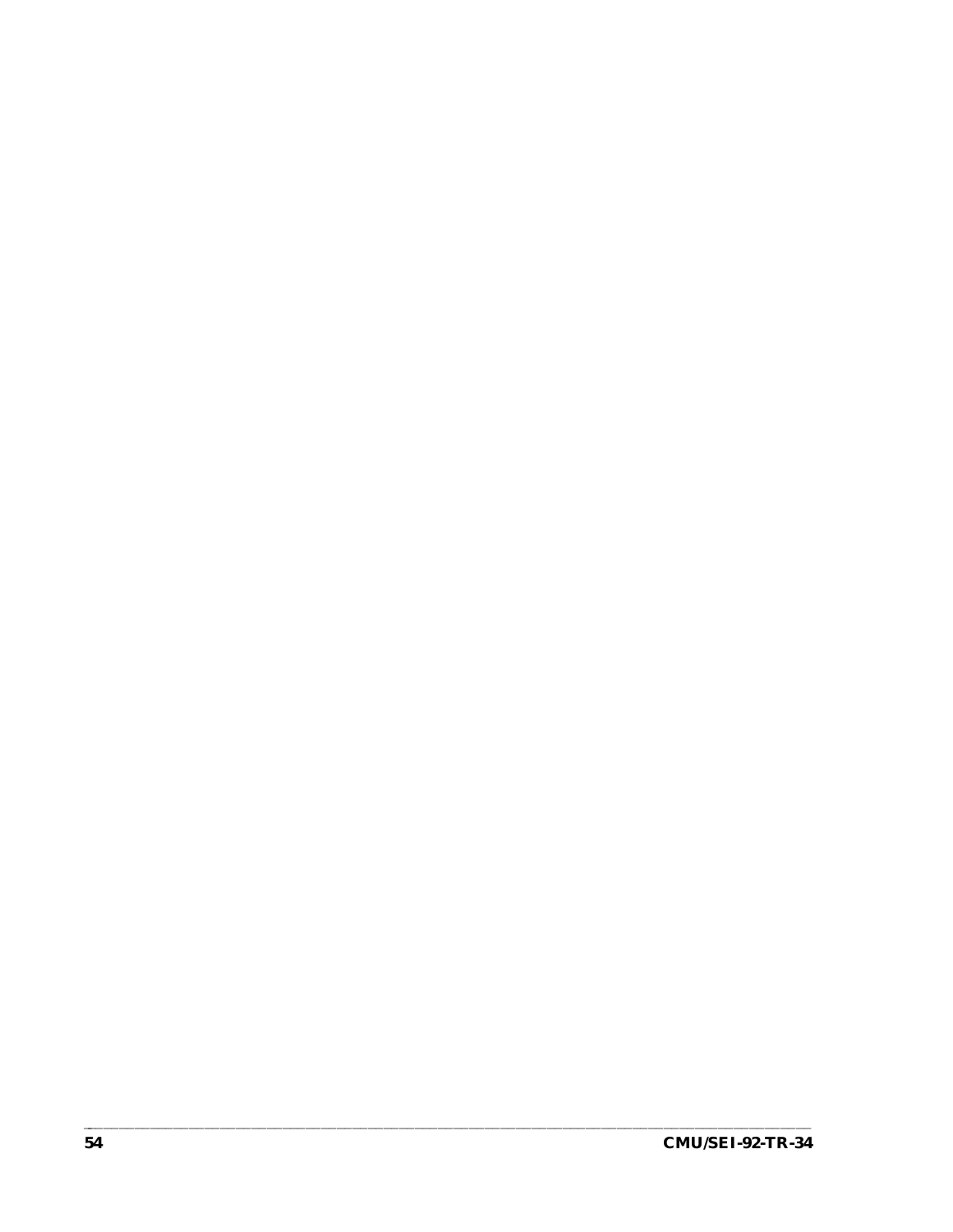## **9 Snake-Oil Salespeople**

A common complaint heard is that there are many people selling software engineering snake oil and many charlatans who do no substantial work. These people are described as evangelists for their own methods, which they claim will solve *all* the world's problems. Probably they have consulting companies that sell the method for megabucks, and they are interested only in advancing the fortunes of the company.

This complaint is true to some extent. However, there is no reason for good research to be discounted because of the existence of poor work. Every field has its share of bad work, papers that should never have seen the light of day, charlatans who sell snake oil instead of substantial results, evangelists who promote themselves or their companies, incompetents who feed off the work of others, and all the other misfits that seem to thrive in an academic environment. (Do not get me wrong; I *am* an academic, but I do recognize the drawbacks of academic life.) Yes, there is poor work done in *every* field. Poor work is a reflection on the person who makes it and the people who accept it and not on the field itself or the people in it who do good work.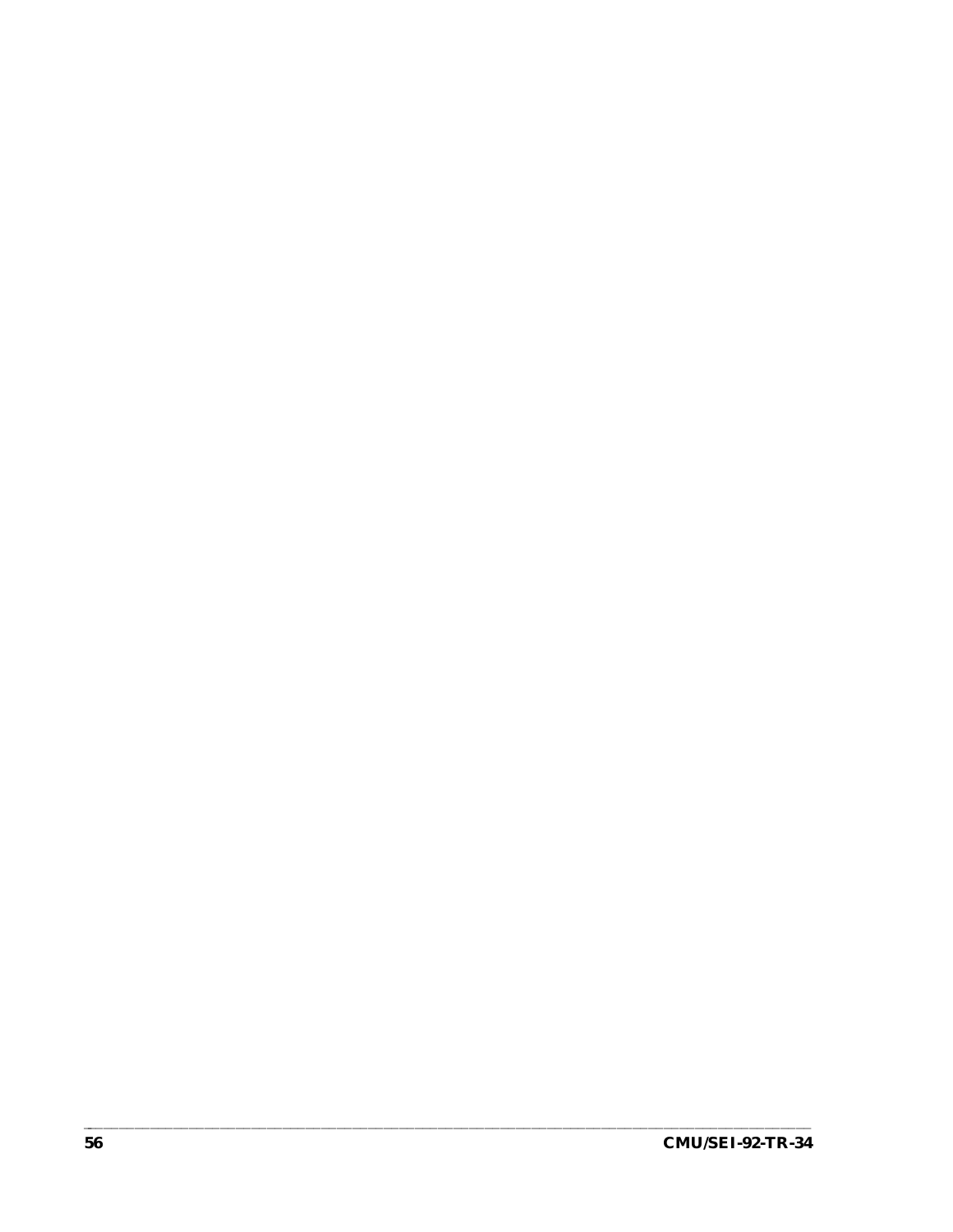## **10 Conclusion**

It has been observed that computer science is the science of complexity. Nearly everything computer scientists work on is geared more or less to reducing or managing the complexity of some system, be it hardware, software, firmware, or people. Software is the most malleable of the wares that are the subject of computer science; its very malleability is a continual enticement to attempt more and more ambitious projects that are beyond what can be done by special-purpose hardware and firmware and what can be done by people. The ambition leads to attempting more and more complex tasks for which the only hope for solution lies in reducing and managing that complexity.

Managing software complexity demands a deep understanding of software. It also demands a good understanding of hardware and firmware. Because software is created by people and groups of people, managing software complexity demands also a good understanding of people and groups, and that understanding pulls in elements of psychology, sociology, and management. Moreover, if someone claims that software engineering is no more than psychology, sociology, and management, simply ask this person if he or she would want the air traffic controller software that lands his or her next flight to have been written by a psychologist, sociologist, or manager who does not also have a deep understanding of software in particular and computer systems in general. Can you, the reader, imagine how someone without an understanding of how a tiny change to a program can cascade into dozens of seemingly unrelated bugs, of how algorithms can have different orders of complexity, and of what abstraction tools and concepts have been developed to contain complexity can possibly be relied upon to produce quality software for critical applications on which all of our lives depend?

Software engineering is intellectually deep and is a vital area of academic study. People who engage in this study should be afforded the same academic respect that is given to other, more established disciplines.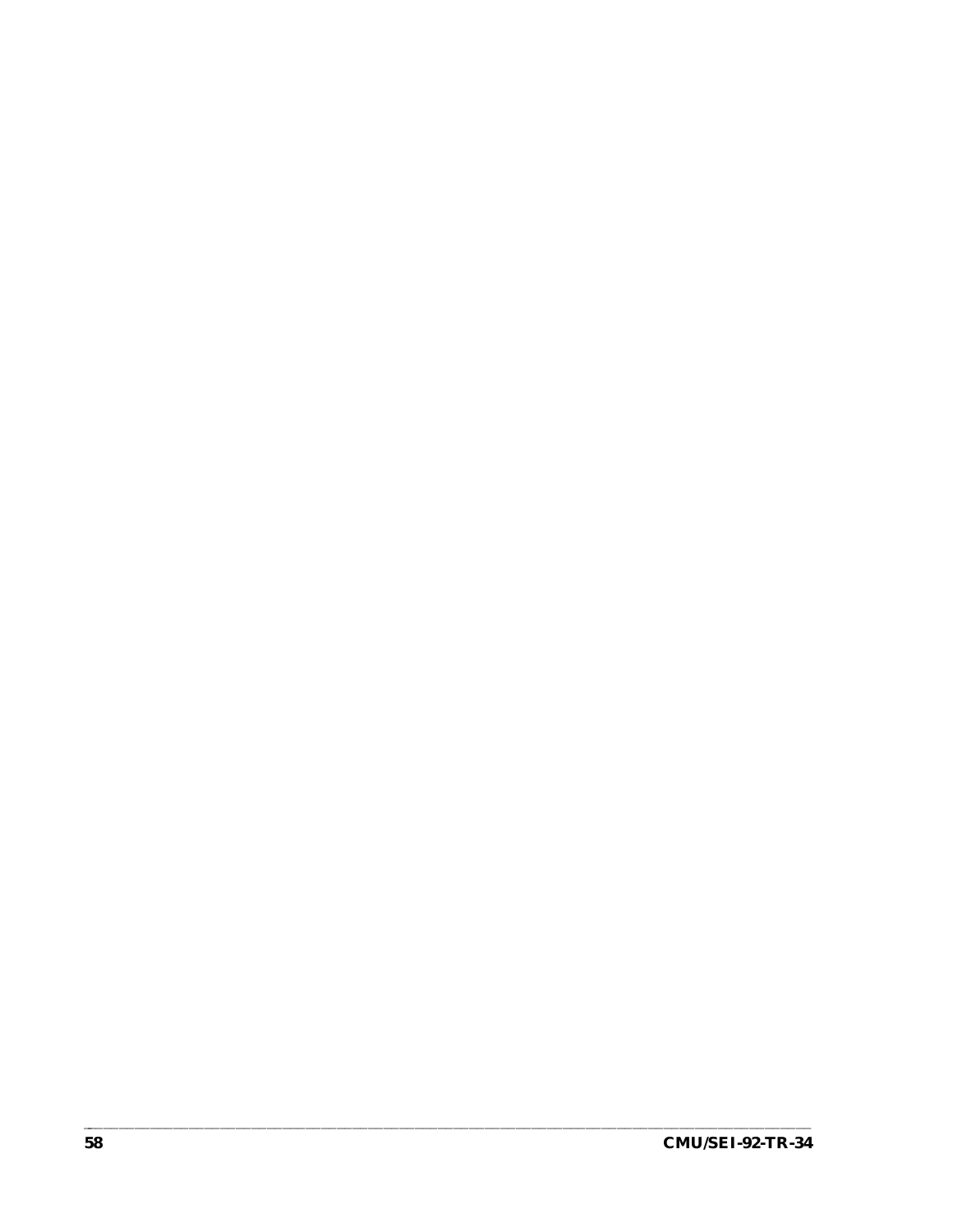# **Bibliography**

| <b>Albrecht83</b> | Albrecht, A.J. & Gaffney, J.E. Jr. "Software Function, Source Lines of<br>Code, and Development Effort Prediction: A Software Science Valida-<br>tion." IEEE Transactions on Software Engineering SE-9, 6 (November<br>1983): 639-648. |
|-------------------|----------------------------------------------------------------------------------------------------------------------------------------------------------------------------------------------------------------------------------------|
| <b>ASB90</b>      | Army Science Board. Final Report: 1989 Ad Hoc Subgroup on<br>Software in the Army. Army Science Board, July 1990.                                                                                                                      |
| <b>Bailey81</b>   | Bailey, J.W. & Basili, V.R. "A Meta-Model for Software Development<br>Resource Expenditures," pp. 107-116. Proceedings of the Fifth Inter-<br>national Conference on Software Engineering. San Diego, CA, March<br>1981.               |
| <b>Baker72</b>    | Baker, F.T. "Chief Programmer Team Management of Production<br>Programming." IBM Systems Journal 11, 1 (1972): 56-73.                                                                                                                  |
| <b>Basili83</b>   | Basili, V.R. & Hutchens, D.H. "An Empirical Study of a Syntactic<br>Complexity Family." IEEE Transactions on Software Engineering SE-<br>9, 6 (November 1983): 664-672.                                                                |
| <b>Basili84</b>   | Basili, V.R. & Weiss, D.M. "A Methodology for Collecting Valid<br>Software Engineering Data." IEEE Transactions on Software<br><i>Engineering SE-10, 6 (November 1984): 728-738.</i>                                                   |
| <b>Basili86</b>   | Basili, V.R.; Selby, R.W. Jr.; & Hutchens, D.H. "Experimentation in<br>Software Engineering." IEEE Transactions on Software Engineering<br>SE-12, 7 (July 1986): 733-743.                                                              |
| <b>Basili87</b>   | Basili, V.R. & Selby, R.W. Jr. "Comparing the Effectiveness of<br>Software Testing Strategies." IEEE Transactions on Software<br>Engineering SE-13, 12 (December 1987): 1278-1296.                                                     |
| <b>Bauer71</b>    | Bauer, F.L. "Software Engineering," pp. 530-538. Information Pro-<br>cessing (IFIP) '71. Amsterdam: North Holland, 1971.                                                                                                               |
| Bekić74           | Bekić, H.; Bjørner, D.; Henhapl, W.; Jones, C.B.; & Lucas, P. A For-<br>mal Definition of a PL/I Subset, Parts I and II (Technical Report<br>25.139). Vienna: IBM Laboratory, December 1974.                                           |
| <b>Belady71</b>   | Belady, L.A. & Lehman, M.M. Program System Dynamics or the<br>Metadynamics of Systems in Maintenance and Growth (Research<br>Report RC3546). Yorktown Heights, NY: IBM, September 1971.                                                |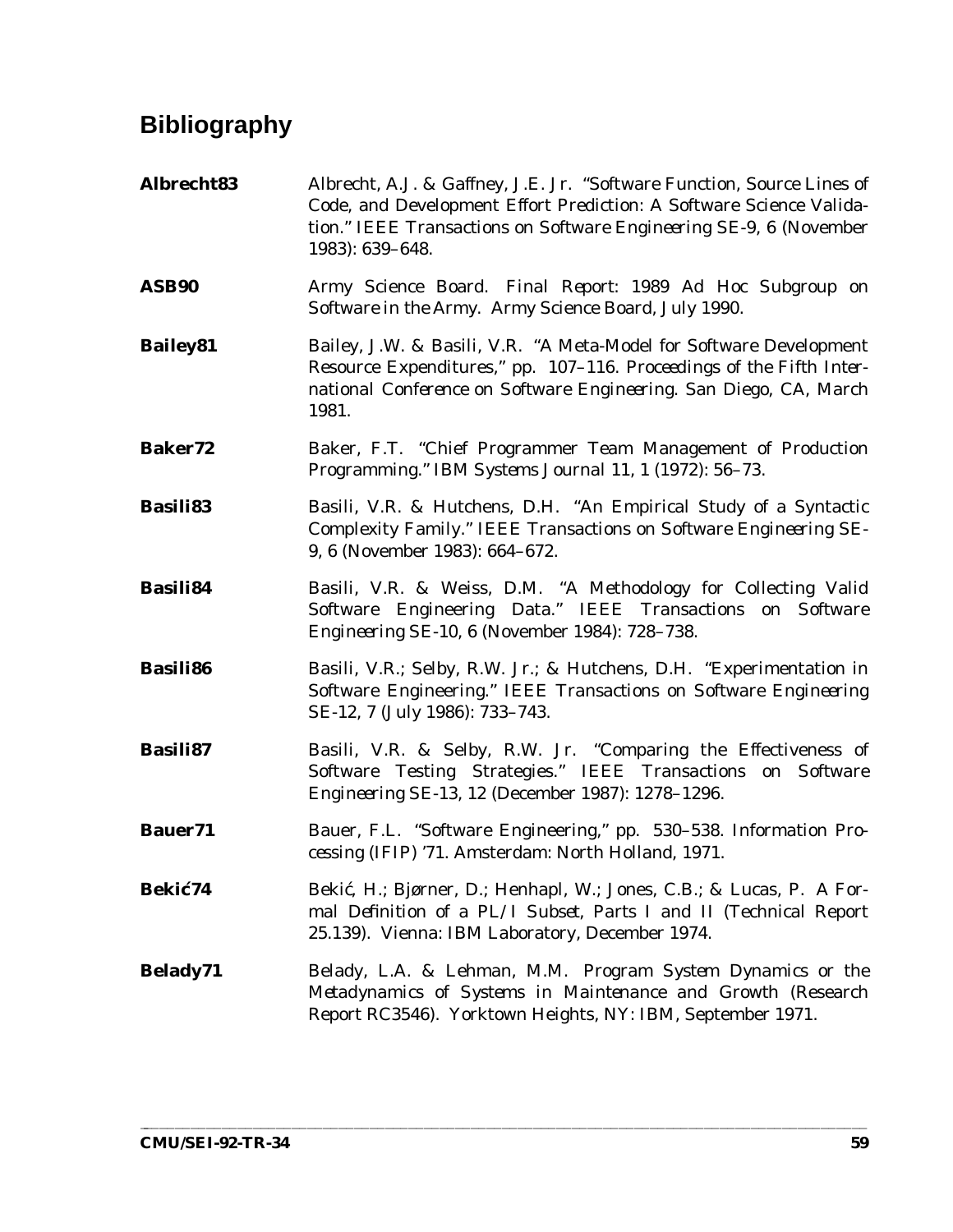| Belady76            | Belady, L.A. & Lehman, M.M. "A Model of Large Program Develop-<br>ment." IBM Systems Journal 15, 3 (1976): 225-252.                                                                                                              |
|---------------------|----------------------------------------------------------------------------------------------------------------------------------------------------------------------------------------------------------------------------------|
| <b>Birtwistle80</b> | Birtwistle, G.M.; Dahl, O-J.; Myhrhaug, B.; & Nygaard, K. Simula<br>Begin. Lund, Sweden: Studentlitteratur, 1980.                                                                                                                |
| <b>Bjørner82</b>    | Bjørner, D. & Jones, C.B. Formal Specification and Software Develop-<br>ment. Englewood Cliffs, NJ: Prentice-Hall, 1982.                                                                                                         |
| Boehm73             | Boehm, B.W. "Software and its Impact: a Quantitative Assessment."<br>Datamation 19, 5 (May 1973): 48-59.                                                                                                                         |
| Boehm79             | Boehm, B.W. "Software Engineering, R&D Trends, and Defense<br>Needs," Research Directions in Software Technology. ed. P. Wegner.<br>Cambridge, MA: MIT Press, 1979.                                                              |
| Boehm80             | Boehm, B.W. "Developing Small-Scale Application Software Products:<br>Some Experimental Results," pp. 321-326. Proceedings of the Eighth<br>IFIP World Computer Congress, October 1980.                                          |
| Boehm81             | Boehm, B.W. Software Engineering Economics. Englewood Cliffs, NJ:<br>Prentice-Hall, 1981.                                                                                                                                        |
| Boehm84             | Boehm, B.W.; Gray, T.E.; & Seewaldt, T. "Prototyping vs. Specifying:<br>A Multi-Project Experiment," pp. 473-484. Proceedings of the Seventh<br>International Conference on Software Engineering. Orlando, FL, May<br>1984.      |
| Bourne78            | Bourne, S.R. "UNIX Time-Sharing System: The UNIX Shell." Bell Sys-<br>tem Technical Journal 57, 6 (June 1978): 1971-1990.                                                                                                        |
| <b>Brooks75</b>     | Brooks, F.P. Jr. The Mythical Man-Month: Essays on Software<br>Engineering. Reading, MA: Addison-Wesley, 1975.                                                                                                                   |
| <b>Brooks87</b>     | Brooks, F.P. Jr. "No Silver Bullet." Computer 20, 4 (April 1987):<br>$10 - 19.$                                                                                                                                                  |
| <b>BUGS90</b>       | Subcommittee on Investigations and Oversight. Bugs in the Program,<br>Problems in Federal Government Computer Software Development and<br>Regulation. Subcommittee on Investigations and Oversight, April<br>1990.               |
| Cowell83            | Cowell, W.R. & Osterweil, L.J. "The Toolpack/IST Programming<br>Environment," pp. 326-333. Proceedings of Softfair, A Conference on<br>Software Development Tools, Techniques, and Alternatives. Crystal<br>City, VA, July 1983. |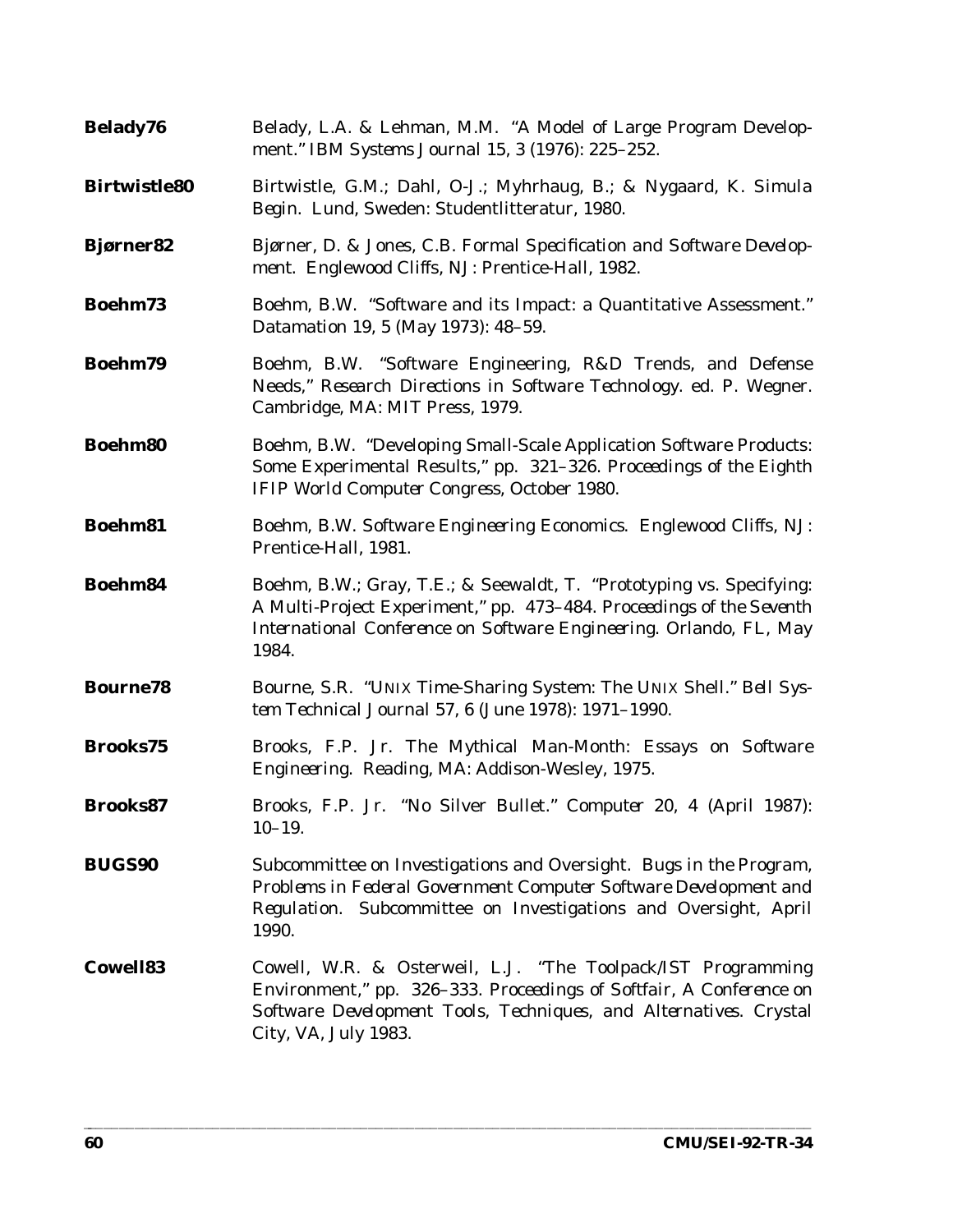| <b>Curtis79</b>      | Curtis, B.; Sheppard, S.B.; & Milliman, P. "Third Time Charm:<br>Stronger Prediction of Programmer Performance by Software Com-<br>plexity Metrics," pp. 356-360. Proceedings of the Fourth International<br>Conference on Software Engineering. Munich, FRG, September 1979. |
|----------------------|-------------------------------------------------------------------------------------------------------------------------------------------------------------------------------------------------------------------------------------------------------------------------------|
| Dahl70               | Dahl, O-J.; Myhrhaug, B.; & Nygaard, K. Common Base Language<br>(SIMULA 67) (Publication No. S-22). Oslo, Norway: Norwegian Com-<br>puting Center, 1970.                                                                                                                      |
| Dahl72               | Dahl, O.-J.; Dijkstra, E.W.; & Hoare, C.A.R. Structured Programming.<br>London: Academic Press, 1972.                                                                                                                                                                         |
| DeMillo78            | DeMillo, R.A.; Lipton, R.J.; & Sayward, F.G. "Hints on Test Data<br>Selection: Help for the Practicing Programmer." Computer 11, 4 (April<br>1978): 34-41.                                                                                                                    |
| DeMillo79            | DeMillo, R.A.; Lipton, R.J.; & Perlis, A. "Social Processes and Proofs<br>of Theorems and Programs." Communications of the ACM 22, 5 (1979):<br>$271 - 280.$                                                                                                                  |
| DeRemer76            | DeRemer, F. & Kron, H.H. "Programming-in-the-Large vs. Program-<br>ming-in-the-Small." IEEE Transactions on Software Engineering SE-<br>2, 2 (June 1976): 80–86.                                                                                                              |
| Dijkstra68           | Dijkstra, E.W. "Go To Statement Considered Harmful." Communica-<br>tions of the ACM 11, 3 (March 1968): 147-148.                                                                                                                                                              |
| Dolatta78            | Dolatta, T.A.; Haight, R.C.; & Mashey, J.R. "UNIX Time-Sharing Sys-<br>tem: The Programmer's Workbench." Bell System Technical Journal<br>57, 6 (June 1978): 2177-2197.                                                                                                       |
| Elshoff76            | Elshoff, J.L. "An Analysis of Some Commercial PL/1 Programs." IEEE<br>Transactions on Software Engineering SE-2, 2 (June 1976): 113-120.                                                                                                                                      |
| Elspas72             | Elspas, B.; Levitt, K.N.; Waldinger, R.J.; & Waksman, A. "An Assess-<br>ment of Techniques for Proving Program Correctness." Computing<br>Surveys 4, 2 (June 1972): 81–96.                                                                                                    |
| Endres <sub>75</sub> | Endres, A. "An Analysis of Errors and their Causes in System Pro-<br>grams." IEEE Transactions on Software Engineering SE-1, 2 (June<br>1975): 140-149.                                                                                                                       |
| Fagan74              | Fagan, M.E. Design and Code Inspections and Process Control in the<br>Development of Programs (Technical Report IBM-SSD TR 21.572).<br>IBM Corporation, December 1974.                                                                                                        |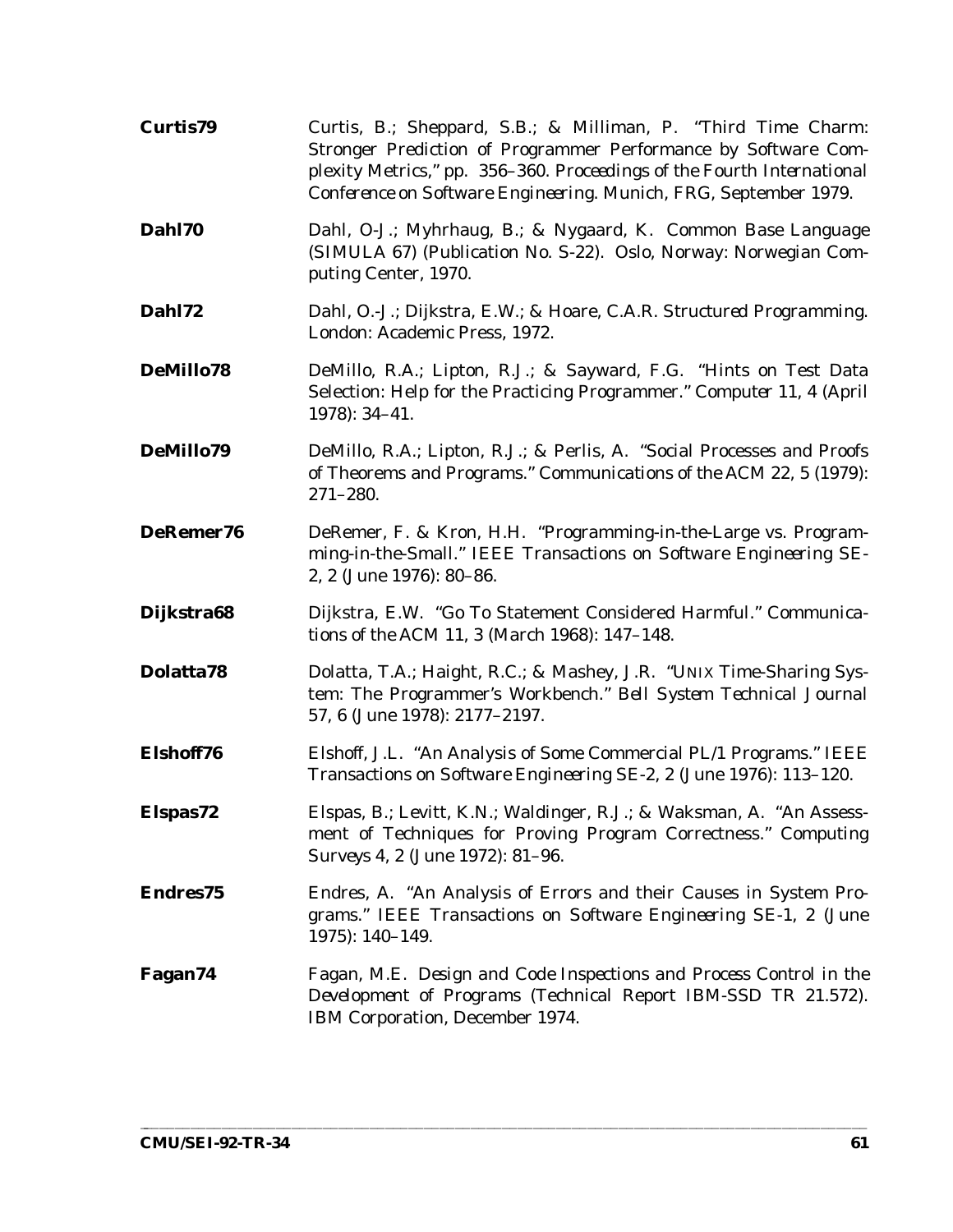| Fagan76             | Fagan, M.E. "Design and Code Inspections to Reduce Errors in Pro-<br>gram Development." IBM Systems Journal 15, 3 (1976): 182-211.                                                                                                                                                                                                |
|---------------------|-----------------------------------------------------------------------------------------------------------------------------------------------------------------------------------------------------------------------------------------------------------------------------------------------------------------------------------|
| <b>Feldman78</b>    | Feldman, S.I. "Make - A Program for Maintaining Computer Pro-<br>grams," UNIX Programmer's Manual, Seventh Edition. Murray Hill,<br>NJ: Bell Laboratories, 1978.                                                                                                                                                                  |
| <b>Feldman79</b>    | Feldman, S.I. "Make - A Program for Maintaining Computer Pro-<br>grams." Software-Practice and Experience 9, 4 (April 1979): 224-265.                                                                                                                                                                                             |
| Floyd67             | Floyd, R. "Assigning Meanings to Programs," pp. 19-31. Proceedings<br>of Symposium on Applied Mathematics, Vol. 19. Providence, RI: Amer-<br>ican Mathematics Society, 1967.                                                                                                                                                      |
| Ford90              | Ford, G. 1990 SEI Report on Undergraduate Software Engineering<br>Education (Technical Report, CMU/SEI-90-TR-3, DTIC: ADA223881).<br>Pittsburgh, PA: Software Engineering Institute, Carnegie Mellon<br>University, March 1990.                                                                                                   |
| Gannon77            | Gannon, J.D. "An Experimental Evaluation of Data Type Conven-<br>tions." Communications of the ACM 20, 8 (August 1977): 584-595.                                                                                                                                                                                                  |
| Goodenough75        | Goodenough, J.B. & Gerhart, S.L. "Toward a Theory of Test Data<br>Selection." IEEE Transactions on Software Engineering SE-1, 2 (June<br>1975): 156-173.                                                                                                                                                                          |
| Gould74             | Gould, J.D. & Drongowski, P. "An Exploratory Study of Computer<br>Program Debugging." Human Factors 16, 3 (1974): 258-277.                                                                                                                                                                                                        |
| Gourlay83           | Gourlay, J.S. "A Mathematical Framework for the Investigation of<br>Testing." IEEE Transactions on Software Engineering SE-9, 6<br>(November 1983): 686-709.                                                                                                                                                                      |
| Halstead77          | Halstead, M.H. Elements of Software Science. New York, NY: Elsevier<br>North-Holland, 1977.                                                                                                                                                                                                                                       |
| Hamlet77            | Hamlet, R.G. "Testing Programs with the Aid of a Compiler." IEEE<br>Transactions on Software Engineering SE-3, 3 (July 1977): 279-290.                                                                                                                                                                                            |
| Harel <sub>88</sub> | Harel, D.; Lachover, H.; Naamad, A.; Pnueli, A.; Politi, M.; Sherman,<br>R.; Shtul-Trauring, A.; & Trakhtenbrot, M. "STATEMATE: A Work-<br>ing Environment for the Development of Complex Reactive Systems,"<br>pp. 396-406. Proceedings of the Tenth International Conference on<br>Software Engineering. Singapore, April 1988. |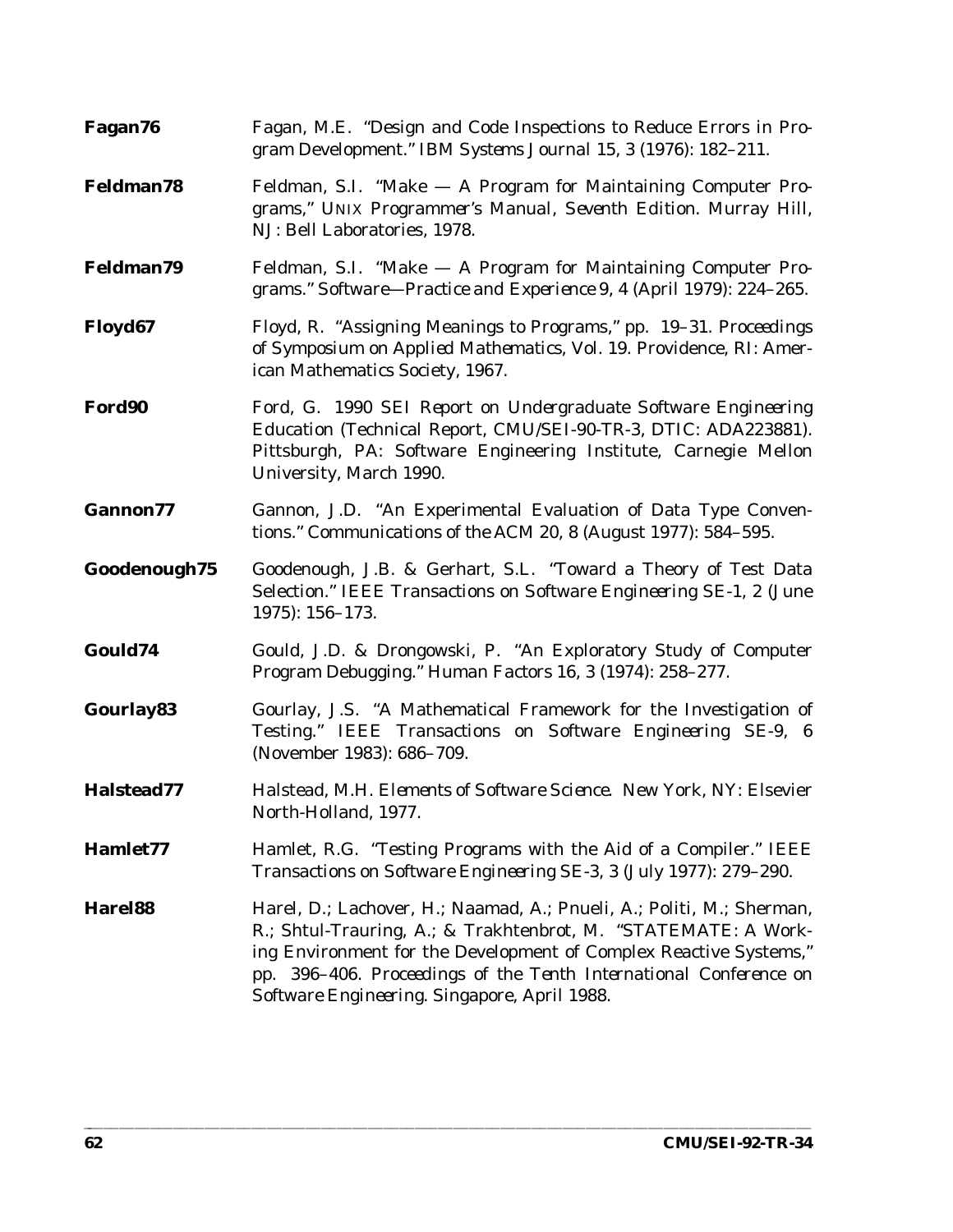| Hayes87             | Hayes, I. Specification Case Studies. Englewood Cliffs, NJ: Prentice-<br>Hall, 1987.                                                                                                                                                |
|---------------------|-------------------------------------------------------------------------------------------------------------------------------------------------------------------------------------------------------------------------------------|
| Hoare <sub>69</sub> | Hoare, C.A.R. "An Axiomatic Basis for Computer Programming."<br>Communications of the ACM 12, 10 (October 1969): 576-580,585.                                                                                                       |
| Howden75            | Howden, W.E. "Methodology for Generation of Test Data." IEEE<br>Transactions on Computers C-24, 5 (May 1975): 554-559.                                                                                                              |
| Howden76            | Howden, W.E. "Reliability of the Path Analysis Testing Strategy."<br>IEEE Transactions on Software Engineering SE-2, 3 (September<br>$1976$ : 208-216.                                                                              |
| Howden80            | Howden, W.E. "Functional Program Testing." IEEE Transactions on<br>Software Engineering SE-6, 2 (March 1980): 162-169.                                                                                                              |
| <b>IEEE91</b>       | "IEEE Standard Glossary of Software Engineering Terminology,"<br>IEEE Software Engineering Standards Collection, Spring 1991 Edi-<br>tion. New York, NY: IEEE, 1991.                                                                |
| Jackson75           | Jackson, M.A. Principles of Program Design. London: Academic<br>Press, 1975.                                                                                                                                                        |
| Jackson83           | Jackson, M.A. System Design. Englewood Cliffs, NJ: Prentice-Hall,<br>1983.                                                                                                                                                          |
| Johnson78           | Johnson, S.C. & Ritchie, D.M. "Portability of C Programs and the<br>UNIX System." Bell System Technical Journal 57, 6 (June 1978):<br>$2021 - 2048.$                                                                                |
| Johnson79           | Johnson, S.C. "A Tour through the Portable C Compiler," UNIX<br>Programmer's Manual, Seventh Edition. Murray Hill, NJ: Bell<br>Laboratories, January 1979.                                                                          |
| Joy76               | Joy, W. An Introduction to Display Editing (Technical Report).<br>Berkeley, CA: Electrical Engineering Computer Science Department,<br>University of California at Berkeley, 1976.                                                  |
| <b>Kaiser87</b>     | Kaiser, G.E. & Feiler, P.H. "An Architecture for Intelligent Assis-<br>tance in Software Development," pp. 80-88. Proceedings of the Ninth<br>International Conference on Software Engineering. Monterey, CA,<br><b>March 1987.</b> |
| Kernighan78         | Kernighan, B.W. & Ritchie, D.M. The C Programming Language.<br>Englewood Cliffs, NJ: Prentice-Hall, Inc., 1978.                                                                                                                     |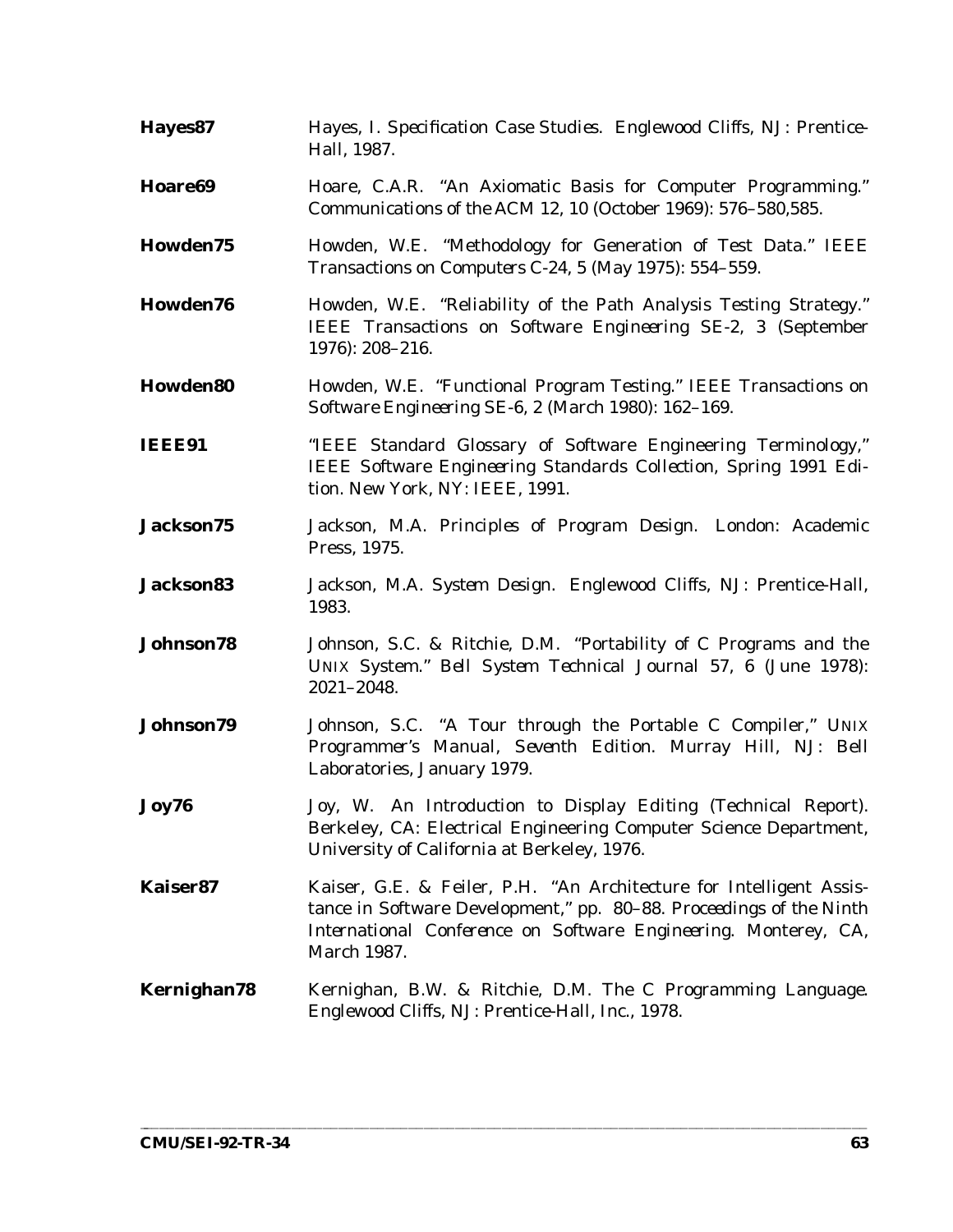| Kitfield89     | Kitfield, J. "Is Software DoD's Achilles Heel?" Military Forum (July<br>1989): 30 ff.                                                                                                                            |
|----------------|------------------------------------------------------------------------------------------------------------------------------------------------------------------------------------------------------------------|
| Knight86       | Knight, J.C. & Leveson, N.G. "An Experimental Evaluation of the<br>Assumption of Independence in Multiversion Programming." IEEE<br>Transactions on Software Engineering SE-12, 1 (January 1986):<br>$96 - 106.$ |
| Knuth67        | Knuth, D.E. "The Remaining Trouble Spots in ALGOL 60." Commun-<br>ications of the ACM 10, 10 (October 1967): 611-618.                                                                                            |
| Knuth68        | Knuth, D.E. "Semantics of Context-Free Languages." Mathematical<br>Systems Theory 2, 2 (1968): 127-145.                                                                                                          |
| Knuth69        | Knuth, D.E. The Art of Computer Programming: Fundamental Algo-<br>rithms. Reading, MA: Addison-Wesley, 1969.                                                                                                     |
| Knuth71        | Knuth, D.E. The Art of Computer Programming: Seminumerical Algo-<br>rithms. Reading, MA: Addison-Wesley, 1971.                                                                                                   |
| Knuth73        | Knuth, D.E. The Art of Computer Programming: Sorting and Search-<br>ing. Reading, MA: Addison-Wesley, 1973.                                                                                                      |
| Knuth74a       | Knuth, D.E. "Computer Programming as an Art." Communications of<br>the ACM 17, 12 (December 1974): 667-675. 1974 ACM Turing Award<br>Lecture.                                                                    |
| Knuth74b       | Knuth, D.E. "Structured Programming with goto Statements." Com-<br>puting Surveys 6, 4 (December 1974): 261-302.                                                                                                 |
| Knuth74c       | Knuth, D.E. Surreal Numbers. Reading, MA: Addison-Wesley, 1974.                                                                                                                                                  |
| <b>Knuth89</b> | Knuth, D.E. Theory and Practice (Report No. STAN-CS-89-1284).<br>Palo Alto, CA: Computer Science Department, Stanford University,<br>1989.                                                                       |
| Knuth91        | Knuth, D.E. "Theory and Practice." Theoretical Computer Science 90,<br>$1(1991): 1-15.$                                                                                                                          |
| Koen85         | Koen, B.V. Definition of the Engineering Method. Washington, DC:<br>American Society for Engineering Education, 1985.                                                                                            |
| Laski83        | Laski, J.W. & Korel, B. "A Data Flow Oriented Program Testing Stra-<br>tegy." IEEE Transactions on Software Engineering SE-9, 3 (May<br>1983): 347-354.                                                          |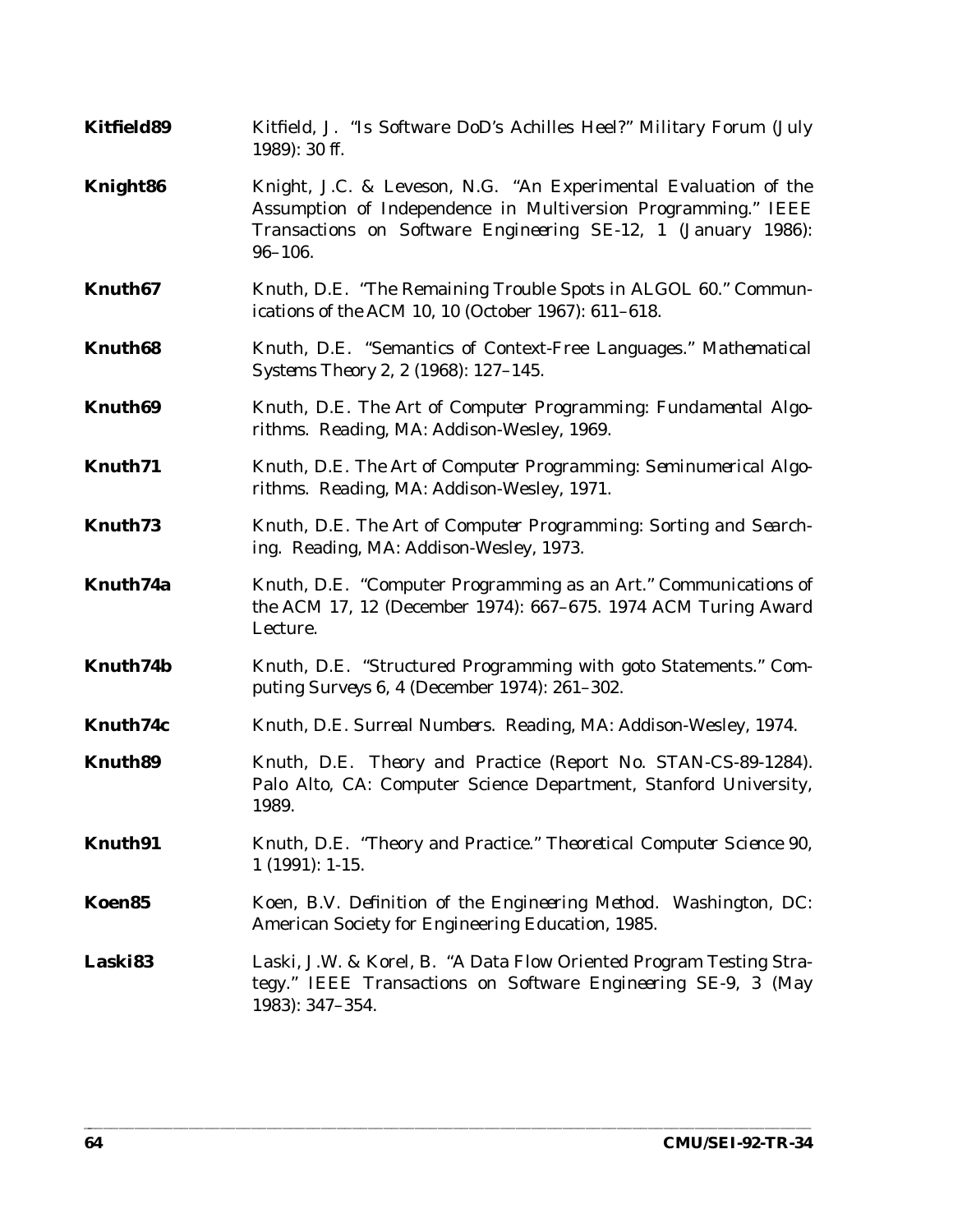| Leavenworth70        | Leavenworth, B. "Review #19420." Computing Reviews 11, (July<br>1970): 396-397.                                                                                                          |
|----------------------|------------------------------------------------------------------------------------------------------------------------------------------------------------------------------------------|
| Lehman <sub>84</sub> | Lehman, M.M.; Stenning, N.V.; & Turski, W.M. "Another Look at<br>Software Design Methodology." Software Engineering Notes 9, 2 (April<br>1984): 38-53.                                   |
| Lehman <sub>86</sub> | Lehman, M.M. "Model Based Approach to IPSE Architecture and De-<br>sign." Software Engineering Notes 11, 4 (August 1986): 49-60.                                                         |
| Lehman91             | Lehman, M.M. "Software Engineering, the Software Process and<br>Their Support." IEE Software Engineering Journal 6, 5 (September<br>1991).                                               |
| Leveson86            | Leveson, N.G. "Software Safety: What, Why, and How." Computing<br>Surveys 18, 2 (June 1986): 125-164.                                                                                    |
| Liskov74             | Liskov, B.H. & Zilles, S.N. "Programming with Abstract Data Types."<br>SIGPLAN Notices 9, 4 (April 1974): 50-60.                                                                         |
| London70             | London, R.L. "Certification of Algorithm 245[M1] Treesort 3: Proof of<br>Algorithms-A New Kind of Certification." Communications of the<br>ACM 13, 6 (June 1970): 371-373.               |
| London71             | London, R.L. "Software Reliability through Proving Programs<br>Correct," pp. 125-129. Proceedings of the IEEE International Sympo-<br>sium on Fault-Tolerant Computing, March 1971.      |
| London72             | London, R.L. "Correctness of a Compiler for a LISP Subset." Proceed-<br>ings of an ACM Conference on Proving Assertions about Programs,<br>SIGPLAN Notices 7, 1 (January 1972): 121-127. |
| Manna71              | Manna, Z. & Waldinger, R.J. "Toward Automatic Program Syn-<br>thesis." Communications of the ACM 14, 3 (May 1971): 151-165.                                                              |
| McCabe76             | McCabe, T.J. "A Complexity Measure." IEEE Transactions on<br>Software Engineering SE-2, 4 (December 1976): 308-320.                                                                      |
| Meyer85              | Meyer, B. "On Formalism in Specification." IEEE Software 2, 1 (Janu-<br>ary 1985): 6-26.                                                                                                 |
| Miller56             | Miller, G.A. "The Magical Number Seven, Plus or Minus Two: Some<br>Limits on Our Capacity for Processing Information." The Psychologi-<br>cal Review 63, (March 1956): 81-97.            |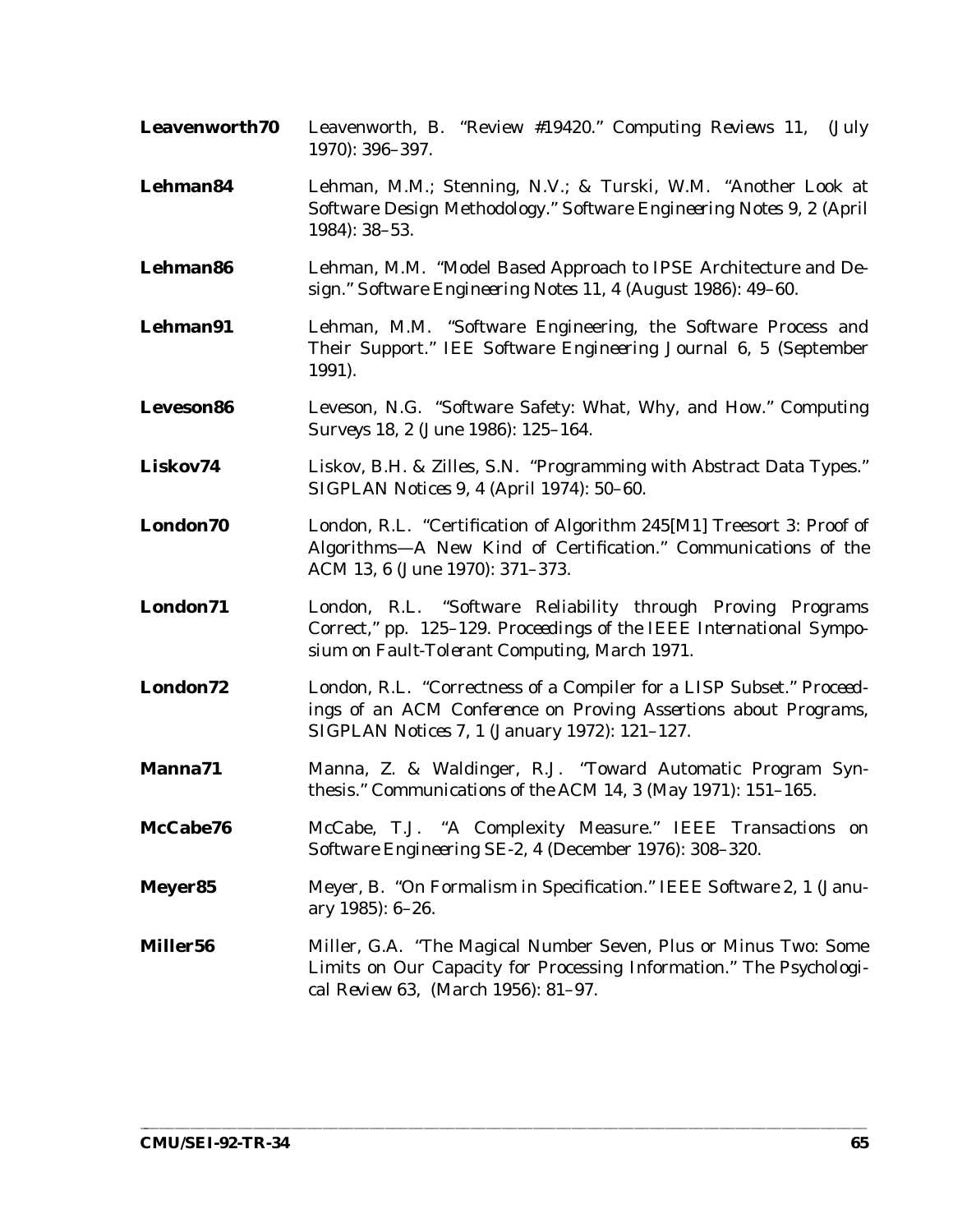| Mills71            | Mills, H.D. Chief Programmer Teams: Principles and Procedures<br>(Report No. FSC 71-5108). IBM Federal Systems Division, 1971.                                                                                                |
|--------------------|-------------------------------------------------------------------------------------------------------------------------------------------------------------------------------------------------------------------------------|
| Myers79            | Myers, G.J. The Art of Software Testing. New York, NY: Wiley-<br>Interscience, 1979.                                                                                                                                          |
| Naur <sub>69</sub> | Naur, P. "Programming by Action Clusters." BIT 9, 3 (1969):<br>$250 - 258.$                                                                                                                                                   |
| Neumann86          | Neumann, P.G. "Risks to the Public." Software Engineering Notes<br>(1986). Column in nearly every issue since January 1986.                                                                                                   |
| <b>Nix88</b>       | Nix, C.J. & Collins, B.P. "The Use of Software Engineering, Including<br>the Z Notation, in the Development of CICS." Quality Assurance 14,<br>(September 1988): 103-110.                                                     |
| Osterweil76        | Osterweil, L.J. & Fosdick, L.D. "DAVE-A Validation, Error Detec-<br>and Documentation System for FORTRAN Programs."<br>tion,<br>Software-Practice and Experience 6, (1976): 474-486.                                          |
| Osterweil87        | Osterweil, L.J. "Software Processes are Software Too," pp. 2-13.<br>Proceedings of the Ninth International Conference on Software<br>Engineering. Monterey, CA, March 1987.                                                   |
| Parnas72           | Parnas, D.L. "On the Criteria to be Used in Decomposing Systems<br>into Modules." Communications of the ACM 15, 2 (December 1972):<br>$1053 - 1058.$                                                                          |
| Parnas78           | Parnas, D.L. "Designing Software for Ease of Extension and Contrac-<br>tion," Proceedings of the Third International Conference on Software<br>Engineering. Atlanta, GA, May 1978.                                            |
| Parnas79           | Parnas, D.L. "Designing Software for Ease of Extension and Contrac-<br>tion." IEEE Transactions on Software Engineering SE-5, 2 (March<br>1979): 128-138.                                                                     |
| Partsch83          | Partsch, H. & Steinbrüggen, R. "Program Transformation Systems."<br>Computing Surveys 15, 3 (September 1983): 199-236.                                                                                                        |
| Penedo85           | Penedo, M.H. & Stuckle, E.D. "PMDB - A Project Master Database<br>for Software Engineering Environments," pp. 150-157. Proceedings of<br>the Eighth International Conference on Software Engineering. London,<br>August 1985. |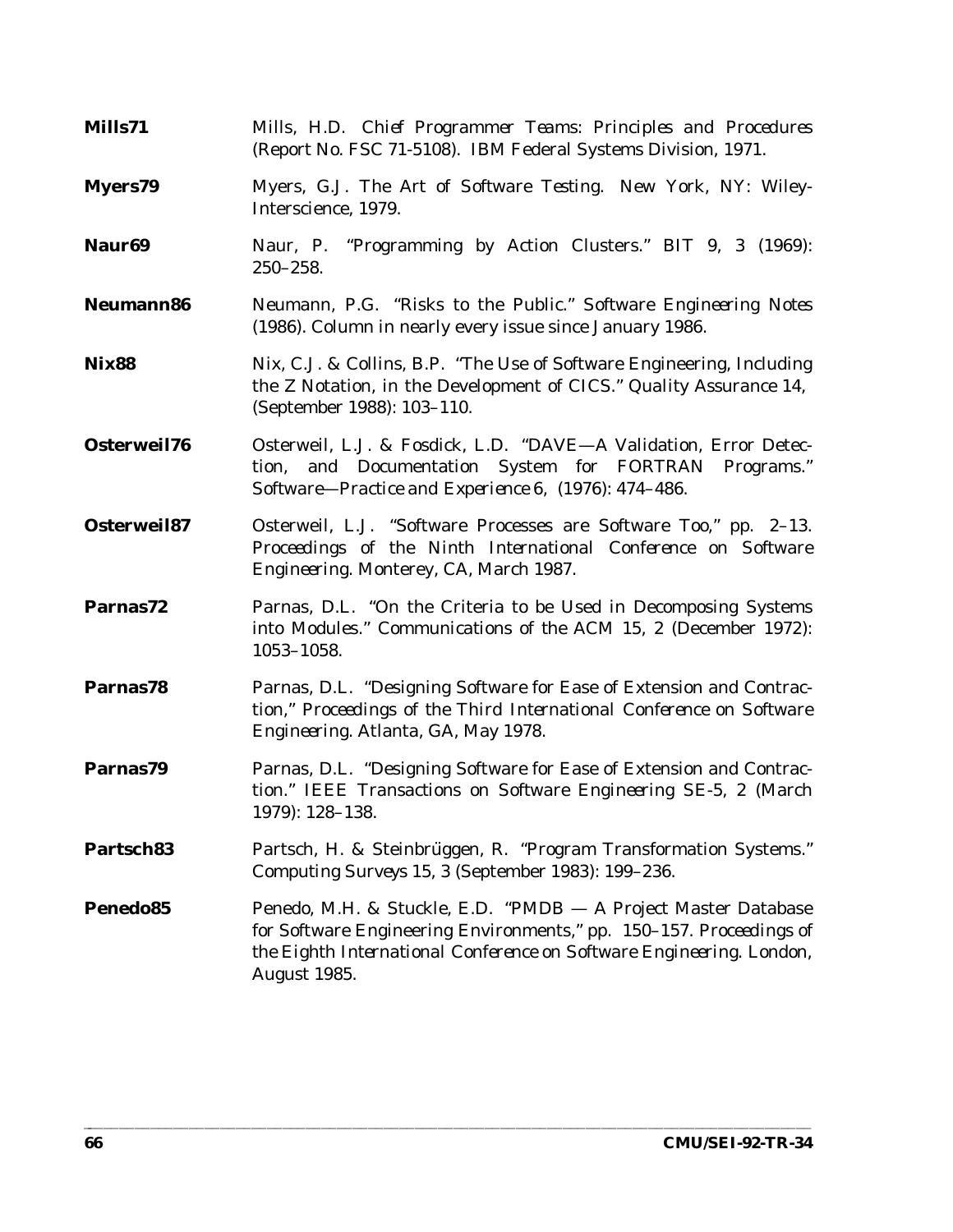| Perry87         | Perry, D.E. "Software Interconnection Models," pp. 61-69. Proceed-<br>ings of the Ninth International Conference on Software Engineering.<br>Monterey, CA, March 1987.                              |
|-----------------|-----------------------------------------------------------------------------------------------------------------------------------------------------------------------------------------------------|
| Rapps85         | Rapps, S. & Weyuker, E.J. "Selecting Software Test Data Using Data<br>Flow Information." IEEE Transactions on Software Engineering SE-<br>11, 4 (April 1985): 367-375.                              |
| Reiss90         | Reiss, S. "Connecting Tools Using Message Passing in the Field<br>Environment." IEEE Software 7, 4 (July 1990): 57-66.                                                                              |
| Ritchie74       | Ritchie, D.M. & Thompson, K.L. "The UNIX Time-Sharing System."<br>Communications of ACM 17, 7 (July 1974).                                                                                          |
| <b>Rittel72</b> | Rittel, H. On the Planning Crisis: Systems Analysis of the 'First and<br>Second Generations' (Bedriftsokonomen, NR. 8). Norway: 1972.                                                               |
| Rochkind75a     | Rochkind, M.J. "The Source Code Control System." IEEE Trans-<br>actions on Software Engineering SE-1, 4 (December 1975): 364-370.                                                                   |
| Rochkind75b     | Rochkind, M.J. "The Source Code Control System," Proceedings of the<br>First International Conference on Software Engineering. Washington,<br>DC, September 1975.                                   |
| Royce70         | Royce, W.W. "Managing the Development of Large Software Systems:<br>Concepts and Techniques," Proceedings of WesCon, August 1970.                                                                   |
| Sackman68       | Sackman, H.; Erickson, W.J.; & Grant, E.E. "Exploratory Experimen-<br>tal Studies Comparing Online and Offline Programming Perfor-<br>mance." Communications of the ACM 11, 1 (January 1968): 3-11. |
| Schach90        | Schach, S.R. Software Engineering. Boston, MA: Aksen Associates &<br>Irwin, 1990.                                                                                                                   |
| Selby87         | Selby, R.W. Jr.; Basili, V.R.; & Baker, F.T. "Cleanroom Software<br>Development: An Empirical Evaluation." IEEE Transactions on<br>Software Engineering SE-13, 9 (September 1987): 1027-1037.       |
| Shneiderman84   | Shneiderman, B. Designing the User Interface: Strategies for Effective<br>Human-Computer Interaction. Reading, MA: Addison-Wesley, 1984.                                                            |
| <b>Spivey89</b> | Spivey, J.M. "An Introduction to Z and Formal Specification."<br>Software Engineering Journal 4, 1 (January 1989): 40-50.                                                                           |
| Stallman81      | Stallman, R.M. "EMACS: The Extensible, Customizable, Self-<br>Documenting Display Editor," pp. 147-156. Proceedings of the ACM                                                                      |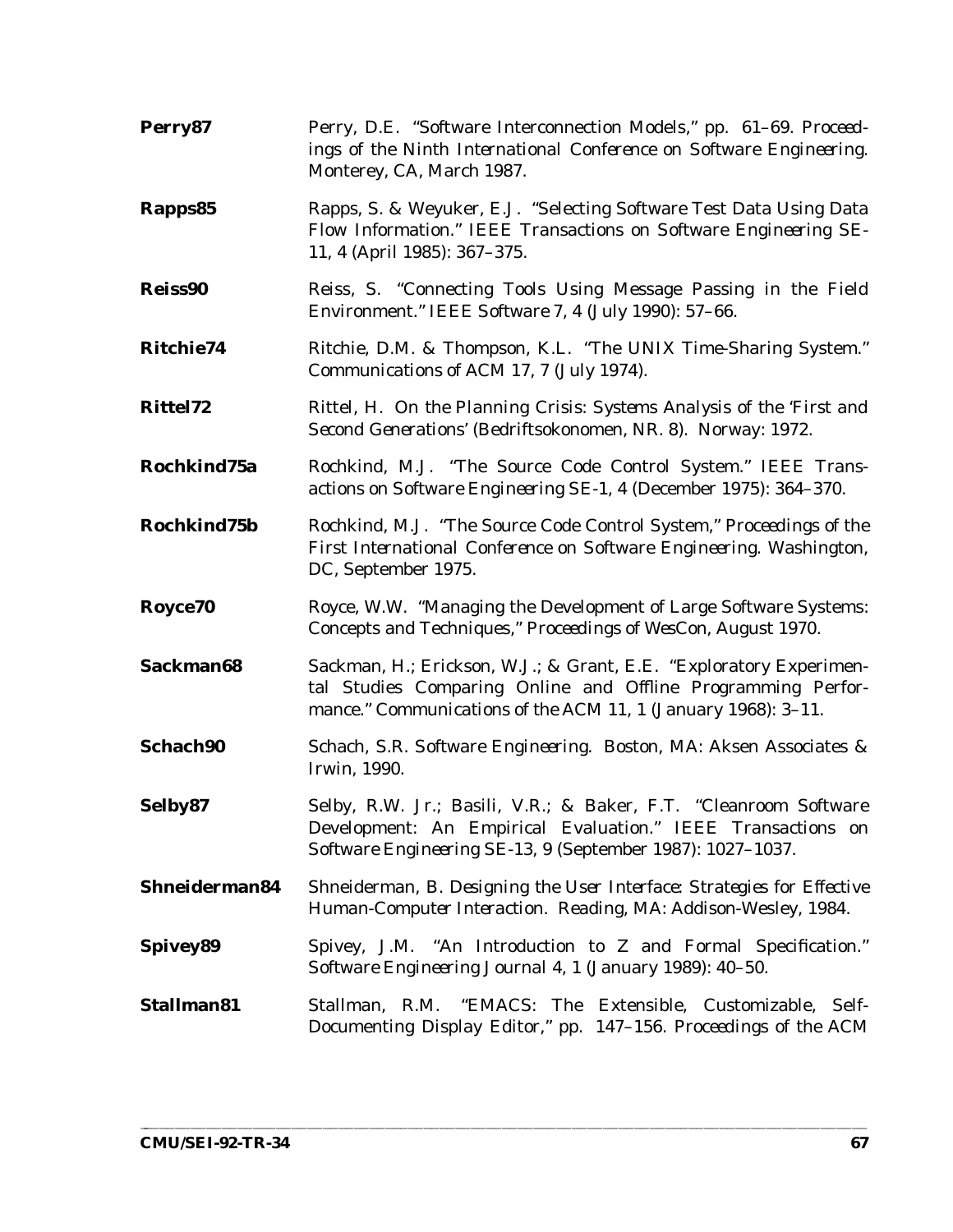*SIGPLAN/SIGOA Symposium on Text Manipulation*. Portland, OR, June 1981. **Stevens74** Stevens, W.P.; Myers, G.F.; & Constantine, L.L. "Structured Design." *IBM Systems Journal 13*, 2 (1974): 115–139. **Swartout82** Swartout, W. & Balzer, R. "The Inevitable Intertwining of Specification and Implementation." *Communications of the ACM 25*, 7 (July 1982): 438–440.

- **Teichroew77** Teichroew, D. & Hershey, E.A. III "PSL/PSA: A Computer-Aided Technique for Structure Documentation and Analysis of Information Processing Systems." *IEEE Transactions on Software Engineering SE-3*, 1 (January 1977): 41–48.
- **Teitelman81** Teitelman, W. & Masinter, L. "The Interlisp Programming Environment." *Computer 14*, 4 (April 1981): 25–34.
- **Tichy79** Tichy, W. "Software Development Based on Module Interconnection," pp. 29–41. *Proceedings of the Fourth International Conference on Software Engineering*. Munich, FRG, September 1979.
- **Tichy81** Tichy, W. *Revision Control System* (Distributed Software). Lafayette, IN: Purdue University, 1981.
- **Tichy85** Tichy, W. "RCS—A System for Version Control." *Software—Practice and Experience 15*, 7 (July 1985): 637–654.
- **Turski81** Turski, W.M. "Specification as a Theory with Models in the Computer World and in the Real World." *Infotech State of the Art Report 9*, 6 (1981): 363–377.
- **Weinberg71** Weinberg, G.M. *The Psychology of Computer Programming*. New York, NY: van Nostrand Reinhold, 1971.
- **Weiser82** Weiser, M. "Programmers Use Slices When Debugging." *Communications of the ACM 25*, 7 (July 1982): 446–452.

**Weyuker88** Weyuker, E.J. "An Empirical Study of the Complexity of Data Flow Testing," pp. 118–195. *Proceedings of the Second Workshop on Software Testing, Verification, and Analysis*. Banff, Alberta, CANADA, July 1988.

**Wirth71** Wirth, N. "Program Development by Stepwise Refinement." *Communications of the ACM 14*, 4 (April 1971): 221–227.